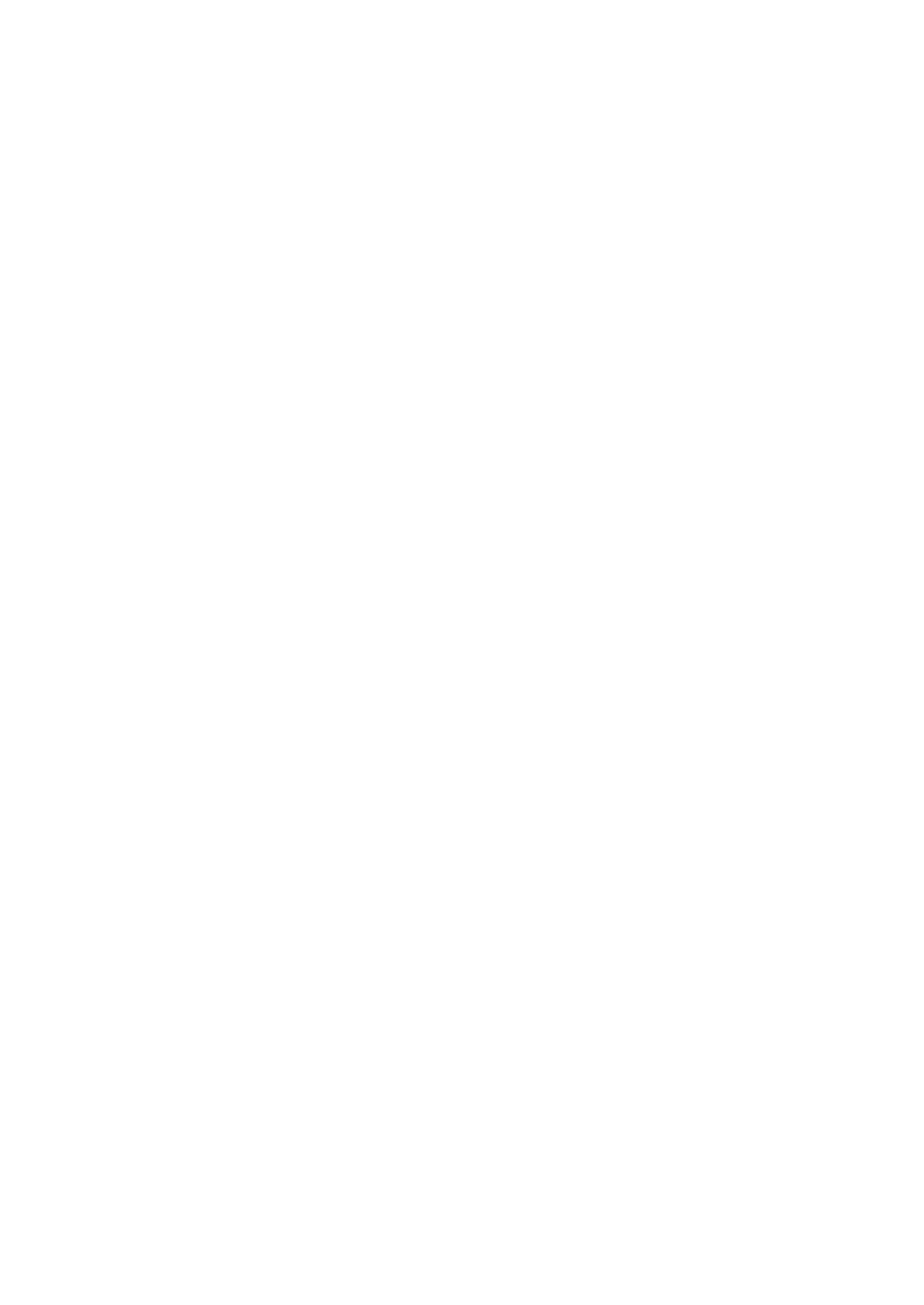This report was completed for:

| The Crown Estate |                                       |  |
|------------------|---------------------------------------|--|
| Contact:         | Jessica Campbell                      |  |
| Tel:             | +44 (0) 20 7851 5255                  |  |
| Email:           | Jessica.campbell@thecrownestate.co.uk |  |

This report was completed by:

Aquatera Ltd Old Academy Business Centre Stromness Orkney KW16 3AW

| Contact: | Ian Hutchison                |
|----------|------------------------------|
| Tel:     | 01856 850 088                |
| Email:   | Ian.hutchison@aguatera.co.uk |

#### **Issue record**

| <b>Version</b> | <b>Date</b>      | <b>Details</b>                                  |
|----------------|------------------|-------------------------------------------------|
| V1             | 20 July 2020     | Draft issued to Steering Group for consultation |
| V2             | 17 November 2020 | Final version published                         |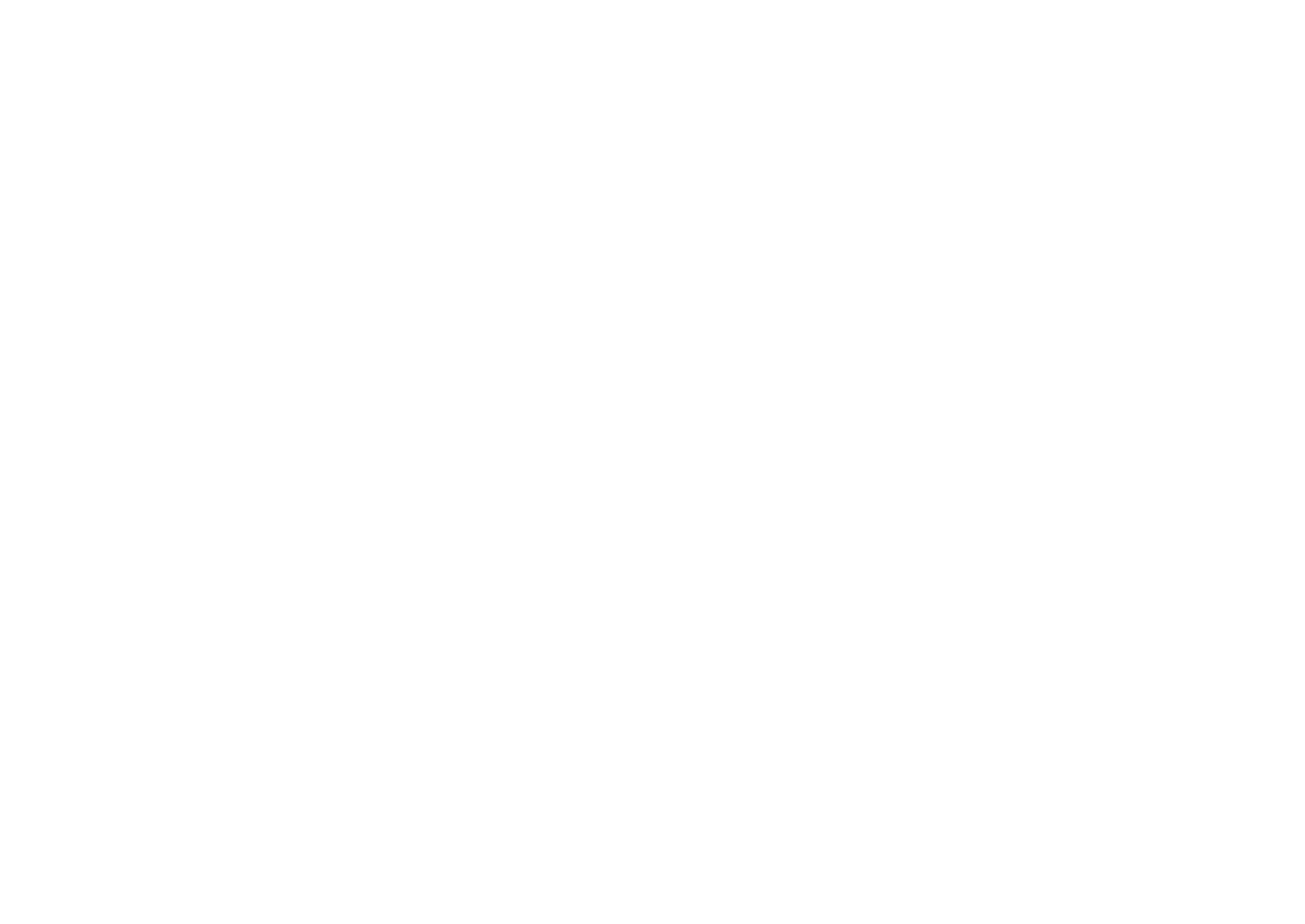## **EXECUTIVE SUMMARY**

The Offshore Renewables Joint industry Programme Ocean Energy [\(ORJIP Ocean Energy\)](http://www.orjip.org.uk/oceanenergy/about) is a UK-wide collaborative programme of environmental research with the aim of reducing consenting risks for wave, tidal stream and tidal range projects. The programme brings together industry, regulatory and advisory bodies, academia, and other key stakeholders to identify and address critical evidence gaps for the principal Environmental Impact Assessment (EIA) and Habitats Regulations Assessment (HRA) consenting risks for the wave and tidal sectors.

The ORJIP Ocean Energy [Forward Look](http://www.orjip.org.uk/sites/default/files/ORJIP%20Ocean%20Energy%20Forward%20Look%203%20FINAL.pdf) provides a list of outline project plans for research projects to address key EIA/HRA issues based around a series of prioritised consenting issues for the wave and tidal stream sectors. These consenting issues were identified and agreed in a gap analysis process carried out by industry, regulators, and other key stakeholders.

This Wave and Tidal Stream Critical Evidence Needs document has been aligned with th[e State of the Science 2020 report,](https://tethys.pnnl.gov/publications/state-of-the-science-2020) which is produced under the Ocean Energy Systems (OES) Environmental initiative of 15 countries. These countries collaborate to evaluate scientific evidence on the potential environmental effects of marine renewable energy development, to assist with permitting, and allow increased and responsible deployment of devices. The State of the Science 2020 comprehensively reviews the scientific evidence derived from multiple field, laboratory, and modelling studies conducted around the world. It presents the best available scientific evidence on the potential environmental effects of marine renewable energy development.

<span id="page-4-0"></span>This document complements and builds on the Forward Look and the growing body of evidence, knowledge and experience of wave and tidal stream consenting both in the UK and globally. It sets out the critical outstanding evidence needs for wave and tidal stream energy in the UK, grouped into ten strategic topics (see Section 3). The ten topics provide an overall perspective on research priorities and their importance for effective decision-making, by linking research needs to the practical application of outputs, to enable:

- 1. Sectoral planning that is underpinned by best available science and evidence-based impact assessments (environmental, climate change, social and economic assessments).
- 2. Pre-application development activity (including project planning and design, and baseline characterisation), that identifies and minimises negative impacts (to de-risk consenting) and maximises the benefits of development.
- 3. Consenting processes and decisions that are well-informed, evidence-based, proportionate and effective.
- 4. Post-consent activity (including environmental monitoring and management) that is realistic, effective and appropriately targeted.

The critical evidence needs are organised into ten strategic topics, as follows:

- 1. Methods and instruments to measure mobile species occupancy and behaviour in high energy environments and around marine energy devices.
- 2. Near-field interactions between mobile species and tidal stream turbines.
- 3. Occupancy patterns, fine-scale distribution and behaviour of mobile species in wave and tidal stream habitats.
- 4. Far-field responses of mobile species to wave and tidal stream devices and arrays.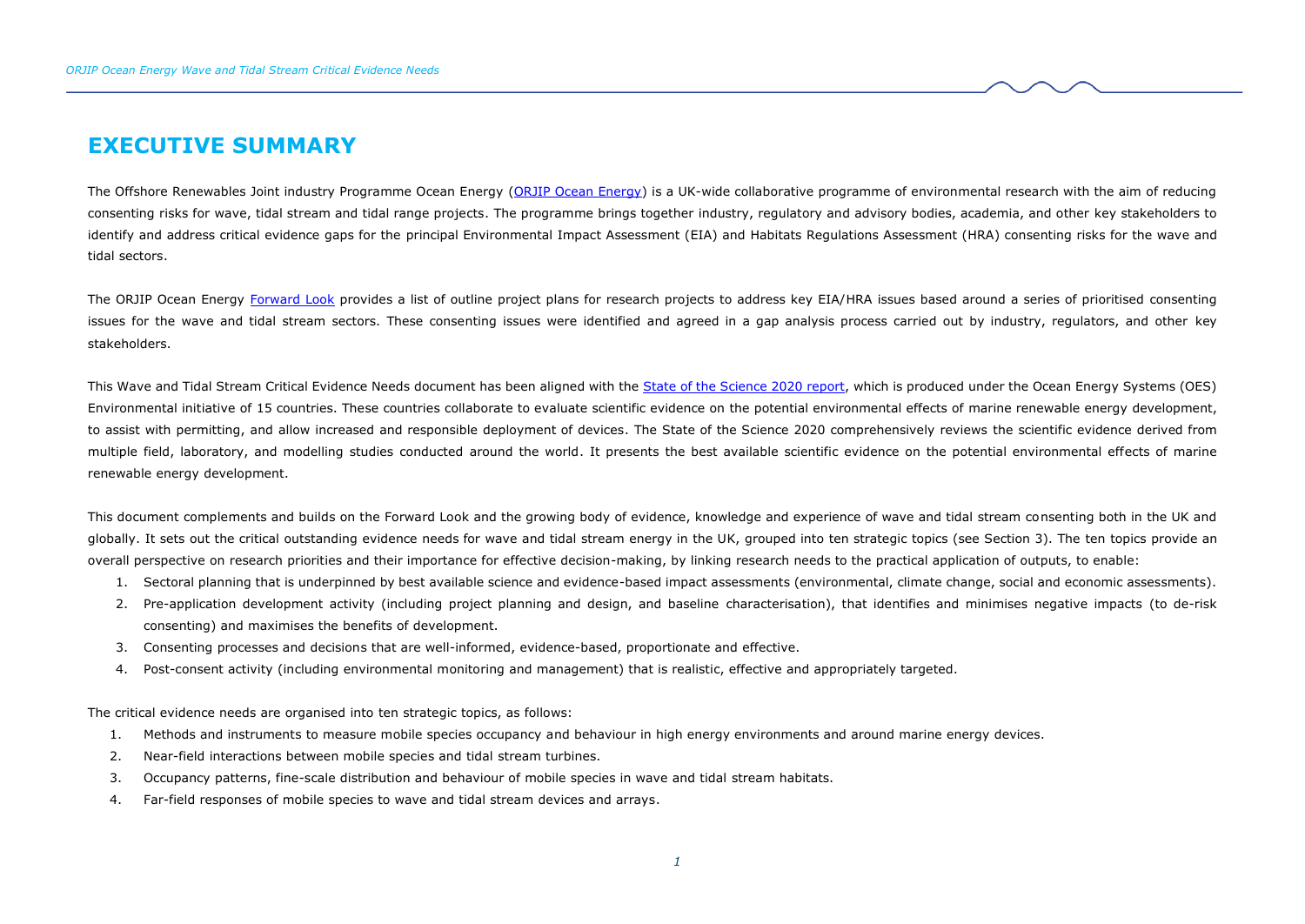- 5. Subsea acoustic profiles of wave and tidal stream sites and technologies.
- 6. Tools for assessing and managing risk to mobile species populations for large-scale wave and tidal stream development.
- 7. Tools for assessing effects of large-scale wave and tidal stream developments on physical processes.
- 8. Tools for assessing social and economic impacts of wave and tidal stream developments.
- 9. Tools for assessing climate change impacts of wave and tidal stream developments.
- 10. Tools and guidance for managing risk and uncertainty during the preparation of project environmental monitoring plans (PEMPs)

## **PRIORITY ACTIONS**

<span id="page-5-0"></span>

| <b>STRATEGIC TOPICS</b>                                                                                                                                | <b>PRIORITY ACTIONS</b>                                                                                                                                                                                                                                                                                                                                                                                                                                                                                                                                                                                                                                                                                                       |
|--------------------------------------------------------------------------------------------------------------------------------------------------------|-------------------------------------------------------------------------------------------------------------------------------------------------------------------------------------------------------------------------------------------------------------------------------------------------------------------------------------------------------------------------------------------------------------------------------------------------------------------------------------------------------------------------------------------------------------------------------------------------------------------------------------------------------------------------------------------------------------------------------|
| 1. Methods and instruments to<br>measure mobile species occupancy<br>and behaviour in high energy<br>environments and around marine<br>energy devices. | Development of instrumentation to measure/determine:<br>$\bullet$<br>Distribution and individual behaviour around tidal stream turbines (including near-field responses).<br>$\circ$<br>Collision events or avoidance of tidal stream turbines.<br>$\Omega$<br>Consequences of collisions.<br>$\circ$<br>Cooperation between regulatory bodies, industry and researchers to agree on a preferred suite of instruments and platforms to<br>$\bullet$<br>accelerate data collection and facilitate national and international cooperation on the development of an improved evidence                                                                                                                                            |
|                                                                                                                                                        | base.<br>Improvement of the reliability and survivability of instruments in high energy waters, to address challenges including:<br>$\bullet$<br>Hydrodynamic forcing.<br>$\circ$<br>Corrosion and biofouling.<br>$\circ$<br>Pressure and sealing.<br>$\circ$                                                                                                                                                                                                                                                                                                                                                                                                                                                                 |
|                                                                                                                                                        | Development of solutions to reduce electronic interference between instruments on platforms.<br>$\bullet$<br>Development of solutions to improve efficiencies in storing, processing and analysing large amounts of data generated by<br>$\bullet$<br>monitoring, including improved integration of algorithms and machine learning to recognise images of marine animals around<br>turbines to reduce processing of large quantities of data generated by monitoring programmes.<br>Development of reliable approaches to powering monitoring equipment to achieve a balance between conserving power and<br>$\bullet$<br>carrying out observations over long periods of time (due to the rare probability of interactions). |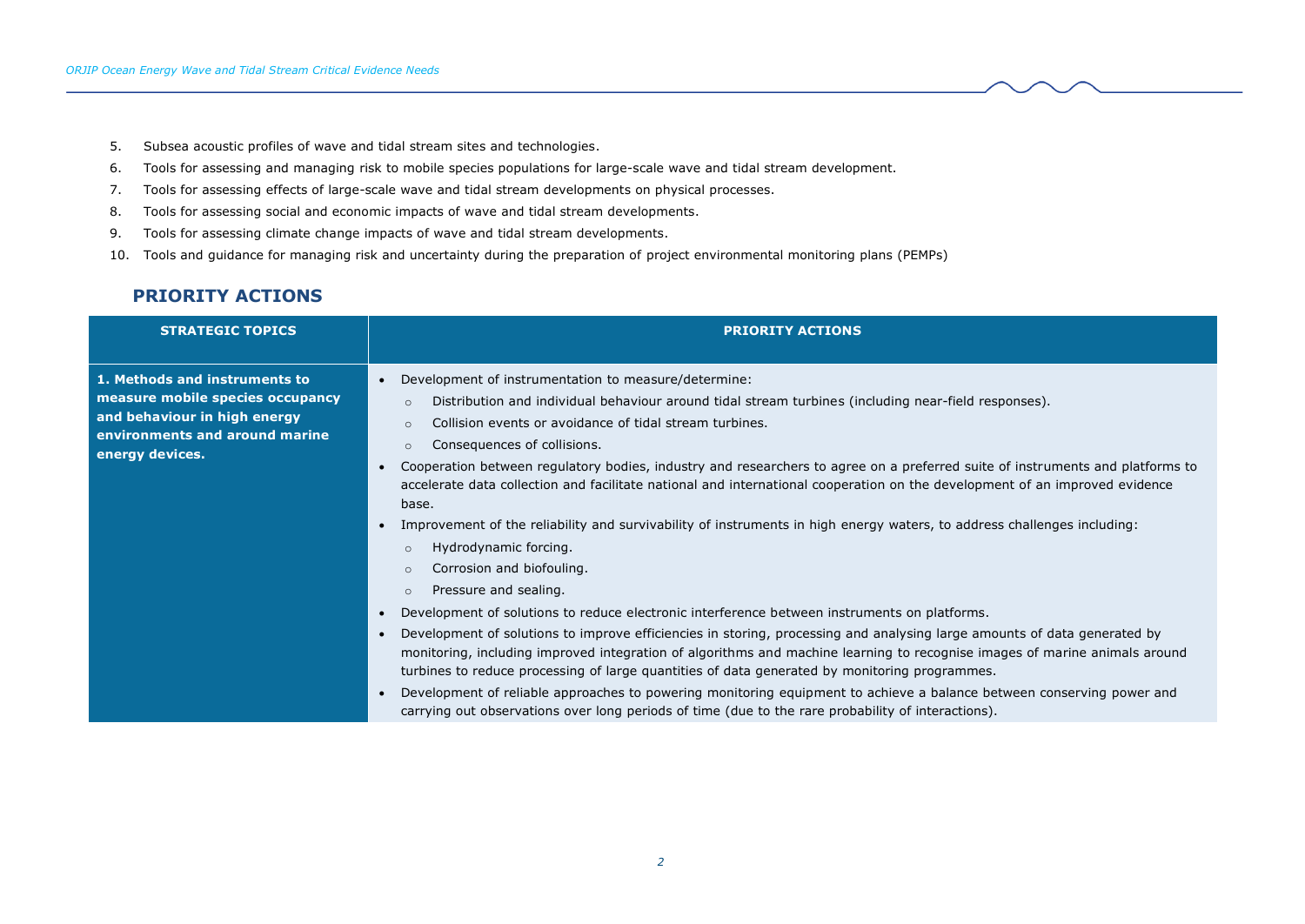| 2. Near-field interactions between<br>mobile species and tidal stream<br>turbines.                                                 | Further monitoring around operational tidal stream turbines to describe the occurrence and behaviour of marine mammals, fish<br>$\bullet$<br>and diving birds at close range to devices $(1-10s)$ of metres).<br>Quantification of near-field responses (evasion) of marine mammals, fish and diving birds to devices.<br>$\bullet$<br>Further research to understand the potential consequences of blade strikes and collisions including:<br>$\bullet$<br>Lethal effects.<br>$\circ$<br>Occurrence and nature of the injuries.<br>$\circ$<br>Links between injury and an individual's ability to survive and reproduce.<br>$\bullet$<br>Cooperation between government, regulatory bodies, industry and researchers to agree on a collaborative approach to<br>$\bullet$<br>gathering and sharing information on measurements of animal interactions with devices. |
|------------------------------------------------------------------------------------------------------------------------------------|----------------------------------------------------------------------------------------------------------------------------------------------------------------------------------------------------------------------------------------------------------------------------------------------------------------------------------------------------------------------------------------------------------------------------------------------------------------------------------------------------------------------------------------------------------------------------------------------------------------------------------------------------------------------------------------------------------------------------------------------------------------------------------------------------------------------------------------------------------------------|
| 3. Occupancy patterns, fine-scale<br>distribution and behaviour of mobile<br>species in wave and tidal stream<br>habitats.         | Further characterisation of marine mammal, seabird occupancy patterns and behaviour in marine energy sites including habitat<br>$\bullet$<br>use in relation to hydrodynamic features and conditions, to understand the likely degree of spatial and temporal overlap with<br>deployed devices and arrays.<br>Baseline fish distribution to determine which species are in vicinity of potential tidal energy sites.<br>$\bullet$                                                                                                                                                                                                                                                                                                                                                                                                                                    |
| 4. Far-field responses of mobile<br>species to wave and tidal stream<br>devices and arrays.                                        | Development of methods to relate specific marine animal behavioural responses to the range of frequencies and sound levels<br>$\bullet$<br>from single wave and tidal stream devices, or the physical presence of devices.<br>Development of a framework for studying the behavioural consequences of radiated noise from wave and tidal stream devices,<br>$\bullet$<br>to move beyond using audibility as a proxy for behavioural response.                                                                                                                                                                                                                                                                                                                                                                                                                        |
| 5. Subsea acoustic profiles of wave<br>and tidal stream sites and<br>technologies.                                                 | Further development of instrumentation to accurately measure the noise from a range of wave and tidal stream device types<br>$\bullet$<br>and distinguish from ambient noise.<br>Further measurements of radiated noise generated by a range of operational wave and tidal stream devices, distinguished from<br>$\bullet$<br>ambient noise, in particular across sound frequencies within the hearing range of sensitive marine animals.<br>Measurement of radiated noise around early arrays of wave and tidal stream devices.<br>$\bullet$                                                                                                                                                                                                                                                                                                                        |
| 6. Tools for assessing and managing<br>risk to mobile species populations for<br>large-scale wave and tidal stream<br>development. | Validation/revision of collision risk predictive models using empirical data and field measurements.<br>$\bullet$<br>Development of models or frameworks for translating individual collision risk to population level risk, and to scale collision risk<br>from single tidal stream turbine to arrays.<br>Development of models or frameworks to predict how the underwater noise from larger arrays of devices may affect marine<br>$\bullet$<br>animals.                                                                                                                                                                                                                                                                                                                                                                                                          |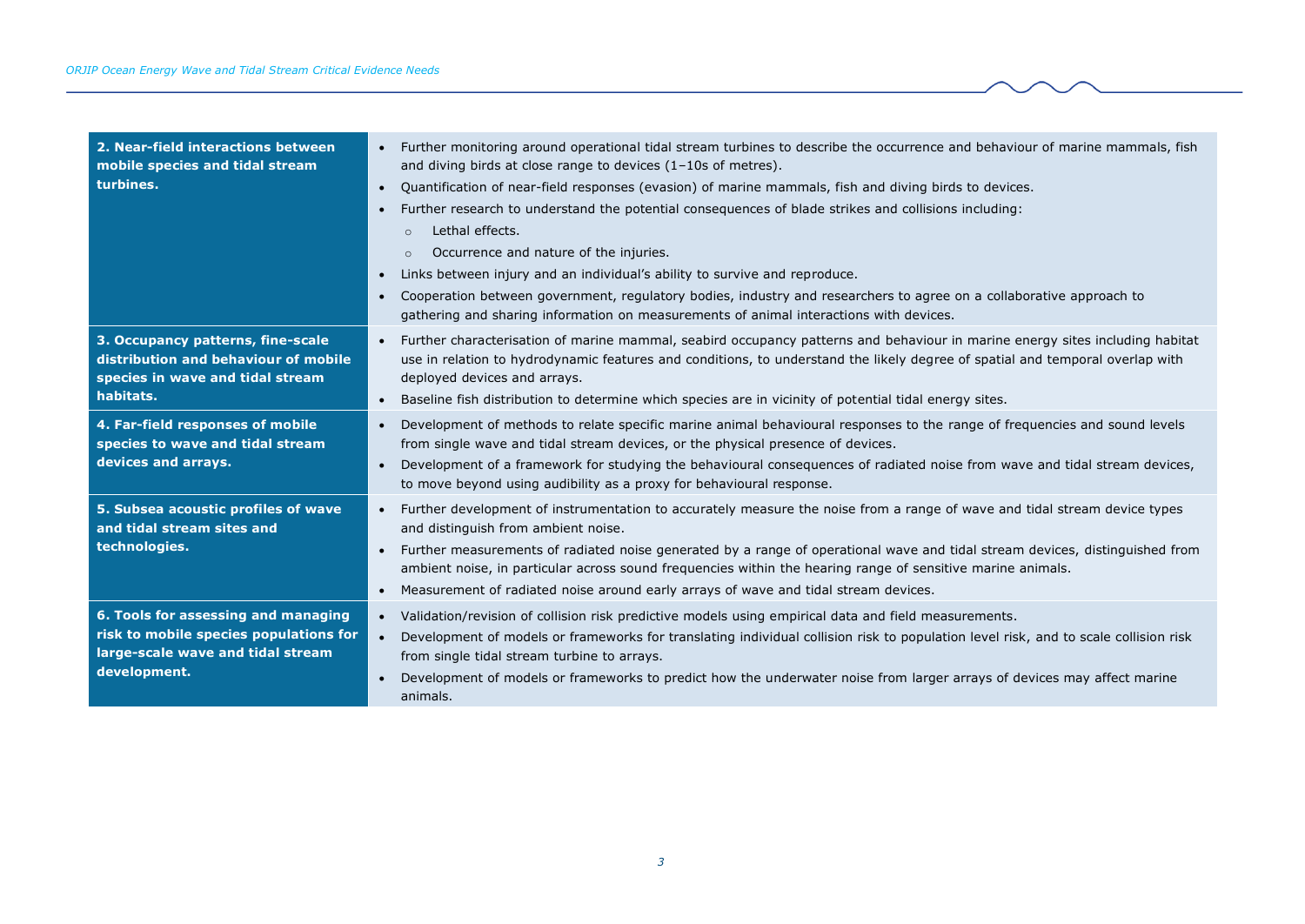| 7. Tools for assessing effects of<br>large-scale wave and tidal stream<br>developments on physical processes. | Validation of predictive models for large-scale energy extraction, using empirical data and field measurements of high-resolution<br>$\bullet$<br>bathymetry and flow.<br>Field measurements before and after deployments of large arrays to validate oceanographic models (note there is limited value<br>in gathering data from small-scale arrays).<br>Improved parameterisation of wave and tidal stream devices to represent specific designs at specific locations, to accurately<br>model the effects they may have on oceanographic systems.<br>Research to connect physical change with its ecological implications for specific species and habitats, so that any change<br>$\bullet$<br>described by model results can be translated to real-world implications. |
|---------------------------------------------------------------------------------------------------------------|-----------------------------------------------------------------------------------------------------------------------------------------------------------------------------------------------------------------------------------------------------------------------------------------------------------------------------------------------------------------------------------------------------------------------------------------------------------------------------------------------------------------------------------------------------------------------------------------------------------------------------------------------------------------------------------------------------------------------------------------------------------------------------|
| 8. Tools for assessing social and<br>economic impacts of wave and tidal<br>stream developments.               | Development of tools and databases to classify key social and economic indicators.<br>$\bullet$<br>Identification of key questions and data needs to quide data collection efforts.<br>$\bullet$<br>Development of incentives to collect and share MRE data across the MRE industry.<br>$\bullet$<br>Creation of flexible planning approaches to address uncertainty as projects move forward and learning increases. Appropriately<br>$\bullet$<br>scale MRE project impacts and data collection efforts to avoid unnecessary requirements for data and mitigation.                                                                                                                                                                                                        |
| 9. Tools for assessing climate change<br>impacts of wave and tidal stream<br>developments.                    | Development of tools and databases to classify key climate change and carbon reduction indicators.<br>$\bullet$<br>Identification of key questions and data needs to guide data collection efforts.<br>$\bullet$<br>Development of incentives to collect and share MRE data across the MRE industry.<br>$\bullet$                                                                                                                                                                                                                                                                                                                                                                                                                                                           |
| 10. Tools and guidance for managing<br>risk and uncertainty during the<br>preparation of PEMPs                | Further development of Environmental Risk Management Measures Toolbox (OES Environmental and ORJIP Ocean Energy).<br>$\bullet$<br>Undertake a comprehensive review of the approach taken to developing PEMPs and adaptive management strategies in the<br>$\bullet$<br>wave and tidal sector to date.<br>Produce guidance on how PEMPs can be best developed in the future, drawing on experience from other sectors where relevant.<br>$\bullet$<br>Determine the transferability of data and experience regarding the applicability and effectiveness of management and mitigation<br>measures applied to date.                                                                                                                                                           |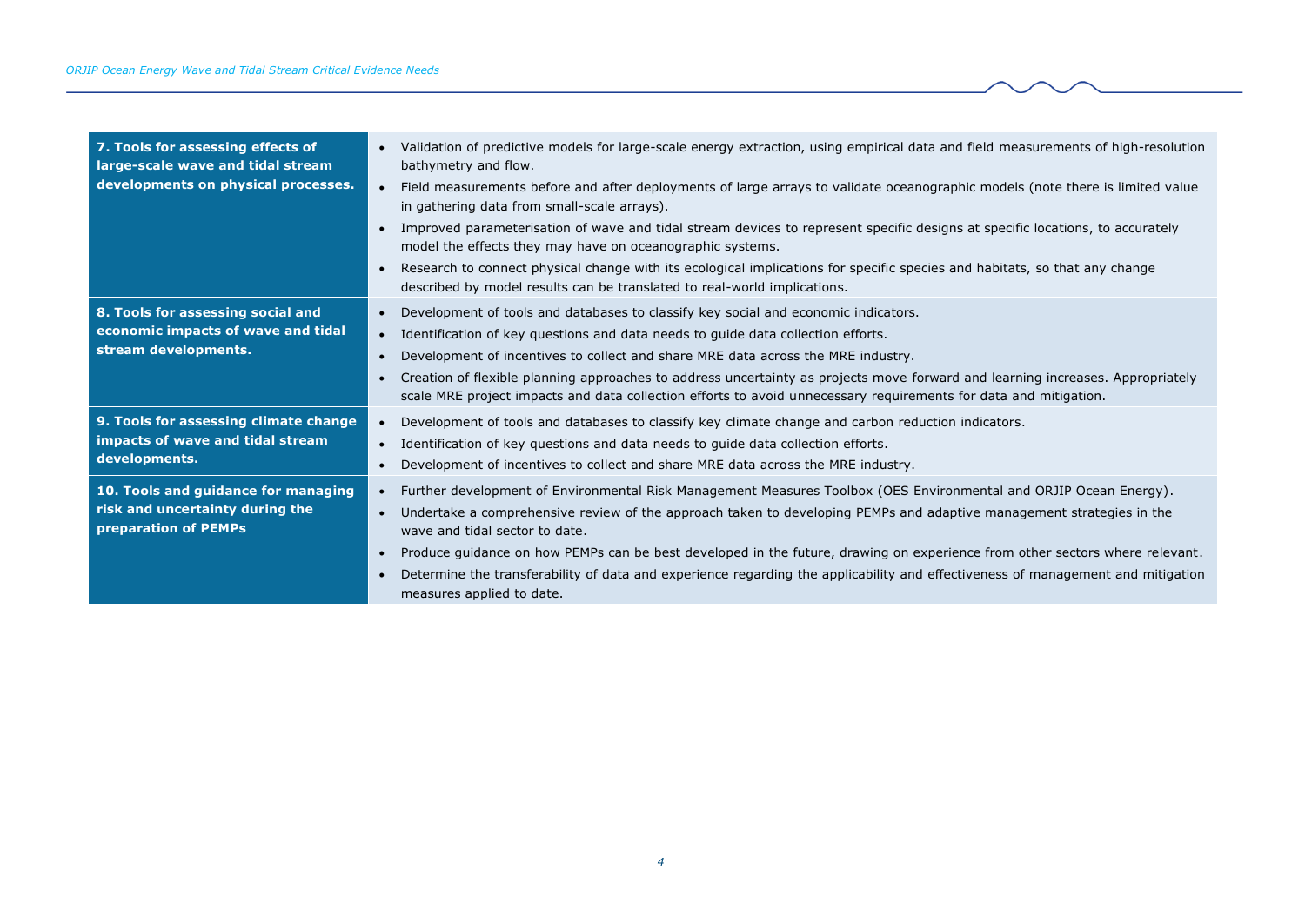# <span id="page-8-0"></span>**Contents**

| 1    |                                                                                                                  |  |  |
|------|------------------------------------------------------------------------------------------------------------------|--|--|
| 1.1  |                                                                                                                  |  |  |
| 1.2  |                                                                                                                  |  |  |
| 1.3  |                                                                                                                  |  |  |
| 1.4  |                                                                                                                  |  |  |
| 2    |                                                                                                                  |  |  |
| 3    |                                                                                                                  |  |  |
| 3.1  | Methods and instruments to measure mobile species occupancy and behaviour in high energy environments and        |  |  |
|      |                                                                                                                  |  |  |
| 3.2  |                                                                                                                  |  |  |
| 3.3  | Occupancy patterns, fine-scale distribution and behaviour of mobile species in wave and tidal stream habitats 11 |  |  |
| 3.4  | far-field responses of mobile species to wave and tidal stream devices and arrays  13                            |  |  |
| 3.5  |                                                                                                                  |  |  |
| 3.6  | Tools for assessing and managing risk to mobile species populations for large-scale wave and tidal stream        |  |  |
| 3.7  | Tools for assessing effects of large-scale wave and tidal stream developments on physical processes 19           |  |  |
| 3.8  | Tools for assessing social and economic impacts of wave and tidal stream developments21                          |  |  |
| 3.9  |                                                                                                                  |  |  |
| 3.10 | Tools and guidance for managing risk and uncertainty during the preparation of PEMPS  23                         |  |  |
| 4    |                                                                                                                  |  |  |
|      | Annondiy A. Delationship hetween Critical Evidence Needs and Eesward Leek key                                    |  |  |

**Appendix A [Relationship between Critical Evidence Needs and Forward Look key](#page-32-0)  [strategic consenting issues and outline project plans.........................](#page-32-0) 25**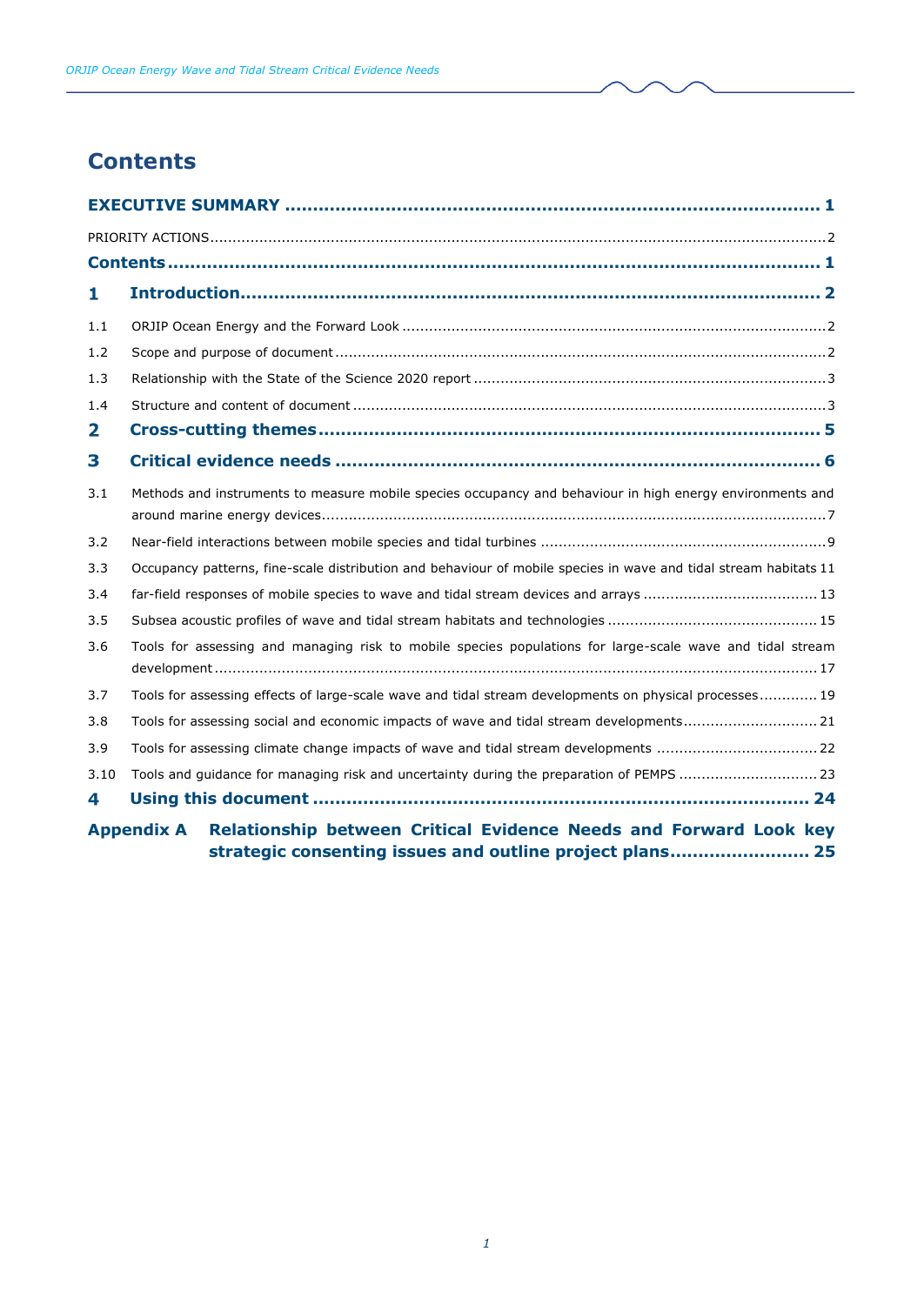# <span id="page-9-0"></span>**INTRODUCTION**

## <span id="page-9-1"></span>**1.1 ORJIP OCEAN ENERGY AND THE FORWARD LOOK**

The [Offshore Renewables Joint industry Programme Ocean Energy](http://www.orjip.org.uk/) (ORJIP Ocean Energy) is a UK-wide collaborative programme of environmental research with the aim of reducing consenting risks for wave, tidal stream and tidal range projects. The programme brings together industry, regulatory and advisory bodies, academia, and other key stakeholders to identify and address critical evidence gaps for the principal Environmental Impact Assessment (EIA) and Habitats Regulations Assessment (HRA) consenting risks for the wave and tidal sectors.

The ORJIP Ocean Energy [Forward Look](http://www.orjip.org.uk/sites/default/files/ORJIP%20Ocean%20Energy%20Forward%20Look%203%20FINAL.pdf) provides a list of outline project plans for research projects to address key EIA/HRA issues based around a series of prioritised consenting issues for the wave and tidal stream sectors. These consenting issues were identified and agreed in a gap analysis process carried out by industry, regulators, and other key stakeholders.

## <span id="page-9-2"></span>**1.2 SCOPE AND PURPOSE OF DOCUMENT**

This ORJIP Ocean Energy 'Wave and Tidal Stream Critical Evidence Needs' document has been produced to further refine the information in the Forward Look to take account of:

- 1. The increased body of evidence on the environmental effects of wave and tidal stream energy devices collated since the last issue of the Forward Look (2017).
- 2. Increased knowledge gained through recent experience of consenting wave and tidal stream projects in the UK, in particular understanding of those issues and evidence gaps that have exerted significant influence on decision-making and consenting outcomes.
- 3. Changes in the marine energy planning and consenting policy landscape and the growing need for decisionmaking to be informed by climate change, social and economic impact assessments.
- 4. Feedback from end-users of the Forward Look on its usefulness, format, accessibility, and functionality.

This document complements and builds on the Forward Look and the growing body of evidence, knowledge and experience of wave and tidal stream consenting both in the UK and globally. It sets out the critical outstanding evidence needs for wave and tidal stream energy in the UK, grouped into ten strategic topics (see Section 3). The ten topics provide an overall perspective on research priorities and their importance for effective decision-making, by linking research needs to the practical application of outputs, to enable:

- 1. Sectoral planning that is underpinned by best available science and evidence-based impact assessments (environmental, climate change, social and economic assessments).
- 2. Pre-application development activity (including project planning and design, and baseline characterisation), that identifies and minimises negative impacts (to de-risk consenting) and maximises the benefits of development.
- 3. Consenting processes and decisions that are well-informed, evidence-based, proportionate and effective.
- 4. Post-consent activity (including environmental monitoring and management) that is realistic, effective and appropriately targeted.

This document does not replace the Forward Look but sets out the key outstanding evidence needs in a succinct, focussed and user-friendly format that makes clear links between the evidence needs and their practical application to consenting and decision-making for wave and tidal stream energy. It signposts to information in the Forward Look but functions as a standalone document. Critical evidence needs for the tidal range sector have not been reviewed in this document, since the information in the Forward Look remains valid for this sector and its current status.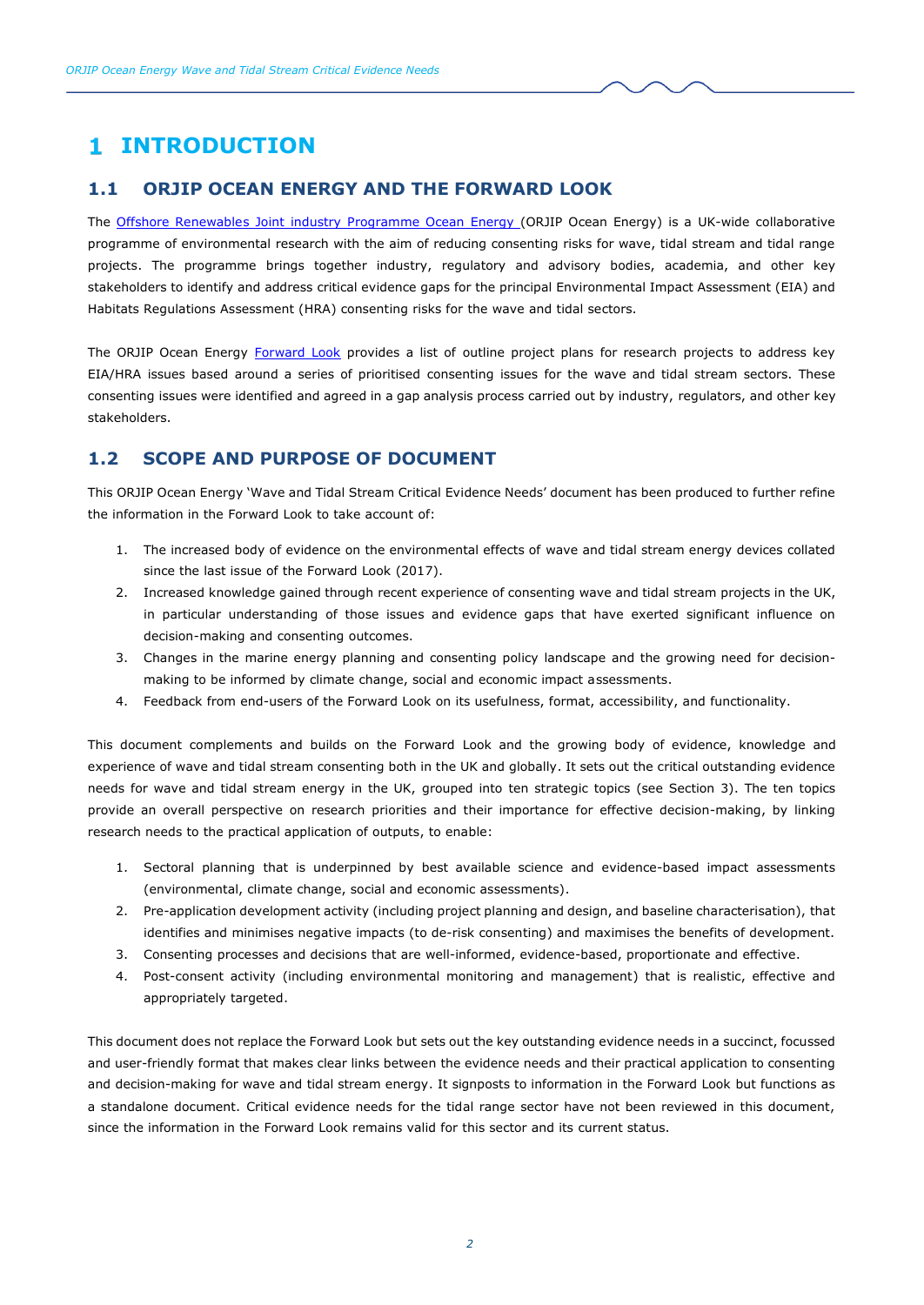Four cross-cutting themes have also been identified, which further seek to ensure that any research to address the ten critical evidence needs delivers solutions-orientated outputs with high practical impact for more effective decisionmaking. These themes should be integrated into the development of research proposals (see Section [2\)](#page-12-0).

The critical evidence needs identified in this document do not replace the requirement for project and site-specific data collection where this is needed to inform consent applications and decisions. However, even robust baseline environmental information cannot comprehensively address all pre-deployment evidence gaps. Addressing the identified critical needs will ensure that project-level evidence requirements for wave and tidal stream developments are appropriate and proportionate, recognising that some issues and evidence gaps can only be addressed with confidence through strategic research.

#### <span id="page-10-0"></span>**1.3 RELATIONSHIP WITH THE STATE OF THE SCIENCE 2020 REPORT**

This document has been aligned with the [State of the Science 2020](https://tethys.pnnl.gov/publications/state-of-the-science-2020) report, produced under the Ocean Energy Systems (OES) Environmental initiative of 15 countries that collaborate to evaluate scientific evidence on the potential environmental effects of marine renewable energy development, to assist with permitting, and allow increased and responsible deployment of devices. The State of the Science 2020 comprehensively reviews the scientific evidence derived from multiple field, laboratory, and modelling studies conducted around the world. It presents the best available scientific evidence on the potential environmental effects of marine renewable energy development.

The State of the Science 2020 has been fully taken into account in identifying the remaining critical evidence needs for wave and tidal stream energy in the UK set out in this document. Signposting to relevant information on each of the ten topics in the State of the Science 2020 is provided, along with an overview of the current status of key relevant knowledge, also derived from the State of the Science 2020. For each of the ten critical outstanding evidence needs, priority actions have been identified, based on key recommendations in the State of the Science 2020 to guide how the level of risk for each interaction might be further understood and lowered.

#### <span id="page-10-1"></span>**1.4 STRUCTURE AND CONTENT OF DOCUMENT**

[Table 1.1](#page-10-2) details the structure of this document, including the wave and tidal stream critical evidence needs and crosscutting themes. Details of how links are provided to the ORJIP Forward Look strategic consenting issues and outline project plans, as well as key evidence in the OES-Environmental State of the Science 2020 report are summarised.

| <b>Content</b>                               | <b>Further detail and document signposting</b>                                                                                                                                                                                                                                                                                                                                             |
|----------------------------------------------|--------------------------------------------------------------------------------------------------------------------------------------------------------------------------------------------------------------------------------------------------------------------------------------------------------------------------------------------------------------------------------------------|
| <b>Cross-cutting themes</b>                  | $\circ$ Series of themes or principles aimed at ensuring research is solutions-orientated and<br>delivers outputs that have high practical impact for more effective decision-making.<br>$\circ$ The cross-cutting themes are detailed in Section 2 of this document.<br>The cross-cutting themes have been integrated into the critical evidence needs tables<br>$\circ$<br>in Section 3. |
| <b>Critical evidence</b><br>needs            | $\circ$ Detail the outstanding critical evidence requirements for wave and tidal stream energy<br>in the UK, grouped into ten strategic topics.<br>$\circ$ The critical evidence needs are detailed in a series of tables in Section 3.                                                                                                                                                    |
| Links to State of the<br>Science 2020 report | $\circ$ Signposting to key relevant information in the State of the Science 2020 is provided in<br>the critical evidence needs tables in Section 3.<br>$\circ$ Overviews of the current status of key relevant knowledge on each of the strategic<br>topics, based on information in the State of the Science 2020 are provided in the critical<br>evidence needs tables in Section 3.     |

#### <span id="page-10-2"></span>**Table 1.1 Structure and content of ORJIP Ocean Energy Critical Evidence Needs document**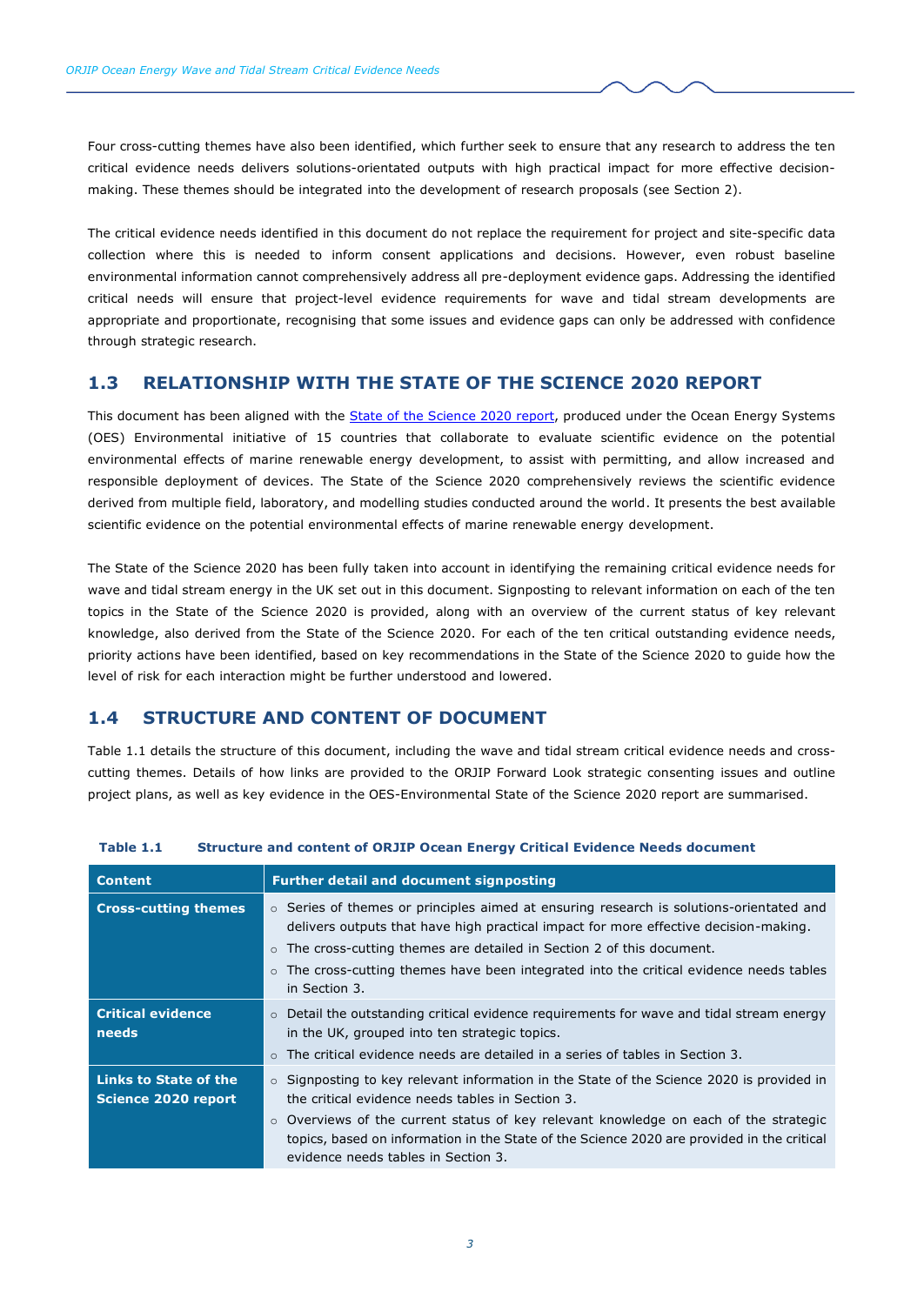| <b>Content</b>                                        | <b>Further detail and document signposting</b>                                                                                                                           |  |
|-------------------------------------------------------|--------------------------------------------------------------------------------------------------------------------------------------------------------------------------|--|
|                                                       | $\circ$ Priority actions to address the evidence needs, based on recommendations in the State<br>of the Science 2020 are highlighted in tables in Section 3.             |  |
| <b>Links to Forward Look</b><br>key consenting issues | The relationship between the critical evidence needs and the key consenting issues in<br>$\circ$<br>the Forward Look are provided in Appendix A of this document.        |  |
| <b>Links to Forward Look</b><br>pre-scoped projects   | The relationship between the critical evidence needs and the pre-scoped research<br>$\circ$<br>projects in the Forward Look are provided in Appendix A of this document. |  |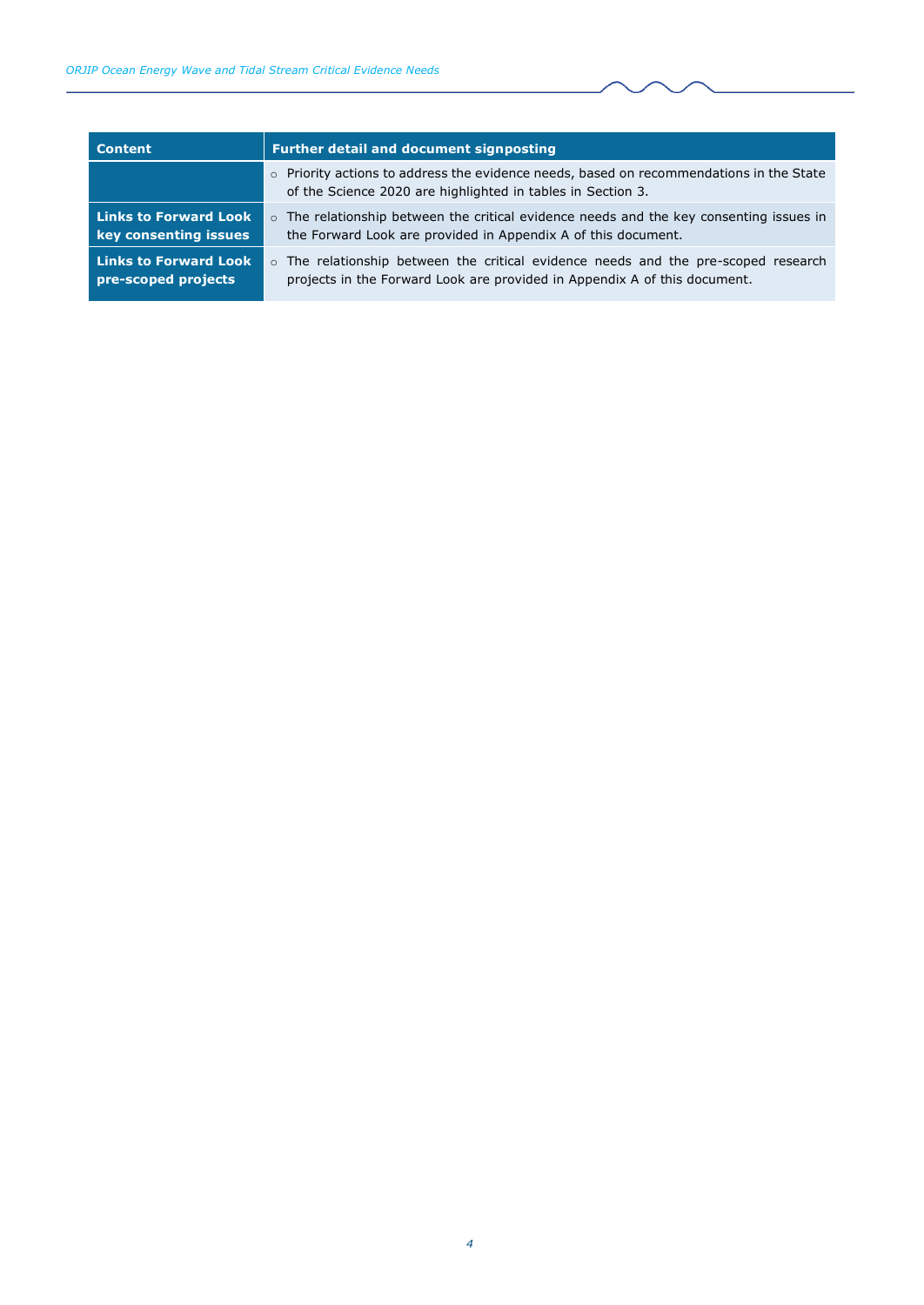# <span id="page-12-0"></span>**CROSS-CUTTING THEMES**

A series of cross-cutting themes have been identified, that seek to ensure that any research to address the ten critical evidence needs identified in Section [3](#page-13-0) delivers solutions-orientated outputs with high practical impact for more effective decision-making by Consenting Authorities. Opportunities should be sought to integrate these cross-cutting themes into research proposals.

Some consideration of the themes has been integrated into the critical evidence needs tables in Section [3,](#page-13-0) but further opportunities should be explored in the development of research proposals. The cross-cutting themes and some explanatory notes are detailed in [Table 2.1.](#page-12-1)

| <b>Cross-cutting theme</b>                    | <b>Detail</b>                                                                                                                                                                                                                                                                                                                                                                                                                                                                                   |
|-----------------------------------------------|-------------------------------------------------------------------------------------------------------------------------------------------------------------------------------------------------------------------------------------------------------------------------------------------------------------------------------------------------------------------------------------------------------------------------------------------------------------------------------------------------|
| <b>Better use of existing</b><br>and new data | $\circ$ Optimise the value of research and environmental monitoring data and information<br>to address critical evidence needs and support evidence-based management of the<br>UK's marine energy resources.<br>Make better, more strategic use of data and information gathered from research<br>$\circ$<br>projects, monitoring studies, and operational wave and tidal stream projects through<br>meta-analysis, replication or building on existing information.                            |
| Sharing, dissemination<br>and accessibility   | $\circ$ Translate research outputs into problem-solving and consenting solutions (quidance,<br>tools, protocols, etc).<br>Develop measures to overcome barriers to industry data sharing (e.g. Intellectual<br>$\circ$<br>Property Rights, Commercial Confidentiality issues).<br>$\circ$ Ensure results and outputs are widely accessible to marine energy stakeholders.                                                                                                                       |
| Transferability,<br>acceptance and uptake     | $\circ$ Understand the transferability of key evidence, knowledge and information e.g. to<br>other jurisdictions, locations, projects, technologies.<br>$\circ$ Work with stakeholders to ensure that the information and tools produced are used<br>and embedded into quidance, regulations and decision-making.<br>Provide confidence to regulatory bodies in the results and outputs so they become an<br>$\circ$<br>accepted and established part of the evidence base for decision-making. |
| <b>Risk management</b>                        | o Produce solutions-focused outputs<br>that help<br>manage environmental<br>risk<br>proportionately and cost-effectively.<br>$\circ$ Identify opportunities to add value by gathering information and data or carrying out<br>analyses of existing data to de-risk future up-scaling of the sector (larger projects,<br>development clusters).                                                                                                                                                  |

#### <span id="page-12-1"></span>**Table 2.1 ORJIP OE cross-cutting themes**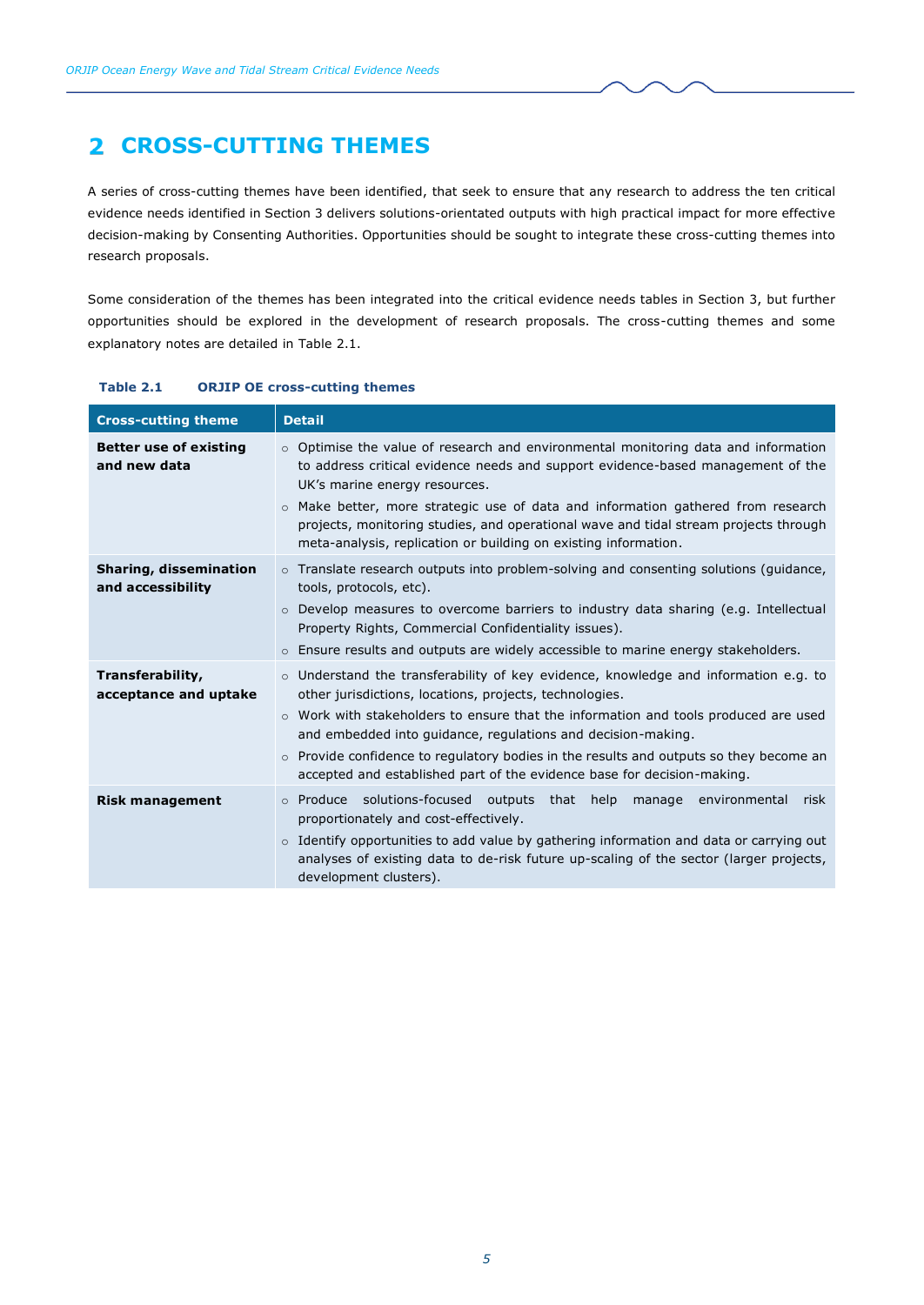## <span id="page-13-0"></span>**CRITICAL EVIDENCE NEEDS**

The critical evidence needs presented in this section are organised into ten strategic topics, as follows:

- 1. Methods and instruments to measure mobile species occupancy and behaviour in high energy environments and around marine energy devices.
- 2. Near-field interactions between mobile species and tidal stream turbines.
- 3. Occupancy patterns, fine-scale distribution and behaviour of mobile species in wave and tidal stream habitats.
- 4. Far-field responses of mobile species to wave and tidal stream devices and arrays.
- 5. Subsea acoustic profiles of wave and tidal stream sites and technologies.
- 6. Tools for assessing and managing risk to mobile species populations for large-scale wave and tidal stream development.
- 7. Tools for assessing effects of large-scale wave and tidal stream developments on physical processes.
- 8. Tools for assessing social and economic impacts of wave and tidal stream developments.
- 9. Tools for assessing climate change impacts of wave and tidal stream developments.
- 10. Tools and guidance for managing risk and uncertainty during the preparation of PEMPs

For each of the ten topics, information is provided to facilitate research that is solutions-orientated with outputs that translate into knowledge for sectoral planning, consenting and risk management for industry, regulators, advisory bodies and other key stakeholders. This information for each topic is presented in the tabulated format set out in [Table 3.1.](#page-13-1)

| Key research objectives                             | Solutions-focused research objectives, to ensure outputs translate into knowledge<br>for effective decision-making.                            |
|-----------------------------------------------------|------------------------------------------------------------------------------------------------------------------------------------------------|
| <b>Research focus</b>                               | The priority receptors, theme or spatial focus of research (as appropriate).                                                                   |
| <b>Critical research outputs</b>                    | Key deliverables and assimilated research outputs to deliver outputs that have high<br>practical impact.                                       |
| <b>Practical application of</b><br>outputs          | Details how outputs will be used to improve strategic planning, consenting or post-<br>consent commitments for wave and tidal projects.        |
| <b>Key evidence in State of</b><br>the Science 2020 | Signposting to key chapters of relevance to the topic in the State of the Science<br>2020 report.                                              |
| <b>Overview of knowledge</b><br>status              | Provides an overview of key evidence and knowledge of relevance to the topic, as<br>set out in detail in the State of the Science 2020 report. |
| <b>Priority actions</b>                             | Details of the most critical actions of relevance to the topic, to help focus future<br>funding and/or research activity.                      |

<span id="page-13-1"></span>**Table 3.1 Format for ORJIP Ocean Energy Critical Evidence Needs tables**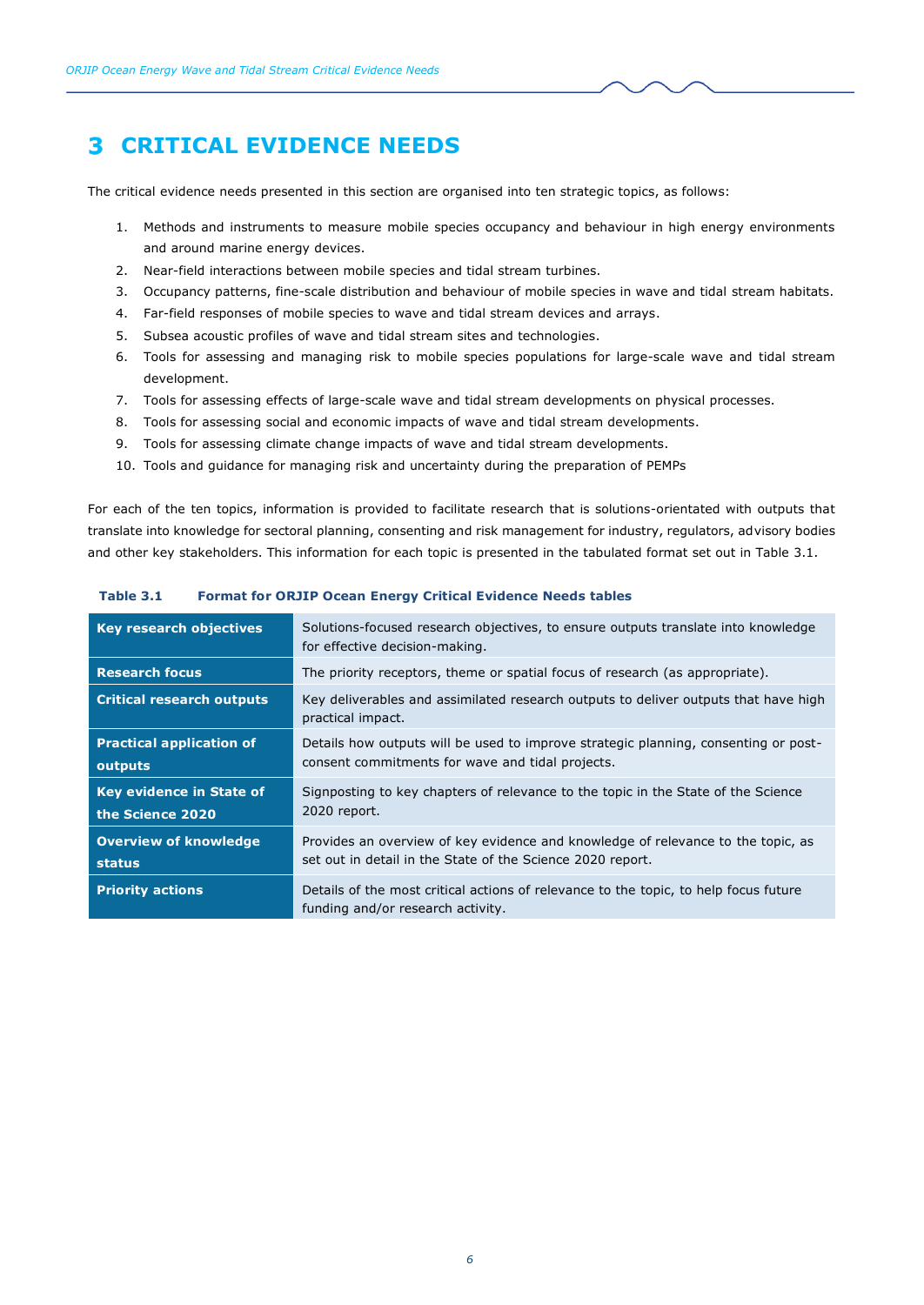## <span id="page-14-0"></span>**3.1 METHODS AND INSTRUMENTS TO MEASURE MOBILE SPECIES OCCUPANCY AND BEHAVIOUR IN HIGH ENERGY ENVIRONMENTS AND AROUND MARINE ENERGY DEVICES**

| <b>Key research</b><br>objectives             | Further development of methods, approaches and instruments to gather information on the<br>occupancy patterns, fine-scale distribution and behaviour of mobile species in wave and tidal stream<br>energy habitats.                                                                                                                                                                                         |
|-----------------------------------------------|-------------------------------------------------------------------------------------------------------------------------------------------------------------------------------------------------------------------------------------------------------------------------------------------------------------------------------------------------------------------------------------------------------------|
|                                               | Further development of fit-for-purpose and reliable instrumentation for gathering data on the<br>frequency, nature and consequences of near-field interactions between mobile species and tidal<br>turbines.                                                                                                                                                                                                |
|                                               | Further development of methods to store, share, and analyse data on interactions between mobile<br>species and tidal turbines, including tools to streamline processing and management of data.                                                                                                                                                                                                             |
| <b>Research</b><br>focus                      | Protected marine mammals, diving birds and migratory fish remain the priority taxa for research in<br>this area in the UK.                                                                                                                                                                                                                                                                                  |
|                                               | Developing methods and instruments to monitor near-field interactions between tidal stream<br>turbines and mobile species is the current priority in the UK.                                                                                                                                                                                                                                                |
|                                               | Research should focus on the refinement of methods for gathering information on the occupancy<br>patterns, fine-scale distribution and behaviour of mobile species in wave and tidal stream energy<br>habitats to improve understanding for, and assessments of, impact risk and enable well-informed<br>consent decisions.                                                                                 |
|                                               | Research should focus on the further development of instrumentation and monitoring platforms that<br>ensure information on near-field interactions between mobile species and tidal turbines can be<br>gathered reliably and cost-effectively.                                                                                                                                                              |
|                                               | Research should focus on developing solutions to the technical issues and challenges associated<br>with gathering information on mobile species in high energy habitats and around tidal turbines.                                                                                                                                                                                                          |
|                                               | Research should focus on solutions to improve efficiencies in processing and management of data<br>on interactions between mobile species and tidal turbines. In particular, integration of algorithms<br>and machine learning to recognise video and acoustic images of marine animals around turbines to<br>reduce processing of large quantities of data generated by monitoring programmes is required. |
| <b>Critical</b><br>research<br>outputs        | Guidance and protocols for cost-effective gathering of information on the occupancy, fine-scale<br>distribution and behaviour of mobile species in wave and tidal stream energy habitats to enable<br>more accurate assessments of impact risk.                                                                                                                                                             |
|                                               | Fit for purpose, reliable and cost-effective instrumentation for detecting potential collision and/or<br>avoidance events and to monitor wildlife interactions (e.g. trajectory, predator-prey interactions)<br>with tidal turbines and arrays.                                                                                                                                                             |
|                                               | Practical solutions to the technical issues and challenges associated with gathering information on<br>mobile species in high energy habitats and around tidal turbines.                                                                                                                                                                                                                                    |
|                                               | Practical solutions to deliver efficiencies in processing and management of data gathered on<br>interactions between mobile species and tidal turbines.                                                                                                                                                                                                                                                     |
| <b>Practical</b><br>application of<br>outputs | More reliable and cost-effective methods to gathering field data in wave and tidal stream habitats<br>to inform impact predictions for mobile species at a strategic level and in EIA and HRA.                                                                                                                                                                                                              |
|                                               | Development of consistent approaches to gathering field data to inform impact predictions for<br>mobile species, to maximise transferability and strategic application of data.                                                                                                                                                                                                                             |
|                                               | More reliable and cost-effective methods to gathering field data on interactions between mobile<br>species and tidal turbines, to inform the development of project environmental monitoring plans.                                                                                                                                                                                                         |
|                                               | Improved efficiencies in processing and management of data on interactions between mobile<br>species and tidal turbines, with reduction in data mortgages and accelerated reporting and use of<br>data in refining understanding for collision risk.                                                                                                                                                        |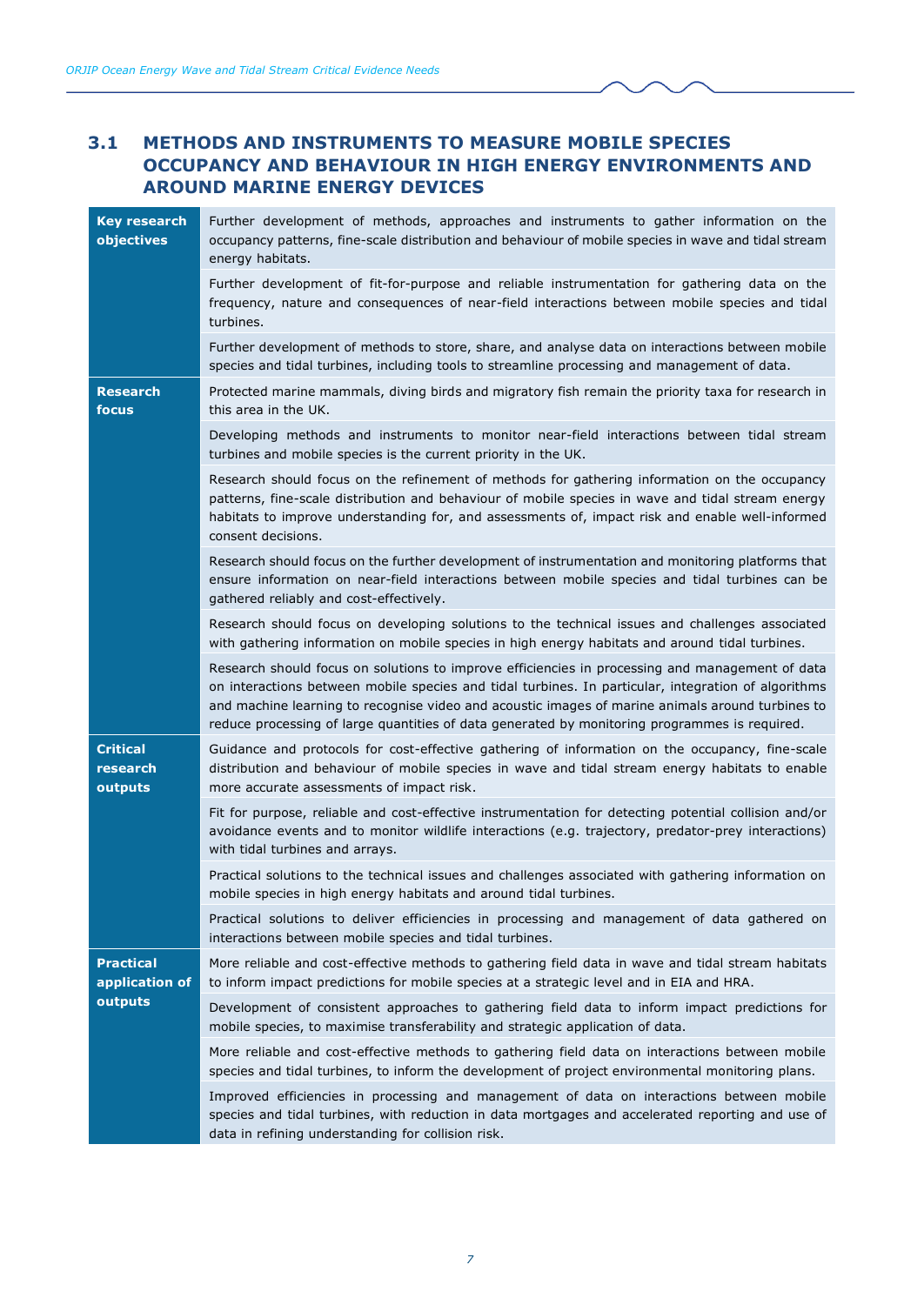| Collision Risk for Animals around Turbines (Chapter 3) and Short Science Summary.<br>$\bullet$<br>Environmental Monitoring Technologies and Techniques for Detecting Interactions of Marine<br>$\bullet$<br>Animals with Turbines (Chapter 10) and Short Science Summary.<br>Summary and Path Forward (Chapter 14) and Short Science Summary.<br>$\bullet$                                                                                                                                                                                                                                                                                                                                                                                                                                                                                                                                                                                                                                                                                                                                                                                                                                                                                                                                                                                                                                                                                                                                                                                                                                     |
|------------------------------------------------------------------------------------------------------------------------------------------------------------------------------------------------------------------------------------------------------------------------------------------------------------------------------------------------------------------------------------------------------------------------------------------------------------------------------------------------------------------------------------------------------------------------------------------------------------------------------------------------------------------------------------------------------------------------------------------------------------------------------------------------------------------------------------------------------------------------------------------------------------------------------------------------------------------------------------------------------------------------------------------------------------------------------------------------------------------------------------------------------------------------------------------------------------------------------------------------------------------------------------------------------------------------------------------------------------------------------------------------------------------------------------------------------------------------------------------------------------------------------------------------------------------------------------------------|
| The following instrumentation has been used successfully to measure animal interactions with<br>$\bullet$<br>devices at various locations globally:<br>Passive acoustic instruments (hydrophones, sound traps and recorders).<br>$\circ$<br>Active acoustic instruments (e.g. sonars, echosounders, acoustic cameras).<br>$\circ$<br>Optical cameras (stills and video).<br>$\circ$<br>A number of combined instrument platforms have also been developed, or are under<br>development, that can be fixed on the seabed or moved through the water to measure animal<br>interactions with devices.                                                                                                                                                                                                                                                                                                                                                                                                                                                                                                                                                                                                                                                                                                                                                                                                                                                                                                                                                                                             |
| Development of instrumentation to measure/determine:<br>$\bullet$<br>Distribution and individual behaviour around tidal stream turbine (including near-field<br>$\circ$<br>responses).<br>Collision events or avoidance of tidal stream turbines.<br>$\circ$<br>Consequences of collisions.<br>$\circ$<br>Cooperation between regulatory bodies, industry and researchers to agree on a preferred<br>$\bullet$<br>suite of instruments and platforms to accelerate data collection and facilitate national and<br>international cooperation on the development of an improved evidence base.<br>Improvement of the reliability and survivability of instruments in high energy waters, to<br>$\bullet$<br>address challenges including:<br>Hydrodynamic forcing.<br>$\circ$<br>Corrosion and biofouling.<br>$\circ$<br>Pressure and sealing.<br>$\circ$<br>Development of solutions to reduce electronic interference between instruments on platforms.<br>$\bullet$<br>Development of solutions to improve efficiencies in storing, processing and analysing large<br>$\bullet$<br>amounts of data generated by monitoring, including improved integration of algorithms and<br>machine learning to recognise images of marine animals around turbines to reduce processing<br>of large quantities of data generated by monitoring programmes.<br>Development of reliable approaches to powering monitoring equipment to achieve a balance<br>$\bullet$<br>between conserving power and carrying out observations over long periods of time (due to the<br>rare probability of interactions). |
|                                                                                                                                                                                                                                                                                                                                                                                                                                                                                                                                                                                                                                                                                                                                                                                                                                                                                                                                                                                                                                                                                                                                                                                                                                                                                                                                                                                                                                                                                                                                                                                                |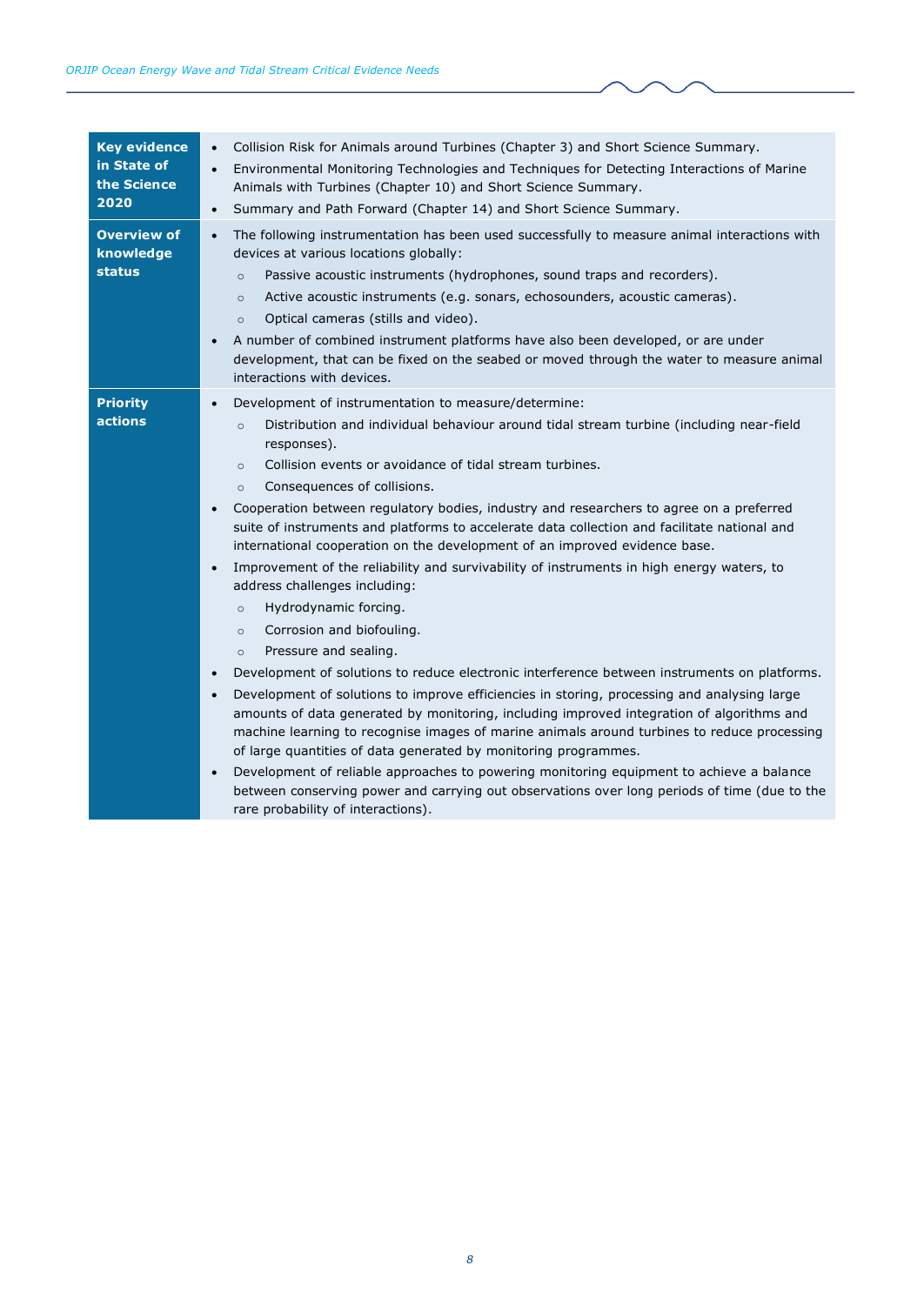## <span id="page-16-0"></span>**3.2 NEAR-FIELD INTERACTIONS BETWEEN MOBILE SPECIES AND TIDAL TURBINES**

| <b>Priority</b><br>research<br>objectives                 | Improvement of knowledge on the frequency, nature and consequences of near-field interactions<br>between mobile species and tidal turbines through monitoring of deployed devices.                                                                                                                                                                                                                                                                            |
|-----------------------------------------------------------|---------------------------------------------------------------------------------------------------------------------------------------------------------------------------------------------------------------------------------------------------------------------------------------------------------------------------------------------------------------------------------------------------------------------------------------------------------------|
|                                                           | Improvement of knowledge on sensory perception of mobile species and near-field responses to<br>tidal turbines, including development of a framework for studying the behavioural consequences of<br>radiated noise from wave and tidal stream devices, to move beyond using audibility as a proxy for<br>behavioural response.                                                                                                                               |
|                                                           | Quantification of key factors affecting mobile species collision risk around operational tidal turbines,<br>including underwater turbine encounter rates and species densities, and evasion responses and<br>rates.                                                                                                                                                                                                                                           |
|                                                           | Improvement of knowledge on congruence, commonalities or differences in near-field interactions<br>between tidal turbines and mobile species from multiple locations and technologies to better<br>understand potential transfer of knowledge from one tidal energy site or technology to another.                                                                                                                                                            |
| <b>Research</b><br>focus                                  | Protected marine mammals, diving birds and migratory fish remain the priority taxa for research in<br>this area in the UK.                                                                                                                                                                                                                                                                                                                                    |
|                                                           | Opportunities to add value to research proposals by also gathering information on other fish,<br>particularly important forage fish species and those important for commercial, economic or social<br>reasons, should be considered, to de-risk future larger-scale developments. Further, near-field<br>interactions between fish and tidal turbines could affect the nature of interactions with piscivorous<br>predators, other sea users and communities. |
|                                                           | Opportunities to add value to existing monitoring around operational tidal turbines either through<br>expansion of monitoring activity or better strategic use of data gathered.                                                                                                                                                                                                                                                                              |
| <b>Critical</b><br>research<br>outputs                    | Estimates of key input parameters for collision risk models for use in impact risk assessments, or<br>the development of alternative approaches or metrics to assess and evaluate collision risk (e.g.<br>encounter or collision probability).                                                                                                                                                                                                                |
|                                                           | Contextual and empirical evidence to inform the interpretation of assessments and predictions of<br>collision risk for tidal stream development.                                                                                                                                                                                                                                                                                                              |
|                                                           | Guidance and protocols for analysing data pertaining to collision risk assessment.                                                                                                                                                                                                                                                                                                                                                                            |
|                                                           | Guidance and principles on the transfer of knowledge and information pertaining to collision risk<br>from one tidal energy site or technology type to another.                                                                                                                                                                                                                                                                                                |
|                                                           | Provision of an evidence base to inform the development of measures to mitigate collision risk,<br>including designing technologies or array configuration to minimise collision risk.                                                                                                                                                                                                                                                                        |
| <b>Practical</b><br>application of<br>outputs             | Translation of data on near-field interactions between mobile species around tidal turbines into<br>knowledge for impact risk assessment, to enable more accurate predictions of likely collision effects<br>on protected mobile species in EIA and HRA.                                                                                                                                                                                                      |
|                                                           | Provision of an evidence base that is widely accessible to marine energy stakeholders and reduces<br>the consenting evidence burden placed on individual wave and tidal stream projects through<br>transfer of knowledge from one tidal energy site or technology to another.                                                                                                                                                                                 |
|                                                           | Provision of an evidence base to inform the design of proportionate and effective measures for post-<br>consent management of collision risk.                                                                                                                                                                                                                                                                                                                 |
|                                                           | Provision of an evidence base to inform project design and sectoral plans to minimise collision risk<br>on mobile species.                                                                                                                                                                                                                                                                                                                                    |
| <b>Key evidence</b><br>in State of<br>the Science<br>2020 | Collision Risk for Animals around Turbines (Chapter 3) and Short Science Summary.<br>$\bullet$<br>Environmental Monitoring Technologies and Techniques for Detecting Interactions of Marine<br>$\bullet$<br>Animals with Turbines (Chapter 10) and Short Science Summary.<br>Summary and Path Forward (Chapter 14) and Short Science Summary.<br>$\bullet$                                                                                                    |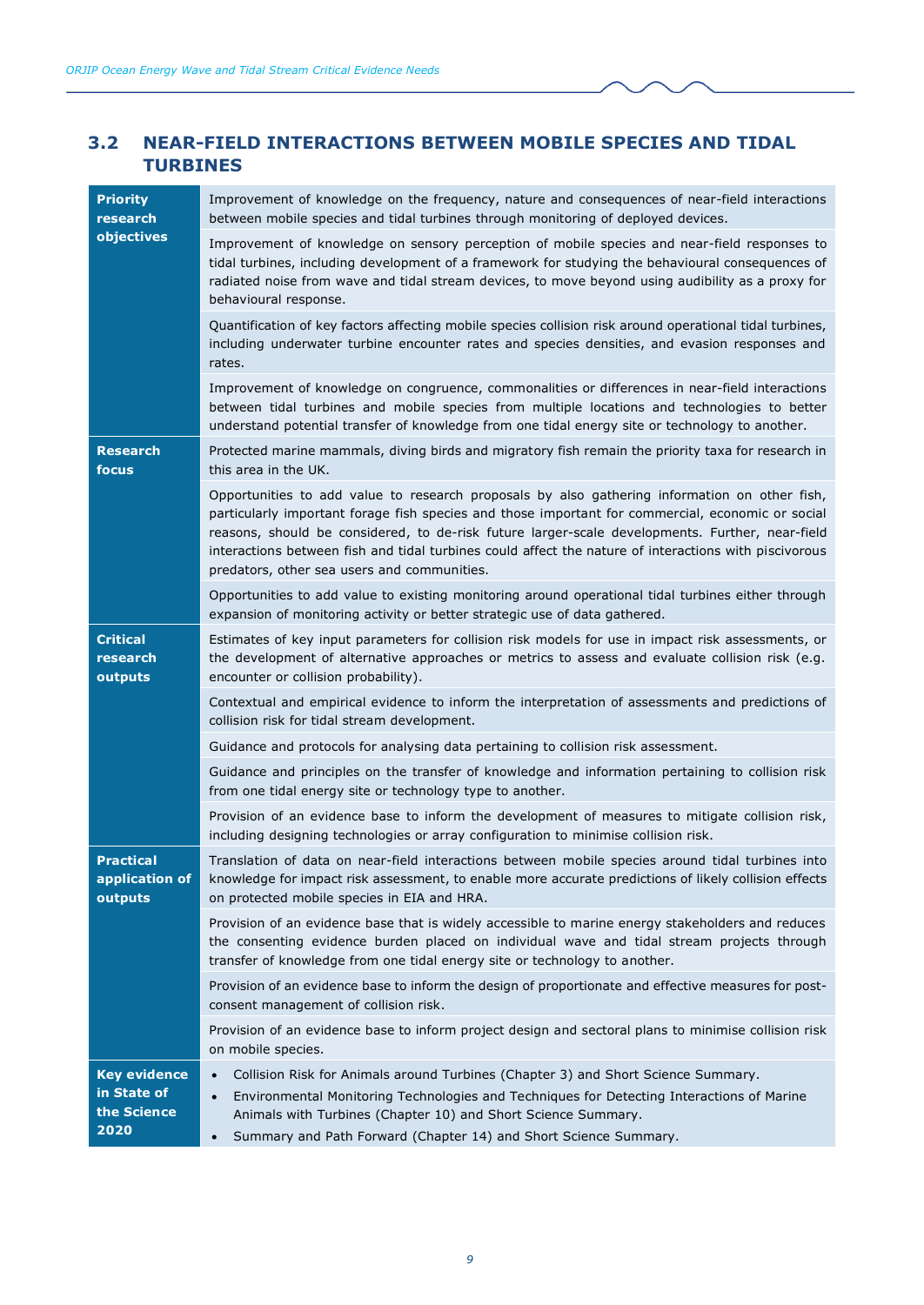| <b>Overview of</b><br>knowledge<br><b>status</b> | No instances of marine mammals, diving seabirds, or other marine animals colliding with an<br>$\bullet$<br>operational tidal (or river) turbine have been observed to date.<br>Fish, birds and mammals have been observed interacting with turbines.<br>$\bullet$<br>Laboratory and field studies have shown that marine mammals may exhibit some mid-range<br>avoidance, and fish may exhibit local avoidance and fine-scale evasion behaviours, likely<br>reducing their overall collision risk.<br>Research has also started to examine the consequences of collision for marine mammals and<br>fish, some of which may be able to recover from many injuries, but this has yet to be<br>explored for diving seabirds.                                                                                                                 |
|--------------------------------------------------|-------------------------------------------------------------------------------------------------------------------------------------------------------------------------------------------------------------------------------------------------------------------------------------------------------------------------------------------------------------------------------------------------------------------------------------------------------------------------------------------------------------------------------------------------------------------------------------------------------------------------------------------------------------------------------------------------------------------------------------------------------------------------------------------------------------------------------------------|
| <b>Priority</b><br>actions                       | Further monitoring around operational tidal stream turbines to describe the occurrence and<br>$\bullet$<br>behaviour of marine mammals, fish and diving birds at close range to devices $(1-10s)$ of<br>metres).<br>Quantification of near-field responses (evasion) of marine mammals, fish and diving birds to<br>$\bullet$<br>devices.<br>Further research to understand the consequences of blade strikes and collisions including:<br>Lethal effects.<br>$\circ$<br>Occurrence and nature of the injuries.<br>$\circ$<br>Links between injury and an individual's ability to survive and reproduce.<br>$\bullet$<br>Cooperation between government, regulatory bodies, industry and researchers to agree on a<br>collaborative approach to gathering and sharing information on measurements of animal<br>interactions with devices. |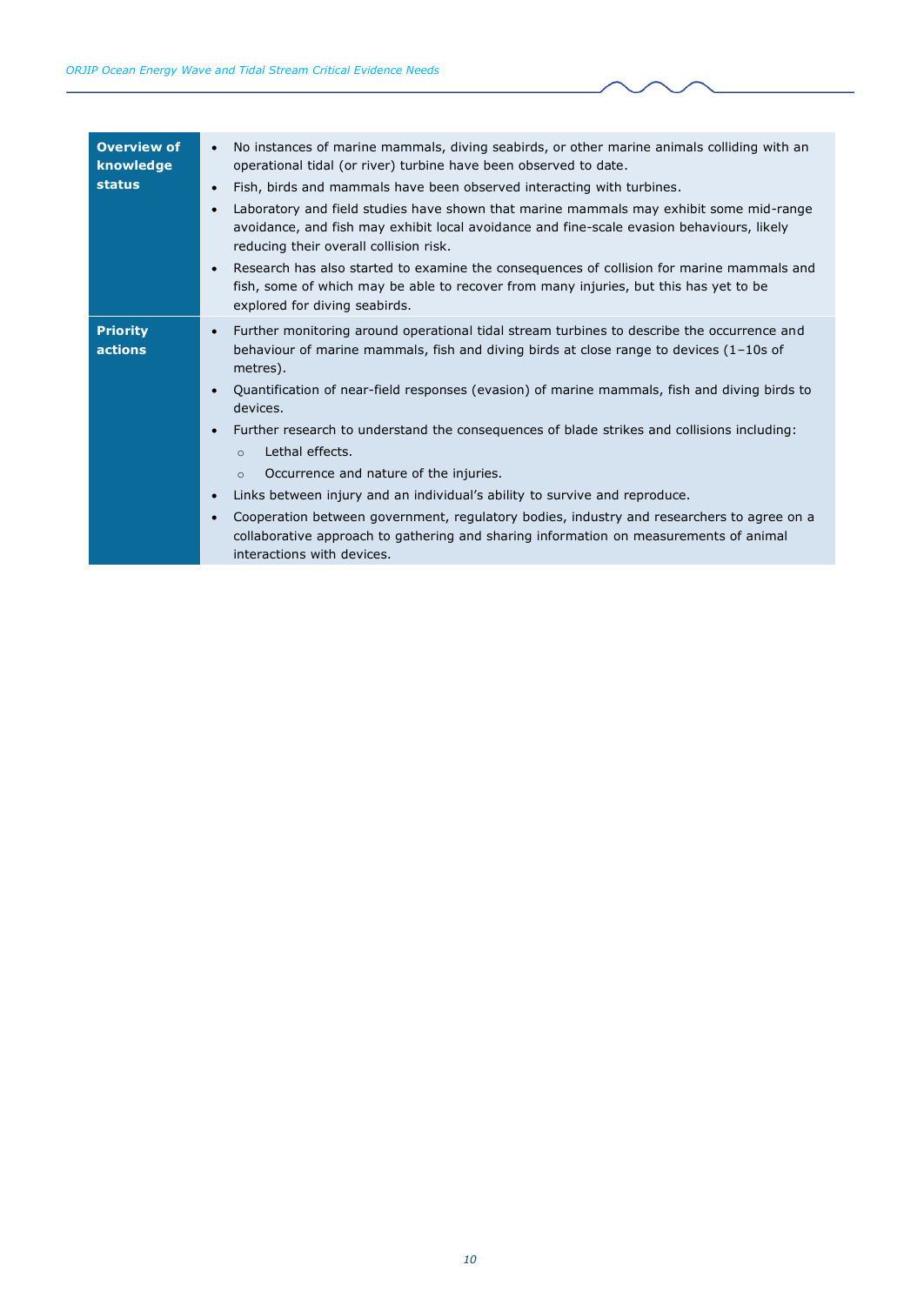## <span id="page-18-0"></span>**3.3 OCCUPANCY PATTERNS, FINE-SCALE DISTRIBUTION AND BEHAVIOUR OF MOBILE SPECIES IN WAVE AND TIDAL STREAM HABITATS**

| <b>Priority</b><br>research                               | Further strategic characterisation of mobile species occupancy patterns, fine-scale distribution and<br>behaviour in wave and tidal energy habitats, including underlying drivers and predictors.                                                                                                                                               |
|-----------------------------------------------------------|-------------------------------------------------------------------------------------------------------------------------------------------------------------------------------------------------------------------------------------------------------------------------------------------------------------------------------------------------|
| objectives                                                | Improved accuracy of key parameters and metrics for evaluating mobile species impact risk based<br>on occupancy patterns and behaviour in high energy habitats (exposure risk, at-risk density, flux<br>and measures of key behaviours).                                                                                                        |
|                                                           | Improvement of knowledge on congruence, commonalities or differences in occupancy patterns and<br>fine-scale distribution of mobile species in high energy habitats to better understand potential<br>transfer of knowledge from one site to another.                                                                                           |
| <b>Research</b><br>focus                                  | Protected species (marine mammals and diving birds and migratory fish) remain the priority taxa<br>for research in this area in the UK.                                                                                                                                                                                                         |
|                                                           | Research in this area should focus on improving understanding in relation to collision, disturbance<br>and displacement risk.                                                                                                                                                                                                                   |
|                                                           | Research on forage fish or underlying environmental drivers may lead to better ecosystems-based<br>understanding for occupancy patterns of mobile species.                                                                                                                                                                                      |
| <b>Critical</b><br>research<br>outputs                    | Characterisation of mobile species behaviour, occupancy patterns and fine-scale distribution in high<br>energy habitats, and understanding for key drivers, including guidance or principles for the transfer<br>of knowledge and information from one location to another. This includes the development of high<br>energy habitat typologies. |
|                                                           | Further knowledge on the functional importance and uniqueness of high energy habitats for mobile<br>species.                                                                                                                                                                                                                                    |
|                                                           | Guidance and protocols for analysing data on fine-scale distribution and use of high energy habitats<br>for use in impact risk assessments.                                                                                                                                                                                                     |
|                                                           | Provision of an evidence base to inform the design of technologies, array configuration, or<br>development clusters and other measures to manage collision and/or displacement risk.                                                                                                                                                            |
| <b>Practical</b><br>application of<br>outputs             | More accurate and reliable impact predictions for protected mobile species in EIA/HRA for wave and<br>tidal stream developments, including the identification of potential impact pathways and sensitive<br>or vulnerable species at EIA scoping stage.                                                                                         |
|                                                           | Improved knowledge about key factors affecting collision and displacement risk.                                                                                                                                                                                                                                                                 |
|                                                           | Provision of an evidence base to inform the design of baseline surveys to provide the best possible<br>evidence for project-level EIA and HRA (and identify where new data collection is not required).                                                                                                                                         |
|                                                           | Provision of an evidence base to inform project design and sectoral plans to minimise impact risk<br>on mobile species.                                                                                                                                                                                                                         |
| <b>Key evidence</b><br>in State of<br>the Science<br>2020 | Collision Risk for Animals around Turbines (Chapter 3) and Short Science Summary.<br>$\bullet$<br>Summary and Path Forward (Chapter 14) and Short Science Summary.<br>$\bullet$                                                                                                                                                                 |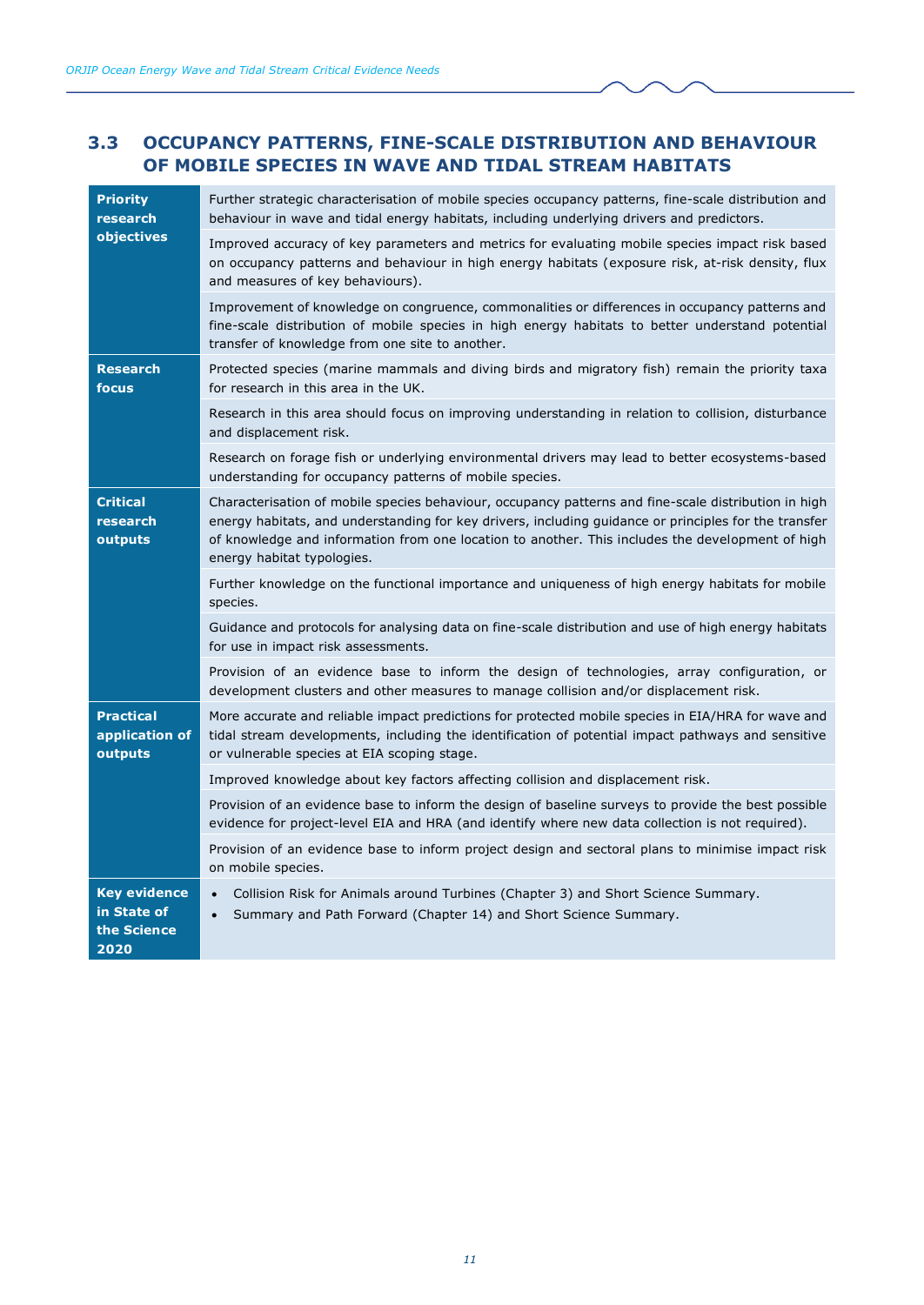| <b>Overview of</b><br>knowledge<br><b>status</b> | Most research has focused on occupancy patterns, fine-scale distribution and behaviour of<br>mobile species in tidal energy habitats, due to the pressing need to better understand likely<br>spatial overlap in relation to collision risk.<br>Mammal and diving bird occupancy and use of tidal stream sites has been shown to vary at<br>$\bullet$<br>small spatial and temporal scales and often appear to be driven by underlying hydrodynamics.<br>Highly energetic tidal sites may provide predictable foraging sites for a range of bird and<br>mammal species, but the specific details of habitat use and therefore risk will be site-specific<br>and may also vary within a site.<br>Evidence to date suggests that collision risk estimated on the basis of wide-scale average<br>$\bullet$<br>densities may not reflect actual risk at any one specific site. Alternative metrics to<br>characterising risk, such as encounter probability have been explored.<br>Cormorants and auk species have been highlighted as the species most at risk from tidal<br>$\bullet$<br>stream projects, because of their diving behaviour and depth and the resulting potential for<br>spatial overlap with operating devices.<br>Understanding for the depth distribution of marine mammal species in marine energy sites<br>and how this influences impact risk is improving. For example, harbour porpoise in some tidal<br>sites studied has been shown to be bimodal, with animals spending time foraging at the<br>surface or at depth, and less time at intermediate depths. In contrast, studies of seal diving |
|--------------------------------------------------|-------------------------------------------------------------------------------------------------------------------------------------------------------------------------------------------------------------------------------------------------------------------------------------------------------------------------------------------------------------------------------------------------------------------------------------------------------------------------------------------------------------------------------------------------------------------------------------------------------------------------------------------------------------------------------------------------------------------------------------------------------------------------------------------------------------------------------------------------------------------------------------------------------------------------------------------------------------------------------------------------------------------------------------------------------------------------------------------------------------------------------------------------------------------------------------------------------------------------------------------------------------------------------------------------------------------------------------------------------------------------------------------------------------------------------------------------------------------------------------------------------------------------------------------------------------------------------------------------------------------------|
|                                                  | behaviour have shown a proportion of mid-water diving, in contrast to previous assumptions<br>that most seal diving was thought to be to the seabed.                                                                                                                                                                                                                                                                                                                                                                                                                                                                                                                                                                                                                                                                                                                                                                                                                                                                                                                                                                                                                                                                                                                                                                                                                                                                                                                                                                                                                                                                    |
| <b>Priority</b><br>actions                       | Further characterisation of marine mammals and diving birds and migratory fish occupancy<br>$\bullet$<br>patterns and behaviour in marine energy sites including habitat use in relation to<br>hydrodynamic features and conditions, to understand the likely degree of spatial and temporal<br>overlap with deployed devices and arrays.<br>Baseline fish distribution to determine which species are in vicinity of potential tidal energy<br>sites, and characterisation of occupancy patterns and behaviour as above.                                                                                                                                                                                                                                                                                                                                                                                                                                                                                                                                                                                                                                                                                                                                                                                                                                                                                                                                                                                                                                                                                               |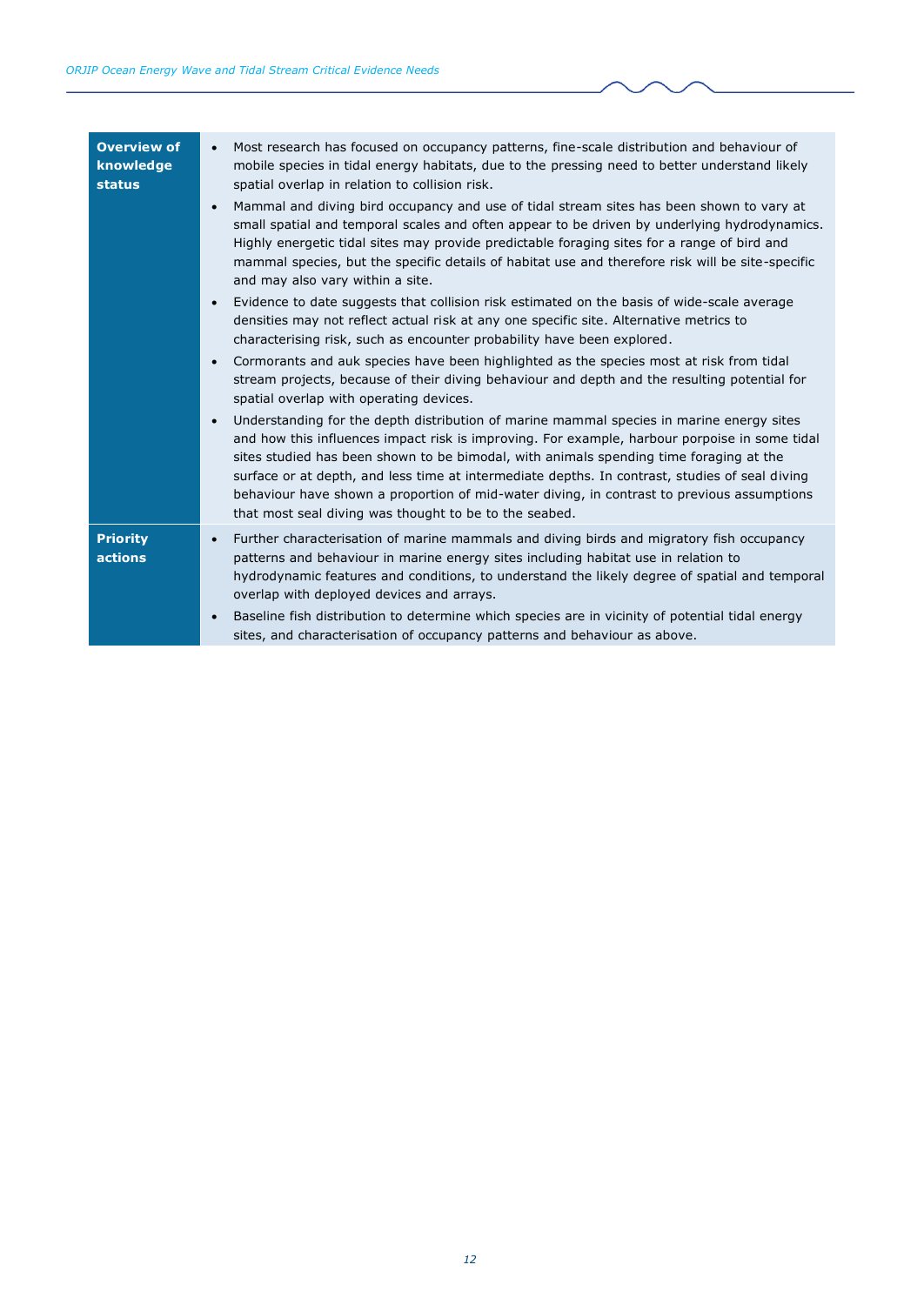## <span id="page-20-0"></span>**3.4 FAR-FIELD RESPONSES OF MOBILE SPECIES TO WAVE AND TIDAL STREAM DEVICES AND ARRAYS**

| <b>Priority</b><br>research<br>objectives                                  | Improvement of knowledge on the sensory perception of mobile species and far-field responses to<br>wave and tidal stream devices and arrays, including methods to relate specific marine animal<br>behavioural responses to the range of frequencies and sound levels from single wave and tidal<br>stream devices.                                                                                                                                                                                    |
|----------------------------------------------------------------------------|--------------------------------------------------------------------------------------------------------------------------------------------------------------------------------------------------------------------------------------------------------------------------------------------------------------------------------------------------------------------------------------------------------------------------------------------------------------------------------------------------------|
|                                                                            | Development of methods to accelerate translation of data on far-field responses of mobile species<br>to devices and arrays into knowledge for collision risk and displacement impact assessment<br>(including the development of models).                                                                                                                                                                                                                                                              |
|                                                                            | Improvement of knowledge on congruence, commonalities or differences in far-field responses of<br>mobile species to devices and arrays between locations or technologies to better understand<br>potential transfer of knowledge from one location or technology type to another.                                                                                                                                                                                                                      |
| <b>Research</b><br>focus                                                   | Protected species (marine mammals and diving birds and migratory fish) remain the priority taxa<br>for research in this area in the UK.                                                                                                                                                                                                                                                                                                                                                                |
|                                                                            | Research in this area should focus on improving understanding for disturbance and displacement in<br>spatially constricted locations such as narrow channels or areas of critical habitat.                                                                                                                                                                                                                                                                                                             |
|                                                                            | Research in this area should focus on methods to measure discernible behavioural responses to<br>devices and arrays. Proposals in this area should be aware of previous studies that have<br>demonstrated the limited statistical power to detect changes in mobile species distribution before<br>and after installation of marine energy developments <sup>1</sup> . This has often been due to limitations of the<br>survey design itself and future planned surveys should take this into account. |
| <b>Critical</b><br>research<br>outputs                                     | Characterisation and quantification of mobile species mid-field behavioural responses to devices and<br>arrays, including key input parameters for encounter/collision risk models for use in impact risk<br>assessments such as avoidance rates.                                                                                                                                                                                                                                                      |
|                                                                            | Guidance and protocols for processing and analysing data on mid-field responses by mobile species<br>to devices and arrays for use in collision risk and displacement impact assessments.                                                                                                                                                                                                                                                                                                              |
|                                                                            | Guidance and principles on the transfer of knowledge and information on the mid-field responses by<br>mobile species to devices and arrays from one location or technology type to another.                                                                                                                                                                                                                                                                                                            |
| <b>Practical</b><br>application<br>of outputs                              | More accurate and reliable predictions of disturbance and displacement effects on protected mobile<br>species in EIA and HRA, including at EIA scoping to understand when more detailed assessment is<br>(and is not) required.                                                                                                                                                                                                                                                                        |
|                                                                            | More accurate and reliable predictions of collision risk for mobile species in EIA and HRA for tidal<br>stream projects through incorporation of knowledge on disturbance and avoidance responses.                                                                                                                                                                                                                                                                                                     |
|                                                                            | Provision of an evidence base that is widely accessible to marine energy stakeholders and reduces<br>the consenting evidence burden placed on individual wave and tidal stream projects, as an issue<br>that will be difficult to address at project-level.                                                                                                                                                                                                                                            |
|                                                                            | Provision of an evidence base to inform project design and sectoral plans to minimise impact risk on<br>mobile species.                                                                                                                                                                                                                                                                                                                                                                                |
| <b>Key</b><br>evidence in<br><b>State of the</b><br><b>Science</b><br>2020 | Collision Risk for Animals around Turbines (Chapter 3) and Short Science Summary.<br>$\bullet$<br>Risk to Marine Animals from Underwater Noise Generated by Marine Renewable Energy<br>Devices (Chapter 4) and Short Science Summary.<br>Summary and Path Forward (Chapter 14) and Short Science Summary.                                                                                                                                                                                              |

 $<sup>1</sup>$  E.g. Marine Management Organisation (2014).Review of environmental data associated with post-consent monitoring of licensing</sup> conditions of offshore windfarms (MMO 1031)<https://www.gov.uk/government/publications/review-of-environmental-data-mmo-1031>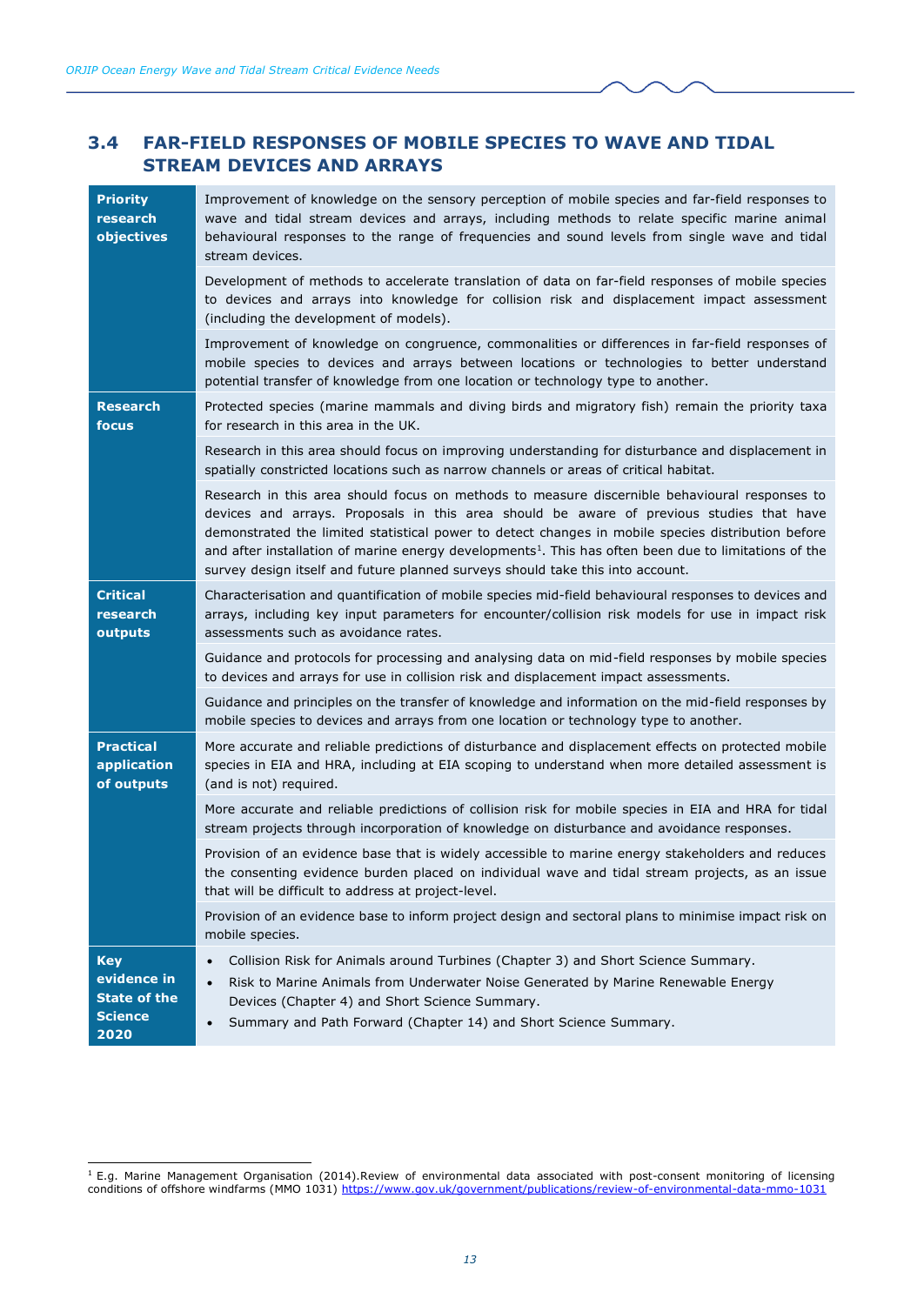| <b>Overview of</b><br>knowledge<br>status | This remains an area of uncertainty in the absence of a broader evidence base.<br>$\bullet$<br>Knowledge gained to date is mainly based on field studies of responses of marine mammals<br>$\bullet$<br>and fish to single devices, simulations of device noise, or assumptions about likely behavioural<br>responses to the range of frequencies and sound levels from devices using audibility as a proxy<br>for behavioural response.<br>Laboratory and field studies have shown that marine mammals and fish may exhibit some far-<br>field avoidance of operating tidal stream devices and arrays (at the scale of 10s of metres),<br>likely reducing their overall collision risk.<br>Understanding for possible far-field responses of birds to marine energy devices remains<br>$\bullet$<br>limited. Long-term monitoring at test sites such as EMEC suggest some short-term<br>displacement of birds from marine energy development areas during construction and<br>installation activities, but with no discernible effects during device operation. |
|-------------------------------------------|------------------------------------------------------------------------------------------------------------------------------------------------------------------------------------------------------------------------------------------------------------------------------------------------------------------------------------------------------------------------------------------------------------------------------------------------------------------------------------------------------------------------------------------------------------------------------------------------------------------------------------------------------------------------------------------------------------------------------------------------------------------------------------------------------------------------------------------------------------------------------------------------------------------------------------------------------------------------------------------------------------------------------------------------------------------|
| <b>Priority</b><br>actions                | Development of methods to relate specific marine animal behavioural responses to the range<br>of frequencies and sound levels from single wave and tidal stream devices, or the physical<br>presence of devices.<br>Development of a framework for studying the behavioural consequences of radiated noise from<br>wave and tidal stream devices, to move beyond using audibility as a proxy for behavioural<br>response.                                                                                                                                                                                                                                                                                                                                                                                                                                                                                                                                                                                                                                        |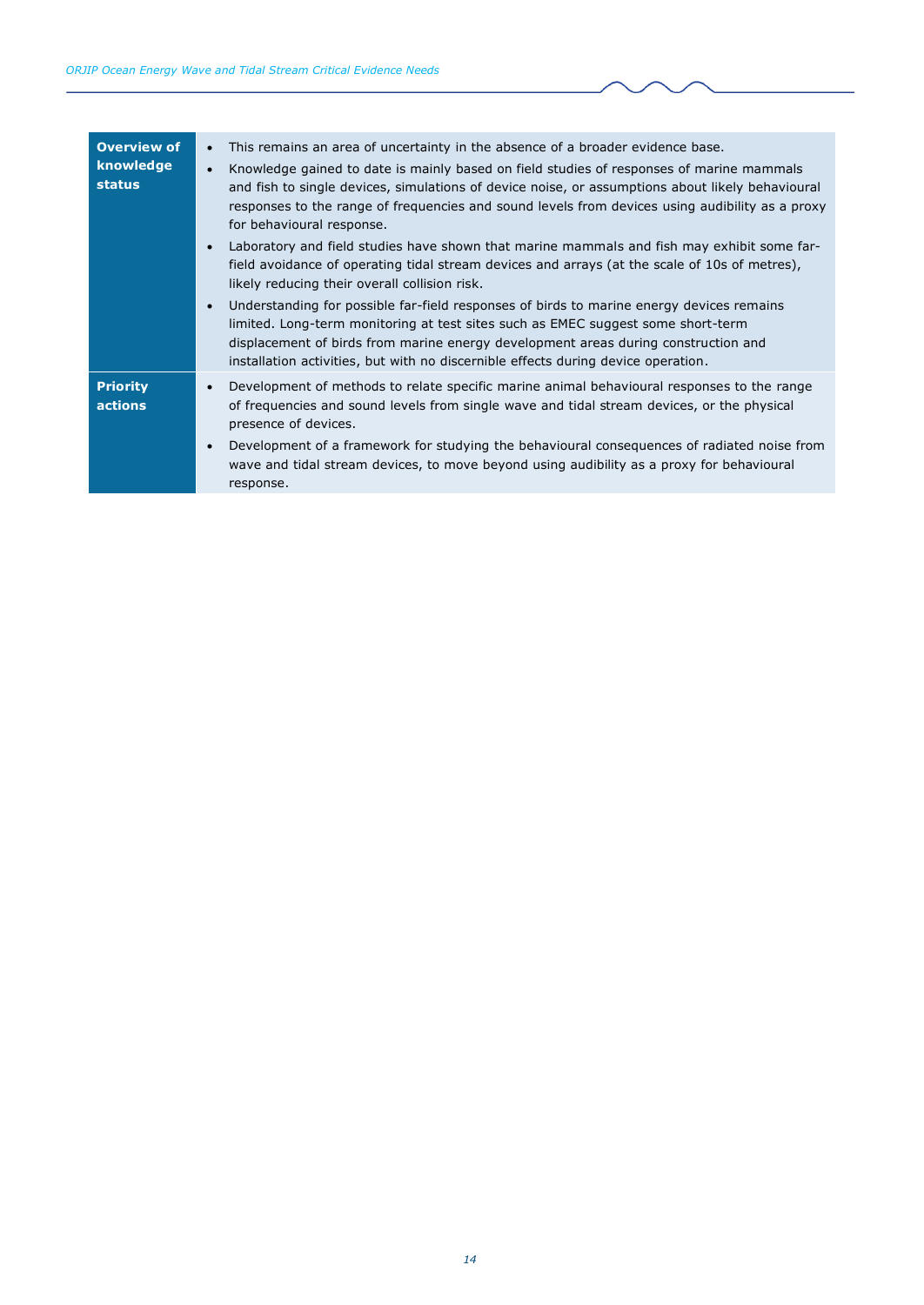## <span id="page-22-0"></span>**3.5 SUBSEA ACOUSTIC PROFILES OF WAVE AND TIDAL STREAM HABITATS AND TECHNOLOGIES**

| <b>Priority</b><br>research<br>objectives                 | Development of cost-effective and reliable methods for measuring ambient and device operational<br>noise in high energy habitats (and distinguishing between the two).                                                                                 |
|-----------------------------------------------------------|--------------------------------------------------------------------------------------------------------------------------------------------------------------------------------------------------------------------------------------------------------|
|                                                           | Characterisation of ambient noise at high wave and tidal energy marine habitats and development<br>of noise propagation models in the context of potential marine energy development and based on<br>standardised approaches.                          |
|                                                           | Characterisation of operational noise (acoustic profiles) of wave and tidal devices and arrays, based<br>on standardised approaches (e.g. IEC 62600-40: 2019 <sup>2</sup> ).                                                                           |
|                                                           | Development of models for predicting the noise profile of multi-device arrays, based on<br>standardised approaches.                                                                                                                                    |
|                                                           | Improvement of knowledge on congruence, commonalities or differences in ambient noise between<br>wave and tidal energy locations to better understand potential transfer of knowledge from one<br>location or technology type to another.              |
| <b>Research</b><br>focus                                  | Research should focus on opportunities to gather data from single devices or small arrays to de-<br>risk future larger-scale developments and opportunities to maximise knowledge transferability and<br>the development of an acoustic evidence base. |
|                                                           | Opportunities should be explored to align measurements of device noise profiles with studies to<br>better understand near-field and mid-field responses of protected mobile species to operational<br>devices.                                         |
| <b>Critical</b><br>research<br>outputs                    | Acoustic profiles for operational devices and arrays and wave and tidal energy sites for use in impact<br>risk assessments.                                                                                                                            |
|                                                           | Models for predicting noise profiles of single devices and multi-device arrays for use in impact risk<br>assessments.                                                                                                                                  |
|                                                           | Guidance and principles on the transfer of knowledge and information pertaining to operational<br>noise and its ecological effects from one tidal energy site or technology type to another.                                                           |
| <b>Practical</b><br>application of<br>outputs             | More accurate and reliable impact assessments and predictions of the ecological effects of device<br>and array noise in EIA and HRA, including at EIA scoping stage to determine when more detailed<br>assessment is (and is not) required.            |
|                                                           | Provision of a standardised acoustic evidence base for wave and tidal energy technologies and high<br>energy sites for use in impact assessments, to reduce the consenting evidence burden placed on<br>individual wave and tidal stream projects.     |
|                                                           | Provision of an evidence base to inform project design and sectoral plans to minimise impact risk<br>on mobile species.                                                                                                                                |
| <b>Key evidence</b><br>in State of<br>the Science<br>2020 | Risk to Marine Animals from Underwater Noise Generated by Marine Renewable Energy<br>$\bullet$<br>Devices (Chapter 4) and Short Science Summary.<br>Summary and Path Forward (Chapter 14) and Short Science Summary.<br>$\bullet$                      |
|                                                           |                                                                                                                                                                                                                                                        |

<sup>2</sup> International Electrotechnical Commission – IEC (2019). Marine energy - Wave, tidal and other water current converters - Part 40: Acoustic characterization of marine energy converters (IEC TS 62600-40:2019).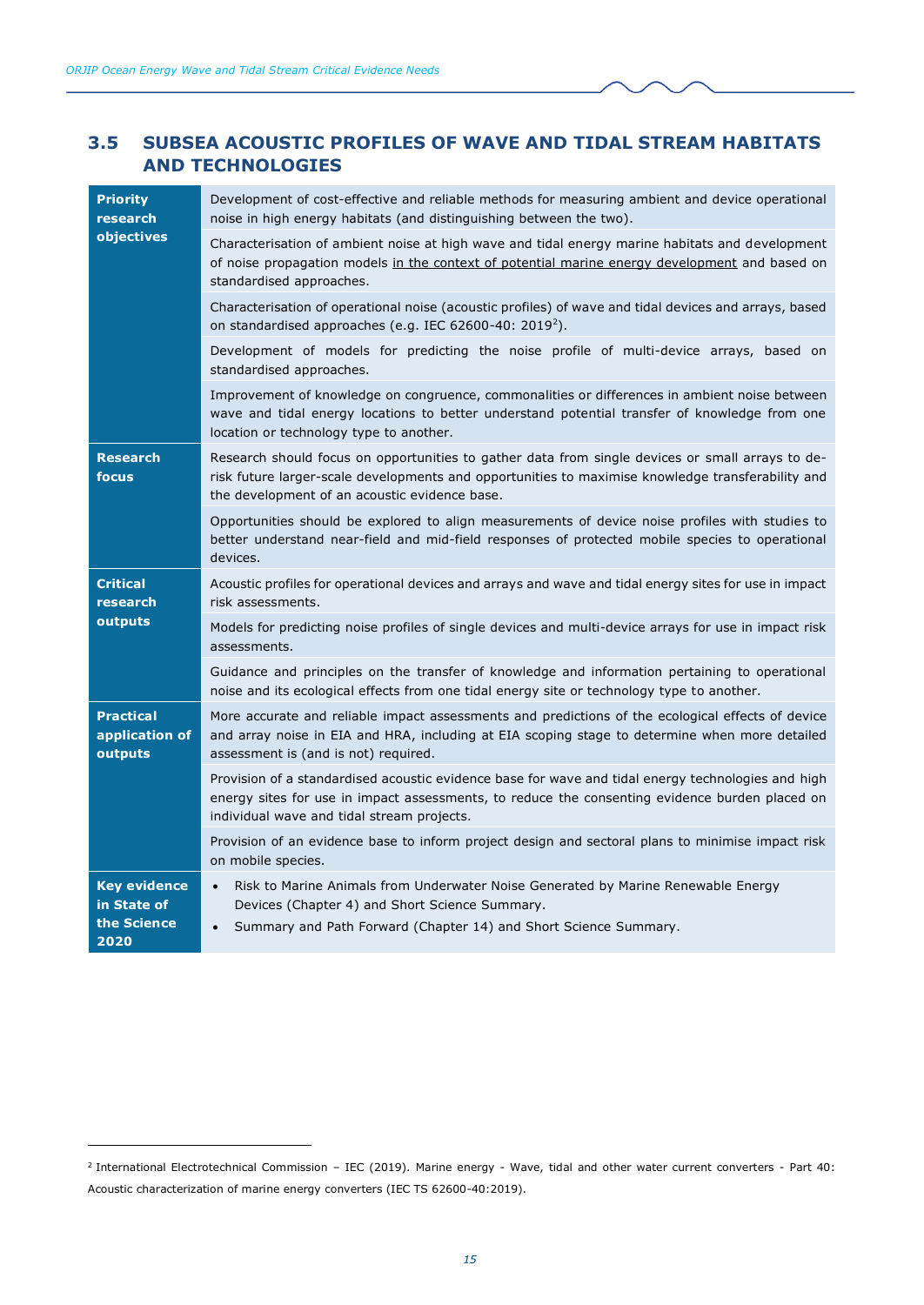| <b>Overview of</b><br>knowledge<br><b>status</b> | Measurements have been made of ambient noise in wave and tidal habitats and of radiated<br>noise generated by a range of operational wave and tidal stream devices.<br>To date, the sound levels measured from wave and tidal stream devices are considerably<br>below those that might be expected to cause physical harm to animal tissues, including those<br>associated with hearing.<br>Evidence to date suggests that underwater noise generated by wave and tidal devices is<br>considered most likely to affect the behaviour of marine animals, while acoustic pressure is<br>most likely to affect marine mammals and seabirds, while fish are more sensitive to acoustic<br>particle velocities.<br>In addition to existing thresholds for underwater noise likely to result in injury or death to<br>marine mammals, additional thresholds have now been developed that consider lower levels<br>of noise that may disturb or harass marine mammals.<br>An internationally accepted standard has now been published for measuring underwater noise<br>from marine renewable energy devices, including instrument calibration, measurement<br>methods, methods for data processing, and uniform presentation of results. |
|--------------------------------------------------|-------------------------------------------------------------------------------------------------------------------------------------------------------------------------------------------------------------------------------------------------------------------------------------------------------------------------------------------------------------------------------------------------------------------------------------------------------------------------------------------------------------------------------------------------------------------------------------------------------------------------------------------------------------------------------------------------------------------------------------------------------------------------------------------------------------------------------------------------------------------------------------------------------------------------------------------------------------------------------------------------------------------------------------------------------------------------------------------------------------------------------------------------------------------------------------------------------------------------------------|
| <b>Priority</b><br>actions                       | Development of instrumentation to accurately measure the noise from a range of wave and<br>tidal stream device types and distinguish from ambient noise.<br>Further measurements of radiated noise generated by a range of operational wave and tidal<br>stream devices, distinguished from ambient noise, in particular across sound frequencies<br>within the hearing range of marine animals.<br>Measurement of radiated noise around early arrays of wave and tidal stream devices.                                                                                                                                                                                                                                                                                                                                                                                                                                                                                                                                                                                                                                                                                                                                             |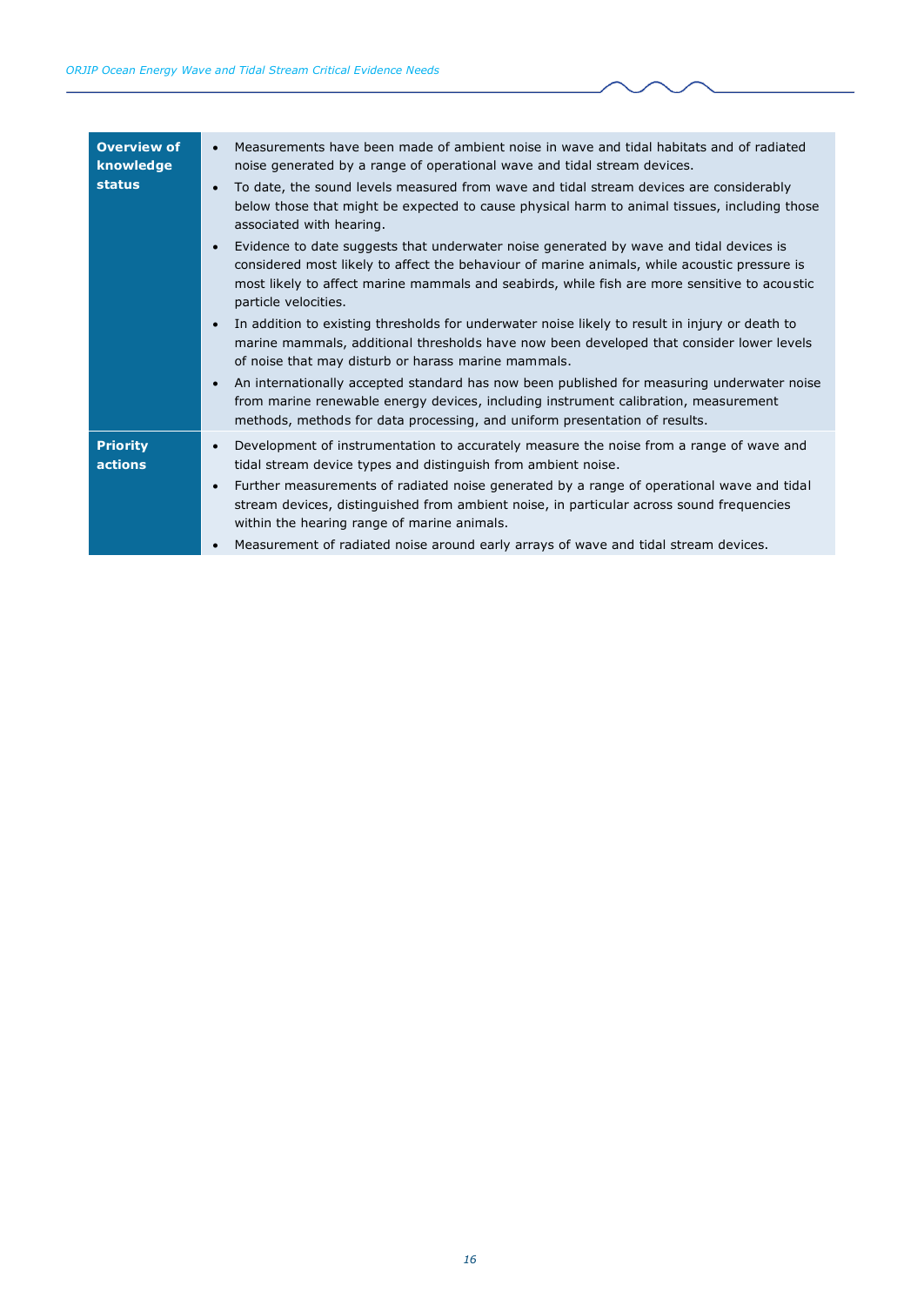## <span id="page-24-0"></span>**3.6 TOOLS FOR ASSESSING AND MANAGING RISK TO MOBILE SPECIES POPULATIONS FOR LARGE-SCALE WAVE AND TIDAL STREAM DEVELOPMENT**

| <b>Priority</b><br>research<br>objectives                 | Development of frameworks or tools to translate knowledge on the effects of single devices or small<br>arrays on mobile species into predictions of the effects of larger-scale developments.                                                                                                                                                                                                                              |
|-----------------------------------------------------------|----------------------------------------------------------------------------------------------------------------------------------------------------------------------------------------------------------------------------------------------------------------------------------------------------------------------------------------------------------------------------------------------------------------------------|
|                                                           | Improvement of the availability and accuracy of knowledge on the size, geographic range, status<br>and key demographic information for populations of protected mobile species.                                                                                                                                                                                                                                            |
|                                                           | Development of tools or models for predicting and quantifying impacts on populations of protected<br>mobile species.                                                                                                                                                                                                                                                                                                       |
| <b>Research</b><br>focus                                  | Protected mobile species (marine mammals, seabirds and migratory fish) remain the priority taxa<br>for research in this area in the UK.                                                                                                                                                                                                                                                                                    |
|                                                           | Research in this area should identify opportunities to assimilate outputs from monitoring of single<br>devices or small arrays in a systematic and standardised way to maximise knowledge transfer for<br>more effective decision-making for larger-scale developments and sectoral planning.                                                                                                                              |
|                                                           | Research should provide information to enable decision- and policymakers to reach well-informed<br>decisions about thresholds of acceptable impact risk for populations of protected species.                                                                                                                                                                                                                              |
| <b>Critical</b><br>research<br>outputs                    | Guidance, protocols and empirical evidence for translating predictions of effects on mobile species<br>from single devices and arrays into assessments of the consequences of larger-scale developments<br>or clusters.                                                                                                                                                                                                    |
|                                                           | Frameworks and tools for predicting the effects of large-scale developments or geographic clusters<br>of development, on key mobile species for use in impact risk assessments. For collision risk, this<br>might include the further development of encounter/collision risk models, or the development of<br>alternative approaches or metrics to assess and evaluate risk (e.g. encounter or collision<br>probability). |
|                                                           | Estimates of key population demographics and metrics for populations of protected mobile species.                                                                                                                                                                                                                                                                                                                          |
| <b>Practical</b><br>application of<br>outputs             | More accurate and reliable assessments and predictions of impacts of arrays and large-scale<br>developments on populations of protected mobile species in EIA and HRA, including at EIA scoping<br>to understand when more detailed assessment is (and is not) required.                                                                                                                                                   |
|                                                           | Provision of tools and models to translate predictions on the nature and magnitude of potential<br>effects on mobile species to assessments of impacts on population viability in EIA and HRA.                                                                                                                                                                                                                             |
|                                                           | Provision of an evidence base to enable well-informed decisions about thresholds of acceptable<br>impact risk for populations of protected species.                                                                                                                                                                                                                                                                        |
|                                                           | Provision of an evidence base to inform project design and sectoral plans to minimise impact risk<br>on mobile species.                                                                                                                                                                                                                                                                                                    |
| <b>Key evidence</b><br>in State of<br>the Science<br>2020 | Collision Risk for Animals around Turbines (Chapter 3) and Short Science Summary.<br>$\bullet$<br>Risk to Marine Animals from Underwater Noise Generated by Marine Renewable Energy<br>$\bullet$<br>Devices (Chapter 4) and Short Science Summary.<br>Summary and Path Forward (Chapter 14) and Short Science Summary.<br>$\bullet$                                                                                        |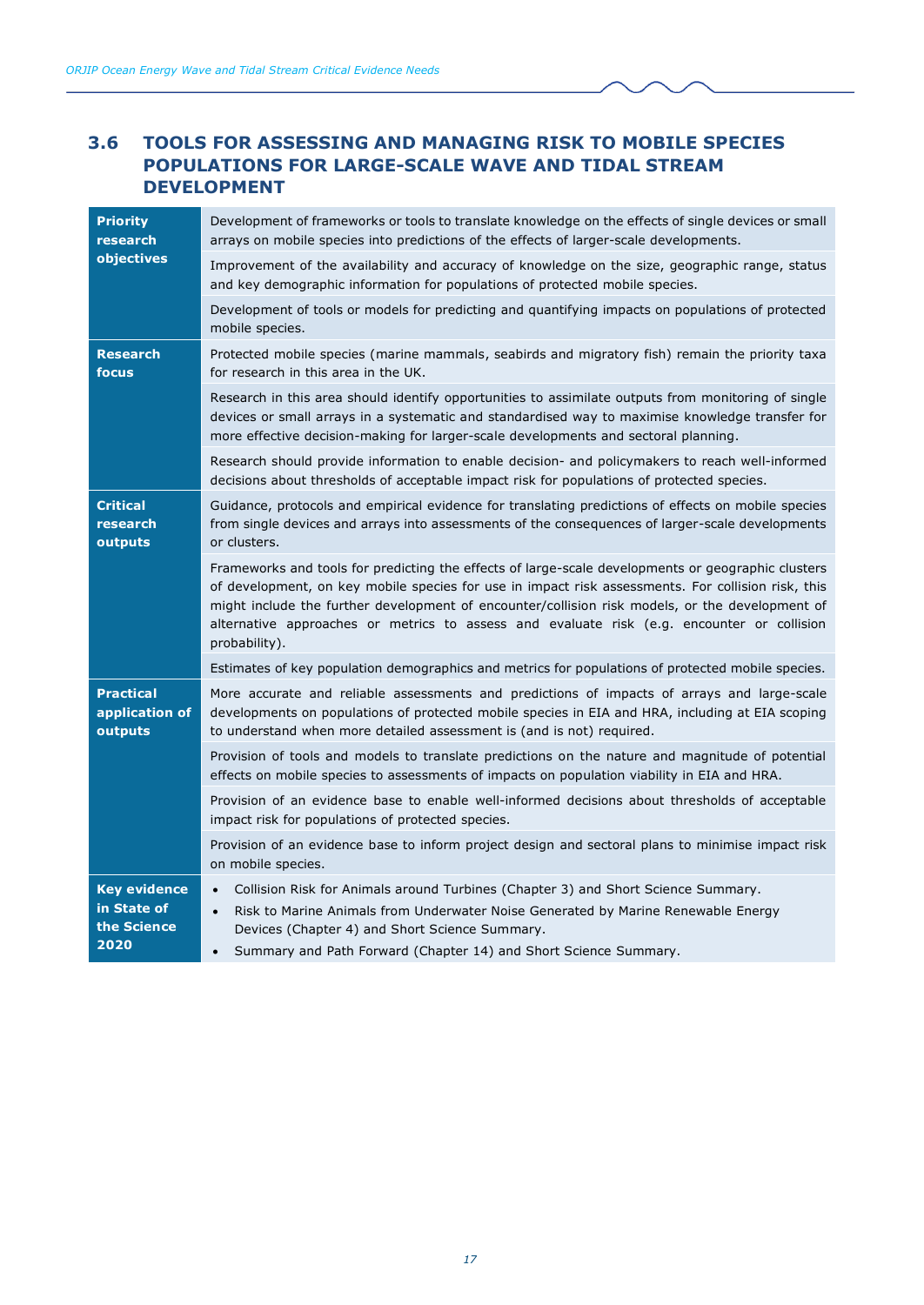| <b>Overview of</b><br>knowledge<br><b>status</b> | Evidence suggests that wave and tidal stream devices deployed to date have not resulted in<br>$\bullet$<br>any negative consequences for marine mammal, bird or fish populations.<br>Considerable modelling efforts have been carried out to estimate the risk of collision of marine<br>mammals, birds and fish around turbines and to predict the possible effects on species<br>populations. Approaches have generally been based on encounter/collision risk modelling,<br>with linear scaling from single to multiple devices. Data from post-installation monitoring are<br>starting to provide information to challenge and verify the degree to which the models<br>emulate real risk.<br>Alternative approaches to assessing risk have also been explored, including the use of metrics<br>such as encounter probability, in recognition of the likelihood that collision risk modelling<br>based on wide-scale average densities may not reflect actual risk at any one specific site (see<br>$3.3$ above).<br>Improvements in evidence about near-field interactions and far-field responses between<br>marine animals and devices (see 3.2 and 3.4) and occupancy patterns in marine energy<br>habitats (see 3.3) are all improving understanding for possible population effects of larger |
|--------------------------------------------------|---------------------------------------------------------------------------------------------------------------------------------------------------------------------------------------------------------------------------------------------------------------------------------------------------------------------------------------------------------------------------------------------------------------------------------------------------------------------------------------------------------------------------------------------------------------------------------------------------------------------------------------------------------------------------------------------------------------------------------------------------------------------------------------------------------------------------------------------------------------------------------------------------------------------------------------------------------------------------------------------------------------------------------------------------------------------------------------------------------------------------------------------------------------------------------------------------------------------------------------------------------------------------------------------------------|
|                                                  | arrays.                                                                                                                                                                                                                                                                                                                                                                                                                                                                                                                                                                                                                                                                                                                                                                                                                                                                                                                                                                                                                                                                                                                                                                                                                                                                                                 |
| <b>Priority</b><br>actions                       | Validation of collision risk predictive models using empirical data and field measurements.<br>$\bullet$<br>Development of models or frameworks for translating individual collision risk to population<br>$\bullet$<br>level risk, and to scale collision risk from single tidal stream turbine to arrays.<br>Development of models or frameworks to predict how the underwater noise from larger arrays<br>of devices may affect marine animals.                                                                                                                                                                                                                                                                                                                                                                                                                                                                                                                                                                                                                                                                                                                                                                                                                                                      |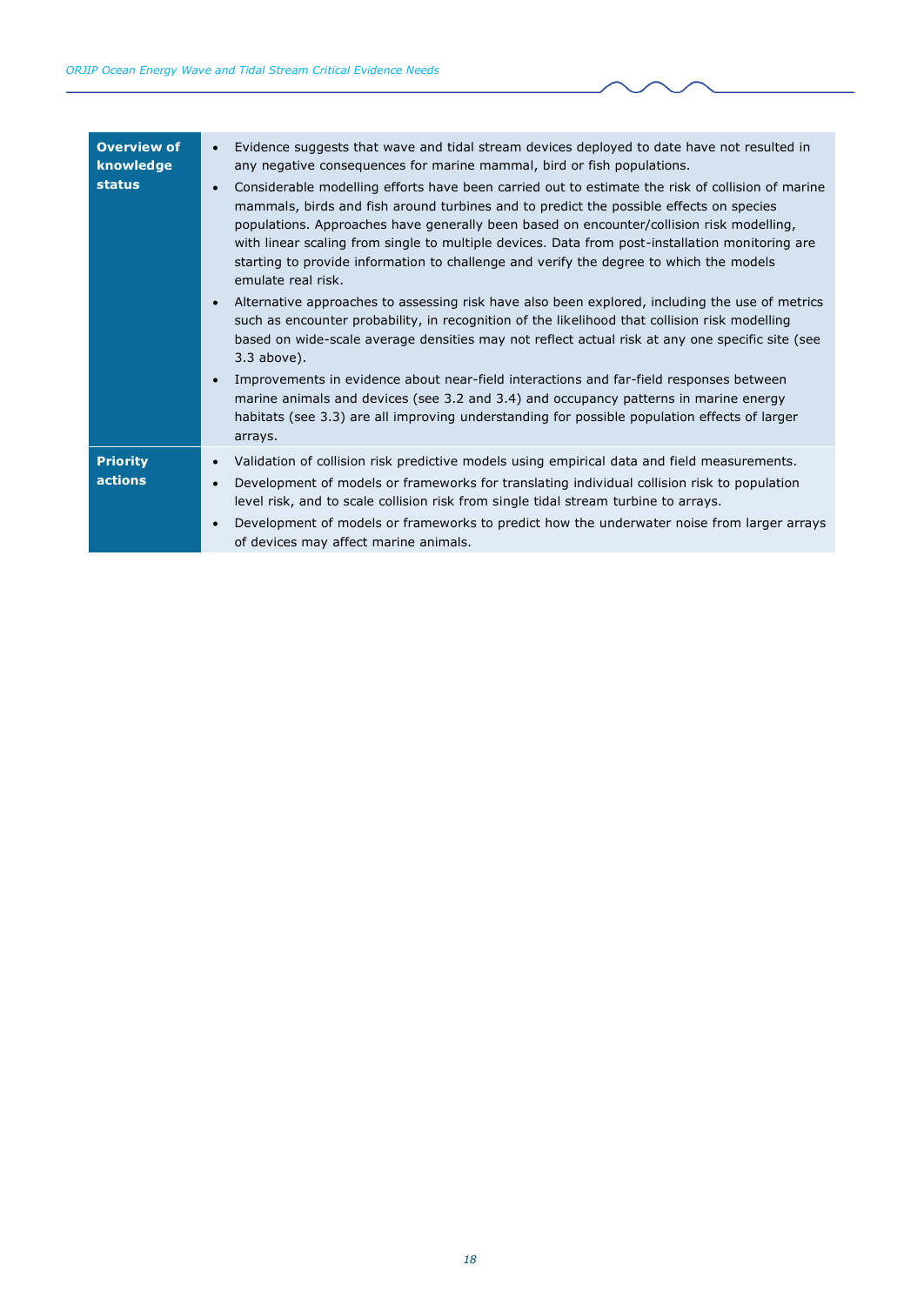## <span id="page-26-0"></span>**3.7 TOOLS FOR ASSESSING EFFECTS OF LARGE-SCALE WAVE AND TIDAL STREAM DEVELOPMENTS ON PHYSICAL PROCESSES**

| <b>Priority</b><br>research                      | Further information on changes in energy regime (hydrodynamic features and metrics) as a result<br>of deployed wave and tidal devices and arrays.                                                                                                                                                                                                                                                                                                             |
|--------------------------------------------------|---------------------------------------------------------------------------------------------------------------------------------------------------------------------------------------------------------------------------------------------------------------------------------------------------------------------------------------------------------------------------------------------------------------------------------------------------------------|
| objectives                                       | Development of tools for predicting the nature and scale of any changes to physical processes<br>caused by large wave and tidal stream arrays or development clusters and any ecological<br>consequences.                                                                                                                                                                                                                                                     |
| <b>Research</b><br>focus                         | Research should focus on opportunities to gather resource data (wave/tidal) around single devices<br>or small arrays to build knowledge and evidence on the potential effects of future larger-scale<br>arrays or development clusters.                                                                                                                                                                                                                       |
|                                                  | Research focus includes the development of tools for modelling or predicting the effects of large<br>arrays or development clusters on physical process and any ecological consequences. Research<br>standardisation<br>should<br>therefore<br>also<br>consider<br>of<br>the<br>methodology<br>and<br>data<br>configuration/parameter settings in any field measurements to maximise potential of knowledge<br>transfer and application to model development. |
| <b>Critical</b><br>research                      | Guidance, protocols and evidence on potential changes in energy regime or hydrodynamic features<br>and variables around operational wave and tidal devices and arrays.                                                                                                                                                                                                                                                                                        |
| outputs                                          | Models and tools to predict changes to physical processes from larger-scale developments or<br>development clusters for use in impact risk assessments.                                                                                                                                                                                                                                                                                                       |
|                                                  | Models and tools to predict the likely scale of development at which changes to physical processes<br>might lead to significant ecological consequences.                                                                                                                                                                                                                                                                                                      |
| <b>Practical</b><br>application of<br>outputs    | Improvement of the accuracy of predictions of changes to physical processes, such as changes in<br>water flow or energy removal in EIA and HRA, including at EIA scoping stage to understand when<br>more detailed assessment is (and is not) required.                                                                                                                                                                                                       |
|                                                  | Provision of an evidence base to inform the location and design of large-scale arrays and other<br>mitigation measures to minimise changes to physical processes and ecological consequences.                                                                                                                                                                                                                                                                 |
|                                                  | Provision of an evidence base to reduce the consenting evidence burden placed on individual wave<br>and tidal stream developers, as an issue that will be difficult to fully address at project-level, in<br>particular for development clusters.                                                                                                                                                                                                             |
| <b>Key evidence</b><br>in State of the           | Changes in Benthic and Pelagic Habitats Caused by Marine Renewable Energy Devices<br>$\bullet$<br>(Chapter 6) and Short Science Summary.                                                                                                                                                                                                                                                                                                                      |
| <b>Science 2020</b>                              | Changes in Oceanographic Systems Associated with Marine Renewable Energy Devices<br>$\bullet$<br>(Chapter 7) and Short Science Summary.                                                                                                                                                                                                                                                                                                                       |
|                                                  | Summary and Path Forward (Chapter 14) and Short Science Summary.                                                                                                                                                                                                                                                                                                                                                                                              |
| <b>Overview of</b><br>knowledge<br><b>status</b> | Evidence to date indicates that changes in physical processes and oceanographic systems<br>(circulation, wave height, and subsequent changes to sediment transport patterns, water<br>quality, and marine food webs) caused by wave and tidal stream arrays of $\sim$ 20 MW or less<br>are likely to be small compared to the natural variability of oceanographic systems.                                                                                   |
|                                                  | Field studies to date have measured some changes in flow close to devices, but these fade<br>$\bullet$<br>into the background water movement quickly and are not biologically significant.                                                                                                                                                                                                                                                                    |
|                                                  | To date, the changes resulting from larger arrays estimated using models indicate that they<br>$\bullet$<br>are likely to be localised and revert to background levels within short distances from the<br>devices. The number of devices used in these models to demonstrate change in the<br>environment often exceeds the realistic number that are likely to be consented, based on<br>other concerns such as underwater noise and collision risk.         |
|                                                  | A range of numerical models has been used to predict the effects of future large-scale wave<br>$\bullet$<br>and tidal stream energy extraction, but these have generally focused on the determination of<br>the potential for power generation and device survivability and efficiency, rather than on<br>environmental questions.                                                                                                                            |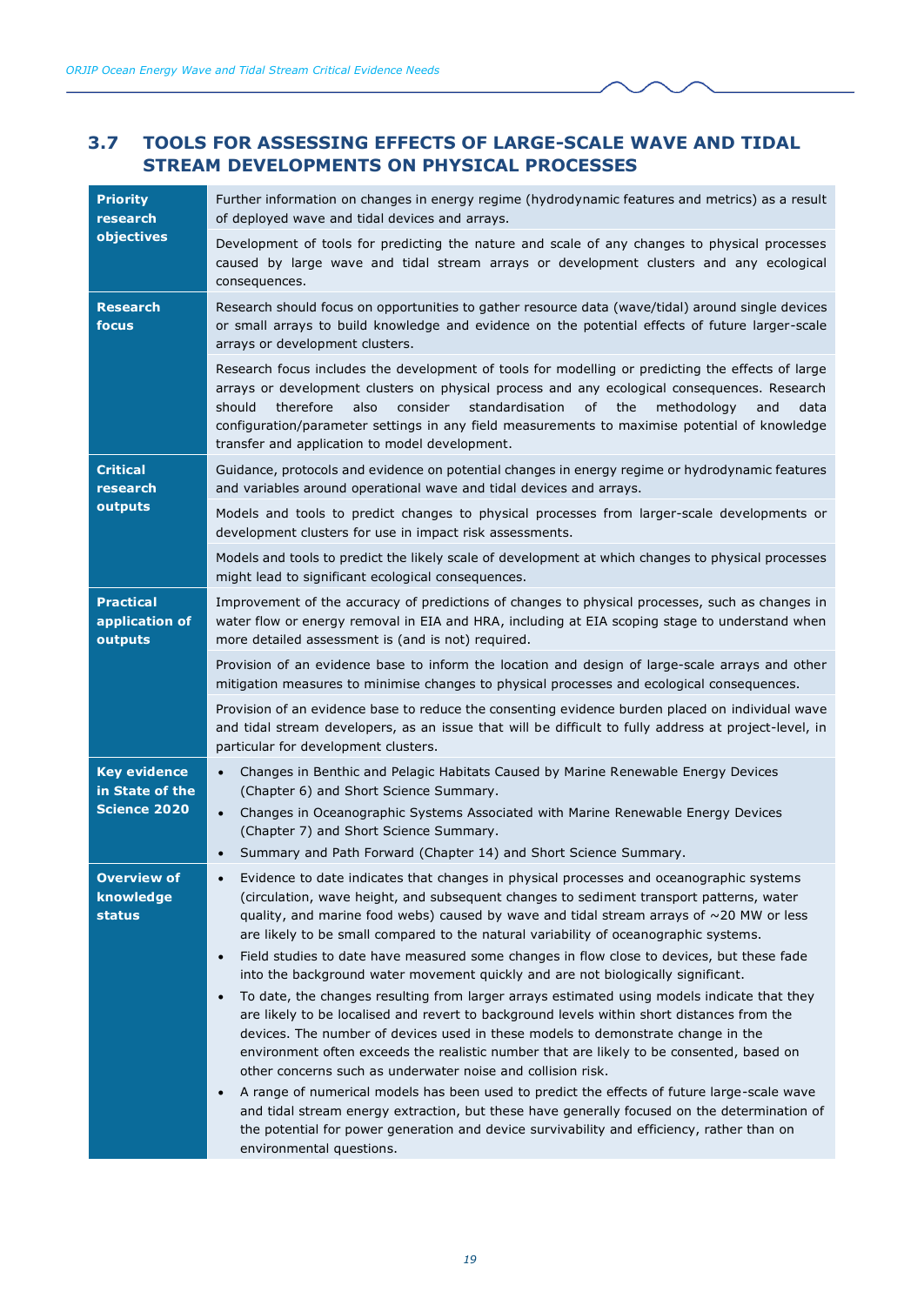| <b>Priority</b><br>actions | Validation of predictive models for large-scale energy extraction, using empirical data and<br>$\bullet$<br>field measurements of high-resolution bathymetry and flow.                                                                                            |
|----------------------------|-------------------------------------------------------------------------------------------------------------------------------------------------------------------------------------------------------------------------------------------------------------------|
|                            | Field measurements before and after deployments of large arrays to validate oceanographic<br>$\bullet$<br>models (note there is limited value in gathering data from small-scale arrays).                                                                         |
|                            | Improved parameterisation of wave and tidal stream devices to represent specific designs at<br>$\bullet$<br>specific locations, to accurately model the effects they may have on oceanographic systems.                                                           |
|                            | Research to connect physical change with its ecological implications for specific species and<br>$\bullet$<br>habitats, so that any change described by model results can be translated to real-world<br>implications.                                            |
|                            | Consideration of the longer-term impacts on morphodynamics (nearshore and coastal),<br>$\bullet$<br>which could also impact on ecological receptors caused by energy extraction and physical<br>alteration of the currents, waves, and sediment transport regime. |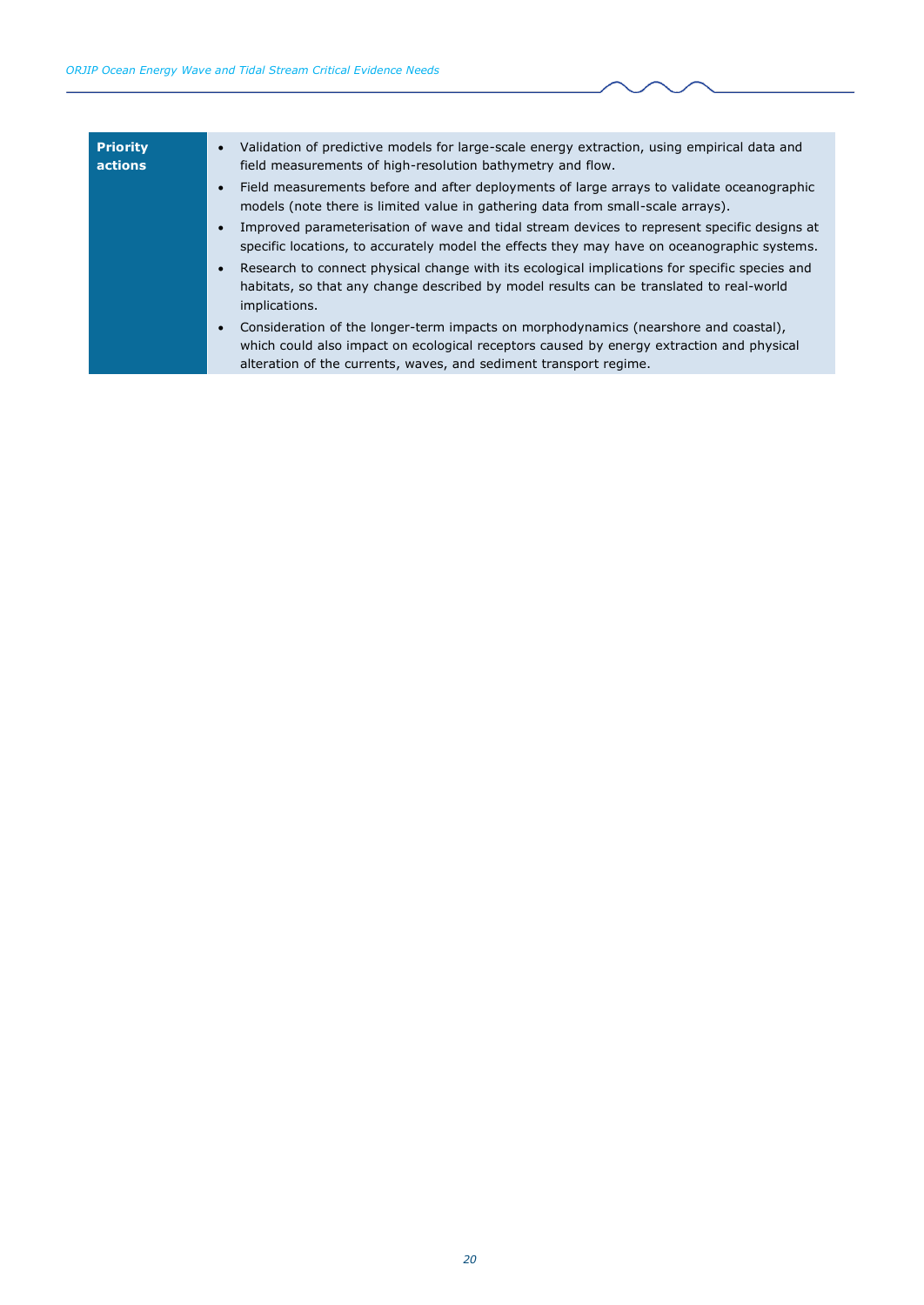## <span id="page-28-0"></span>**3.8 TOOLS FOR ASSESSING SOCIAL AND ECONOMIC IMPACTS OF WAVE AND TIDAL STREAM DEVELOPMENTS**

| <b>Priority</b><br>research<br>objectives        | Development of tools and frameworks for assessing social and economic impacts (positive and<br>negative) of wave and tidal stream developments, including impacts on other sectors and activities.<br>Includes identifying key evidence and data requirements to develop standardised methods.                                                                                                                                                                                                                                                                             |
|--------------------------------------------------|----------------------------------------------------------------------------------------------------------------------------------------------------------------------------------------------------------------------------------------------------------------------------------------------------------------------------------------------------------------------------------------------------------------------------------------------------------------------------------------------------------------------------------------------------------------------------|
|                                                  | Development of tools and frameworks for assessing opportunities and impacts for local<br>communities from wave and tidal stream developments.                                                                                                                                                                                                                                                                                                                                                                                                                              |
|                                                  | Improvement of information on interactions and effects of deployed wave and tidal stream<br>developments on other sectors and activities.                                                                                                                                                                                                                                                                                                                                                                                                                                  |
|                                                  | Further knowledge about the effectiveness of measures to mitigate negative effects, or to<br>maximise benefits on other sectors and activities.                                                                                                                                                                                                                                                                                                                                                                                                                            |
| <b>Research</b><br>focus                         | Impacts on commercial fisheries, recreational users (e.g. sea kayakers), shipping and navigation,<br>tourism and local communities are the priorities for research in this area.                                                                                                                                                                                                                                                                                                                                                                                           |
|                                                  | Research in this area should focus on opportunities to gather data from existing deployed and<br>consented wave and tidal projects to build knowledge and evidence on the potential effects of<br>future larger-scale arrays or development clusters.                                                                                                                                                                                                                                                                                                                      |
| <b>Critical</b><br>research                      | Better evidence on the social and economic effects of wave and tidal stream development, including<br>the validation of predictions made in EIA.                                                                                                                                                                                                                                                                                                                                                                                                                           |
| outputs                                          | Models and tools to predict social and economic effects of wave and tidal stream developments for<br>use in impact risk assessments.                                                                                                                                                                                                                                                                                                                                                                                                                                       |
|                                                  | Development of best practice and standardised approaches for gathering information and<br>assessing social and economic impacts of wave and tidal stream development.                                                                                                                                                                                                                                                                                                                                                                                                      |
| <b>Practical</b><br>application of               | More accurate and reliable predictions of social and economic effects (positive and negative), of<br>wave and tidal stream developments.                                                                                                                                                                                                                                                                                                                                                                                                                                   |
| outputs                                          | Provision of an evidence base to inform the development of measures to minimise negative social<br>and economic effects and maximise benefits of wave and tidal steam developments.                                                                                                                                                                                                                                                                                                                                                                                        |
|                                                  | Improved transparency, consistency and the development of good practice in social and economic<br>impact assessment within EIA and sectoral planning.                                                                                                                                                                                                                                                                                                                                                                                                                      |
| <b>Key evidence</b><br>in State of the           | Social and Economic Data Collection for Marine Renewable Energy (Chapter 9) and Short<br>$\bullet$<br>Science Summary.                                                                                                                                                                                                                                                                                                                                                                                                                                                     |
| <b>Science 2020</b>                              | Marine Spatial Planning and Marine Renewable Energy (Chapter 11) and Short Science<br>$\bullet$<br>Summary.                                                                                                                                                                                                                                                                                                                                                                                                                                                                |
|                                                  | Summary and Path Forward (Chapter 14) and Short Science Summary.<br>$\bullet$                                                                                                                                                                                                                                                                                                                                                                                                                                                                                              |
| <b>Overview of</b><br>knowledge<br><b>status</b> | A number of studies have shown that the wave and tidal stream sector has the potential to<br>$\bullet$<br>create significant social and economic benefits, including benefits for rural and coastal<br>communities and economies that other sectors cannot reach.                                                                                                                                                                                                                                                                                                          |
|                                                  | Some wave and tidal stream projects to date have provided insight into potential effects and<br>$\bullet$<br>their extents, which include low visual impacts, engagement of the local population and an<br>increase in employment opportunities.                                                                                                                                                                                                                                                                                                                           |
|                                                  | OES-Environmental has produced a set of good practices, based on qualitative experiences,<br>$\bullet$<br>to improve consistency in the collection of social and economic data and foster a better<br>understating of long-term impacts and changes.                                                                                                                                                                                                                                                                                                                       |
| <b>Priority</b><br>actions                       | Development of tools and databases to classify key social and economic indicators.<br>$\bullet$<br>Identification of key questions and data needs to guide data collection efforts.<br>$\bullet$<br>Development of incentives to collect and share MRE data across the MRE industry.<br>$\bullet$<br>Creation of flexible planning approaches to address uncertainty as projects move forward and<br>$\bullet$<br>learning increases.<br>Appropriately scale MRE project impacts and data collection efforts to avoid unnecessary<br>requirements for data and mitigation. |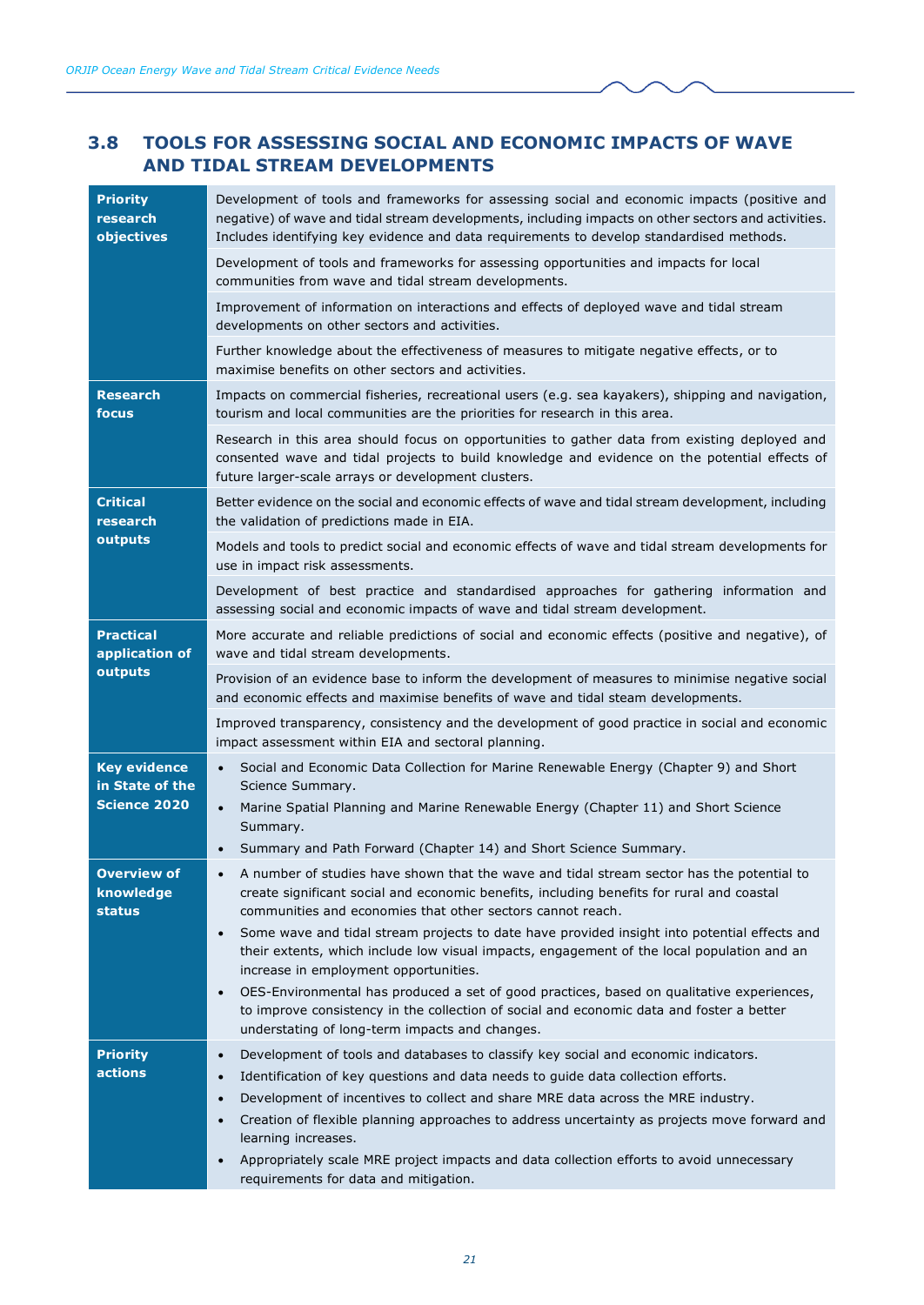## <span id="page-29-0"></span>**3.9 TOOLS FOR ASSESSING CLIMATE CHANGE IMPACTS OF WAVE AND TIDAL STREAM DEVELOPMENTS**

| <b>Research</b><br>objectives                                 | Improvement of the accuracy of information and evidence on carbon reduction benefits of wave<br>and tidal developments and their contribution to net zero targets (including at a local scale).                                              |  |
|---------------------------------------------------------------|----------------------------------------------------------------------------------------------------------------------------------------------------------------------------------------------------------------------------------------------|--|
|                                                               | Development of tools for assessing the climate change benefits of wave and tidal stream<br>developments.                                                                                                                                     |  |
| <b>Research</b><br>focus                                      | The carbon reduction benefits of large-scale wave and tidal stream development, as well as the<br>contribution of smaller-scale developments, such as through diesel displacement or off-grid end-<br>users are the priorities for research. |  |
| <b>Critical</b><br>research<br>outputs                        | Contextual and empirical evidence to inform the assessment of climate change benefits of large-<br>and small-scale wave and tidal stream developments.                                                                                       |  |
|                                                               | Guidance and protocols for assessing climate change benefits of wave and tidal stream<br>developments.                                                                                                                                       |  |
|                                                               | Development of good practice in the assessment of climate change benefits of wave and tidal<br>developments.                                                                                                                                 |  |
| <b>Practical</b><br>application of<br>outputs                 | Improve the transparency, consistency, accuracy and reliability of predictions of climate change<br>benefits in EIA.                                                                                                                         |  |
|                                                               | Provision of an evidence base to inform assessment of climate change benefits in EIA to reduce<br>the evidence burden on individual developers, as a strategic issue that will be difficult to address<br>effectively at project-level.      |  |
| <b>Key evidence</b><br>in the State of<br>the Science<br>2020 | This topic is not specifically covered in the State of the Science 2020.                                                                                                                                                                     |  |
| <b>Overview of</b><br>knowledge<br>status                     | Current knowledge on this topic is limited.                                                                                                                                                                                                  |  |
| <b>Priority</b><br>actions                                    | Development of tools and databases to classify key climate change and carbon reduction<br>$\bullet$<br>indicators.                                                                                                                           |  |
|                                                               | Identification of key questions and data needs to guide data collection efforts.<br>$\bullet$                                                                                                                                                |  |
|                                                               | Development of incentives to collect and share MRE data across the MRE industry.<br>$\bullet$                                                                                                                                                |  |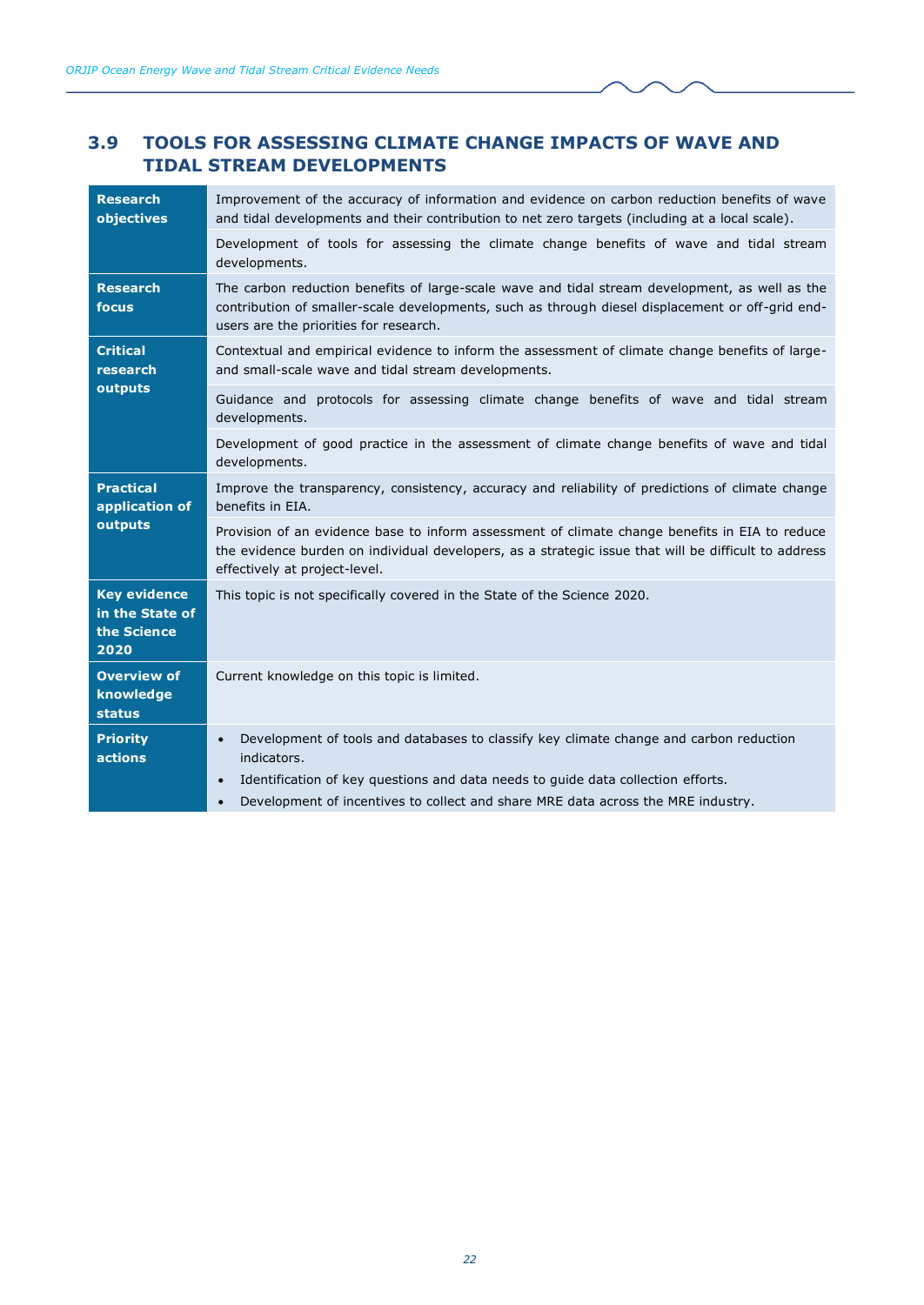### <span id="page-30-0"></span>**3.10 TOOLS AND GUIDANCE FOR MANAGING RISK AND UNCERTAINTY DURING THE PREPARATION OF PEMPS**

| <b>Key research</b><br>objectives                         | To review and improve the existing approach to risk management within the consenting process<br>so as to ensure that project specific requirements are proportionate to the potential risks posed<br>by a specific development.<br>To develop a "toolbox" of possible management, mitigation and optimisation measures for use in<br>EIA/HRA and the development of Project Environmental Management Plans.<br>To provide methods and procedures for developing PEMPs for demonstration projects and large-<br>scale wave and tidal arrays. |
|-----------------------------------------------------------|---------------------------------------------------------------------------------------------------------------------------------------------------------------------------------------------------------------------------------------------------------------------------------------------------------------------------------------------------------------------------------------------------------------------------------------------------------------------------------------------------------------------------------------------|
| <b>Research</b><br>focus                                  | Protected marine mammals, diving birds and migratory fish remain the priority taxa for research<br>in this area in the UK.                                                                                                                                                                                                                                                                                                                                                                                                                  |
|                                                           | Methods/processes/tools required to help manage perceived and identified environmental risks<br>that may arise from wave and tidal developments to ensure that project level requirements are<br>proportionate and fit for purpose.                                                                                                                                                                                                                                                                                                         |
| <b>Critical</b><br>research<br>outputs                    | Review of approach to developing Project Environmental Monitoring Plans, incorporating adaptive<br>management strategies for single device deployments, demonstration arrays and larger arrays to<br>date, drawing on experience from other sectors where appropriate.                                                                                                                                                                                                                                                                      |
|                                                           | Guidance/tools/processes for developing, consulting on and implementing project specific PEMPs<br>including; stakeholder engagement plans, reporting timescales and requirements, feedback<br>mechanisms, etc.                                                                                                                                                                                                                                                                                                                              |
|                                                           | Review of effectiveness/success of management and mitigation measures to date.<br>Review of potential for transferability between different developments/locations.                                                                                                                                                                                                                                                                                                                                                                         |
| <b>Practical</b><br>application of                        | Robust and transparent frameworks for managing risk and uncertainty during the consenting<br>process and post consent monitoring activities.                                                                                                                                                                                                                                                                                                                                                                                                |
| outputs                                                   | Toolbox of management and mitigation measures that are applied in PEMPs and associated<br>adaptive management plans.                                                                                                                                                                                                                                                                                                                                                                                                                        |
|                                                           | More reliable and cost-effective methods of managing collision risk for mobile species.                                                                                                                                                                                                                                                                                                                                                                                                                                                     |
| <b>Key evidence</b><br>in State of<br>the Science<br>2020 | Evaluating the success of adaptive management at selected MRE development sites (Chapter<br>$\bullet$<br>$12$ ).<br>Mitigation of Risk (Chapter 12).<br>$\bullet$                                                                                                                                                                                                                                                                                                                                                                           |
| <b>Overview of</b><br>knowledge<br>status                 | A number of tools, methods and processes for managing environmental risks associated with<br>$\bullet$<br>marine energy developments have been developed in recent years.<br>Project Environmental Monitoring Plans, incorporating adaptive management strategies have<br>$\bullet$                                                                                                                                                                                                                                                         |
|                                                           | been required for majority of projects to date.<br>A broad range of management and mitigation measures have been used across all marine<br>industries.                                                                                                                                                                                                                                                                                                                                                                                      |
|                                                           | Environmental Risk Management Measures Toolbox has been developed by OES<br>$\bullet$<br>Environmental and ORJIP Ocean Energy.                                                                                                                                                                                                                                                                                                                                                                                                              |
| <b>Priority</b><br>actions                                | Further development of Environmental Risk Management Measures Toolbox (OES<br>$\bullet$<br>Environmental and ORJIP Ocean Energy).                                                                                                                                                                                                                                                                                                                                                                                                           |
|                                                           | Undertake a comprehensive review of the approach taken to developing PEMPs and adaptive<br>$\bullet$<br>management strategies in the wave and tidal sector to date.                                                                                                                                                                                                                                                                                                                                                                         |
|                                                           | Produce guidance on how PEMPs can be best developed in the future, drawing on experience<br>$\bullet$<br>from other sectors where relevant.                                                                                                                                                                                                                                                                                                                                                                                                 |
|                                                           | Determine the transferability of data and experience regarding the applicability and<br>$\bullet$<br>effectiveness of management and mitigation measures applied to date.                                                                                                                                                                                                                                                                                                                                                                   |
|                                                           | Review of 'lessons learned' related to development of PEMP's across jurisdictions.<br>$\bullet$                                                                                                                                                                                                                                                                                                                                                                                                                                             |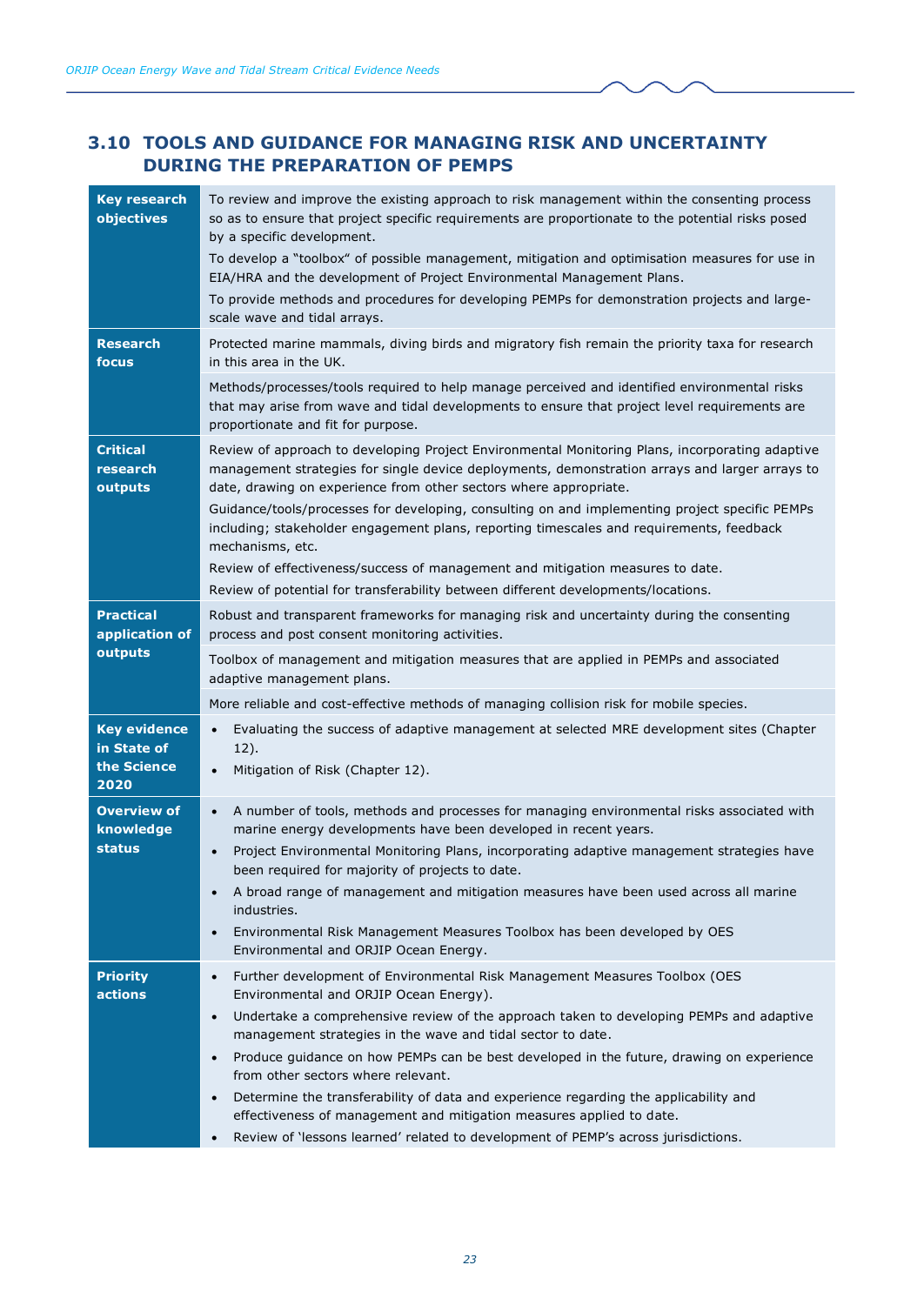## <span id="page-31-0"></span>**USING THIS DOCUMENT**

The critical wave and tidal stream evidence needs and cross-cutting themes identified in this document complement and build on the Forward Look and the growing body of evidence, knowledge and experience of wave and tidal stream consenting. They set out the key outstanding evidence needs for wave and tidal stream energy in the UK and provide an overall perspective on research priorities and their importance for effective decision-making, by linking research needs to their practical application. Presenting the critical evidence needs in this way is intended to help deliver solutionsorientated research with high practical impact for more effective decision-making by Consenting Authorities.

ORJIP Ocean Energy would like to actively encourage Network participants to express their interest in progressing research or studies to address any of the critical evidence needs identified. Whilst ORJIP Ocean Energy cannot directly fund research, the Secretariat works actively to identify and influence funding opportunities and can support and facilitate interested organisations or consortia in developing research proposals. Any updates regarding recently completed, ongoing or planned research relevant to the critical evidence needs would be welcomed at any time.

ORJIP Ocean Energy would also encourage opportunities to develop strategic evidence plans and programmes at a local, regional or UK level to collaboratively address the critical evidence gaps. This may involve the identification of specific research objectives under the ten strategic topics, for example relating to mobile species of particular regional importance or value, or to take advantage of opportunities presented by wave and tidal stream deployments including regional development clusters.

The contact details for the ORJIP Ocean Energy Secretariat are:

Ian Hutchison Secretariat Project Manager, Aquatera **[Orjip@aquatera.co.uk](mailto:Orjip@aquatera.co.uk) [Ian.hutchison@aquatera.co.uk](mailto:Ian.hutchison@aquatera.co.uk)** Tel: +44 (0) 1856 850 088

Jonny Lewis Secretariat, MarineSpace **[Jonny.Lewis@marinespace.co.uk](mailto:Jonny.Lewis@marinespace.co.uk)**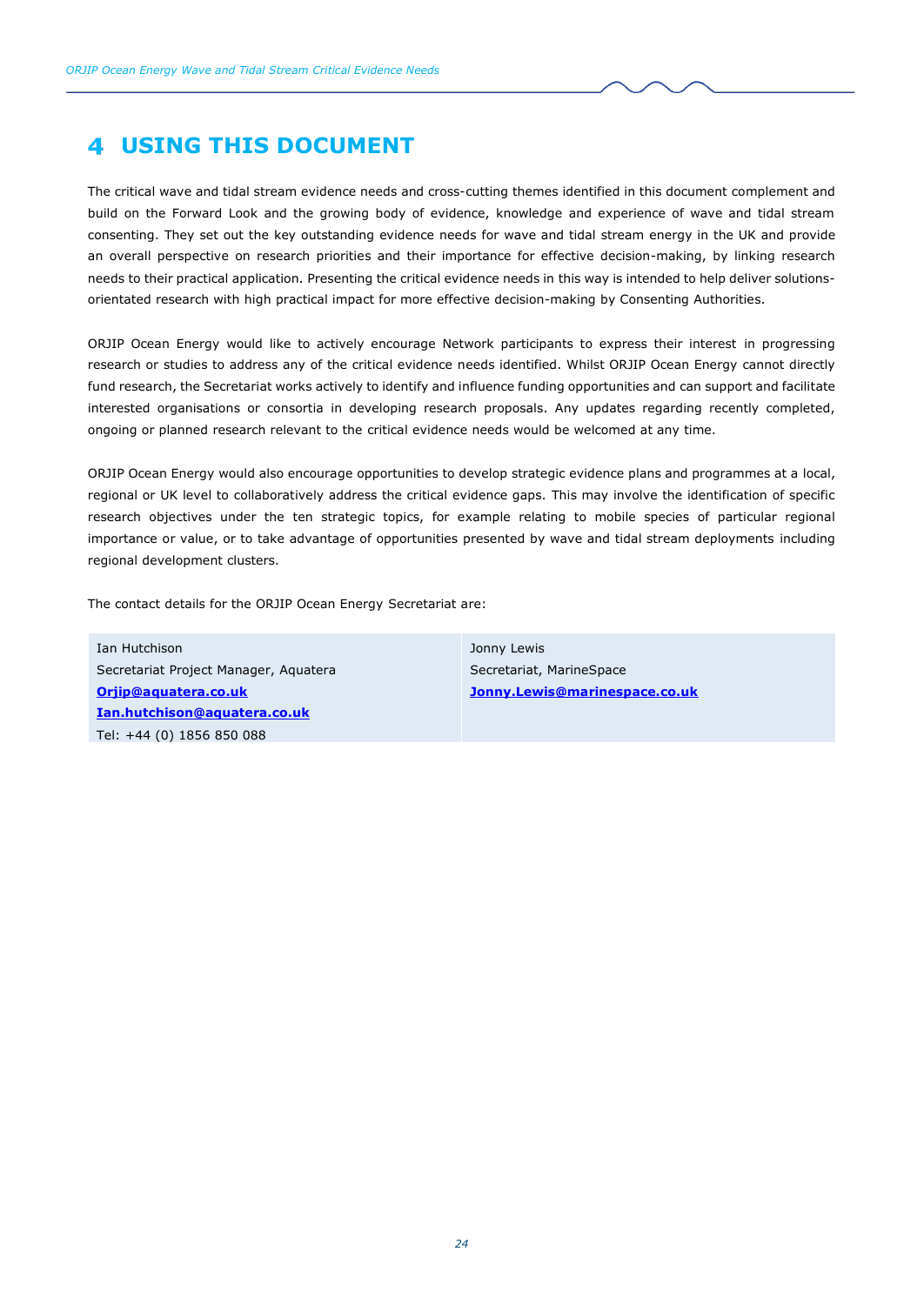## **Appendix A Relationship between Critical Evidence Needs and Forward Look key strategic consenting issues and outline project plans**

**Table A1 Relationship between the critical evidence needs identified in this document, and the strategic consenting issues and outline project plans in the ORJIP Ocean Energy Forward Look. Relevant codes from the Forward Look are provided for ease of reference. Strategic consenting issues are taken from Table 2.1 in the Forward Look and outline project plans from Section 4.**

<span id="page-32-0"></span>

| <b>Critical Evidence Need</b>                                                                                                                  | <b>Forward Look strategic consenting issue(s)</b>                                                                                                                                                                      | <b>Forward Look pre-scoped project(s)</b>                                                                                                                                                                                                                                                                                                                                                                                                                                                                                                                                                                                              |
|------------------------------------------------------------------------------------------------------------------------------------------------|------------------------------------------------------------------------------------------------------------------------------------------------------------------------------------------------------------------------|----------------------------------------------------------------------------------------------------------------------------------------------------------------------------------------------------------------------------------------------------------------------------------------------------------------------------------------------------------------------------------------------------------------------------------------------------------------------------------------------------------------------------------------------------------------------------------------------------------------------------------------|
| 1. Methods and instruments to<br>measure mobile species occupancy<br>and behaviour in high energy<br>environments and around tidal<br>turbines | 1.5 Further development of suitable instrumentation and methodologies for<br>reducing collision risk, monitoring wildlife behaviour around devices and arrays<br>and for detection of any collision events is required | A3 Further development of instrumentation and<br>methodologies for detecting potential collision events<br>around tidal turbines and arrays<br>E3 Further development of instrumentation and<br>methodologies for monitoring wildlife behaviour<br>around tidal turbines and arrays                                                                                                                                                                                                                                                                                                                                                    |
| 2. Near-field interactions between<br>mobile species and tidal stream                                                                          | 1.1 The nature of any potential interactions between marine mammals and<br>basking sharks and tidal turbines is uncertain                                                                                              | A1 Near-field monitoring of marine mammals around<br>operational tidal turbines and first arrays to inform<br>collision risk assessment<br>A2 Further research to help understand the possible<br>likelihood, probability and consequence of collision<br>with tidal turbines for marine mammals<br>E1 Monitoring around operational tidal turbines and<br>first arrays to gather information on the behaviour of<br>diving birds, marine mammals, basking shark and<br>migratory fish around operating tidal turbines<br>E2 Development of mitigation measures for identified<br>and potential impacts of wave and tidal developments |
| turbines                                                                                                                                       | 1.2 The nature of any potential interactions between diving birds and tidal<br>turbines is uncertain                                                                                                                   |                                                                                                                                                                                                                                                                                                                                                                                                                                                                                                                                                                                                                                        |
|                                                                                                                                                | 1.3 The nature of any potential interactions between migratory fish and tidal<br>turbines is uncertain                                                                                                                 |                                                                                                                                                                                                                                                                                                                                                                                                                                                                                                                                                                                                                                        |
|                                                                                                                                                | 1.4 There is uncertainty as to the possible physical consequences of potential<br>collision events for marine mammals, diving birds and fish and tidal turbines                                                        |                                                                                                                                                                                                                                                                                                                                                                                                                                                                                                                                                                                                                                        |
|                                                                                                                                                | 10.1 Methods/processes are required to help manage perceived and identified<br>environmental risks that may arise from wave and tidal developments to<br>ensure that project level requirements are proportionate      |                                                                                                                                                                                                                                                                                                                                                                                                                                                                                                                                                                                                                                        |
| 3. Occupancy patterns, fine-scale<br>distribution and behaviour of mobile                                                                      | 4.1 Potential displacement of essential activities of marine mammals, basking<br>sharks and birds                                                                                                                      | A2 Further research to help understand the possible<br>likelihood, probability and consequence of collision                                                                                                                                                                                                                                                                                                                                                                                                                                                                                                                            |
| species in wave and tidal stream<br>habitats                                                                                                   | 5.1 Further strategic baseline data (distribution, abundance, seasonality, etc.)<br>for marine mammals and basking sharks is required to better understand use<br>of potential development areas                       | with tidal turbines for marine mammals<br>C1 Development of an agreed approach to assessing<br>the potential effects and consequences of<br>displacement from wave and tidal arrays                                                                                                                                                                                                                                                                                                                                                                                                                                                    |
|                                                                                                                                                | 5.2 Further strategic baseline data (distribution, abundance, seasonality, etc.)<br>for birds is required to better understand use of potential development areas                                                      |                                                                                                                                                                                                                                                                                                                                                                                                                                                                                                                                                                                                                                        |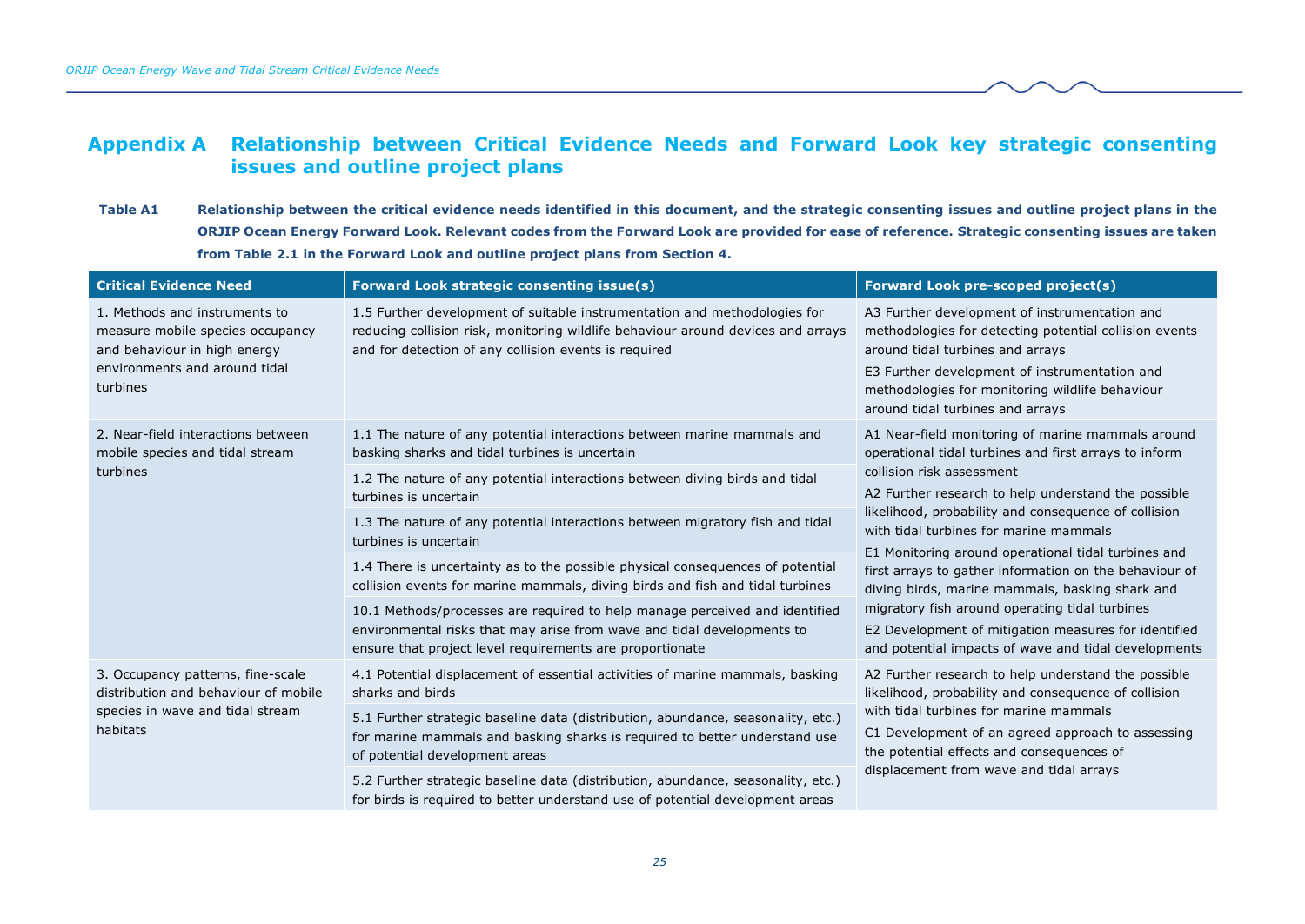| <b>Critical Evidence Need</b>                                                 | <b>Forward Look strategic consenting issue(s)</b>                                                                                                                                                                 | Forward Look pre-scoped project(s)                                                                                                                                                                                                                                                                                                                                                                                                                                                                                                                                                                                                       |
|-------------------------------------------------------------------------------|-------------------------------------------------------------------------------------------------------------------------------------------------------------------------------------------------------------------|------------------------------------------------------------------------------------------------------------------------------------------------------------------------------------------------------------------------------------------------------------------------------------------------------------------------------------------------------------------------------------------------------------------------------------------------------------------------------------------------------------------------------------------------------------------------------------------------------------------------------------------|
|                                                                               | 5.3 Further strategic baseline data (distribution, abundance, seasonality, etc.)<br>for migratory fish is required to better understand use of potential<br>development areas                                     | E2 Development of mitigation measures for identified<br>and potential impacts of wave and tidal developments                                                                                                                                                                                                                                                                                                                                                                                                                                                                                                                             |
|                                                                               | 5.4 An agreed approach to undertaking site characterisation and baseline<br>surveys for marine mammals and birds to inform EIA and HRA is required                                                                |                                                                                                                                                                                                                                                                                                                                                                                                                                                                                                                                                                                                                                          |
|                                                                               | 10.1 Methods/processes are required to help manage perceived and identified<br>environmental risks that may arise from wave and tidal developments to<br>ensure that project level requirements are proportionate |                                                                                                                                                                                                                                                                                                                                                                                                                                                                                                                                                                                                                                          |
| 4. Mid-field responses of mobile<br>species to wave and tidal stream          | 4.1 Potential displacement of essential activities of marine mammals, basking<br>sharks and birds                                                                                                                 | A2 Further research to help understand the possible<br>likelihood, probability and consequence of collision<br>with tidal turbines for marine mammals<br>C1 Development of an agreed approach to assessing<br>the potential effects and consequences of<br>displacement from wave and tidal arrays<br>E1 Monitoring around operational tidal turbines and<br>first arrays to gather information on the behaviour of<br>diving birds, marine mammals, basking shark and<br>migratory fish around operating tidal turbines<br>E2 Development of mitigation measures for identified<br>and potential impacts of wave and tidal developments |
| devices and arrays                                                            | 10.1 Methods/processes are required to help manage perceived and identified<br>environmental risks that may arise from wave and tidal developments to<br>ensure that project level requirements are proportionate |                                                                                                                                                                                                                                                                                                                                                                                                                                                                                                                                                                                                                                          |
| 5. Subsea acoustic profiles of wave                                           | 2.1 Lack of available acoustic data from operational devices and arrays                                                                                                                                           | B1 Establishment of an acoustic 'evidence base' for                                                                                                                                                                                                                                                                                                                                                                                                                                                                                                                                                                                      |
| and tidal stream sites and<br>technologies                                    | 2.2 Knowledge regarding the possible effects of underwater noise from the<br>construction and operation of arrays on marine mammals is incomplete                                                                 | operational devices and arrays<br>B2 Development of noise propagation models to<br>further reduce uncertainty regarding the potential<br>impacts of commercial scale arrays                                                                                                                                                                                                                                                                                                                                                                                                                                                              |
|                                                                               | 10.1 Methods/processes are required to help manage perceived and identified<br>environmental risks that may arise from wave and tidal developments to<br>ensure that project level requirements are proportionate |                                                                                                                                                                                                                                                                                                                                                                                                                                                                                                                                                                                                                                          |
| 6. Tools for assessing and managing<br>risk to mobile species populations for | 1.4 There is uncertainty as to the possible physical consequences of potential<br>collision events for marine mammals, diving birds and fish and tidal turbines                                                   | A2 Further research to help understand the possible<br>likelihood, probability and consequence of collision<br>with tidal turbines for marine mammals                                                                                                                                                                                                                                                                                                                                                                                                                                                                                    |
| large-scale wave and tidal stream<br>development                              | 4.1 Potential displacement of essential activities of marine mammals, basking<br>sharks and birds                                                                                                                 |                                                                                                                                                                                                                                                                                                                                                                                                                                                                                                                                                                                                                                          |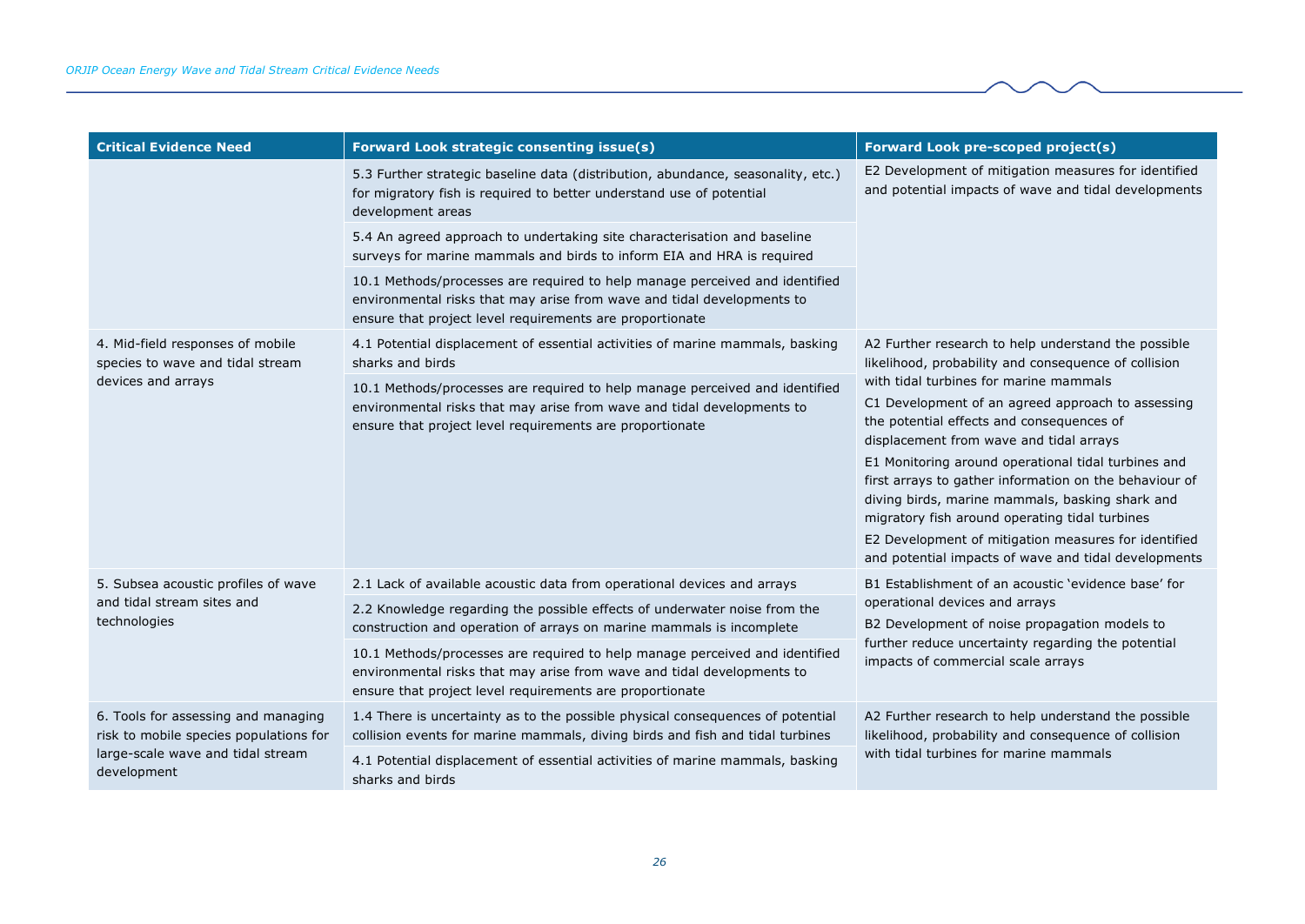| <b>Critical Evidence Need</b>                                                                                 | Forward Look strategic consenting issue(s)                                                                                                                                                                                                                                    | <b>Forward Look pre-scoped project(s)</b>                                                                                                                                                                                                                                                                 |
|---------------------------------------------------------------------------------------------------------------|-------------------------------------------------------------------------------------------------------------------------------------------------------------------------------------------------------------------------------------------------------------------------------|-----------------------------------------------------------------------------------------------------------------------------------------------------------------------------------------------------------------------------------------------------------------------------------------------------------|
|                                                                                                               | 5.5 Further data of mobile species populations (particularly qualifying species<br>of Natura sites and EPS) for use in population modelling would improve<br>confidence in EIA/HRA                                                                                            | E4 Further research to improve understanding of the<br>potential population level effects of protected mobile<br>species from commercial scale wave and tidal current<br>projects<br>F1 Review of Potential Biological Removal (PBR)<br>approach to regulation including consideration of<br>alternatives |
|                                                                                                               | 5.6 Better understanding of population level impacts and methods to assess<br>the significance of population level impacts would improve confidence in<br>EIA/HRA                                                                                                             |                                                                                                                                                                                                                                                                                                           |
|                                                                                                               | 10.1 Methods/processes are required to help manage perceived and identified<br>environmental risks that may arise from wave and tidal developments to<br>ensure that project level requirements are proportionate                                                             |                                                                                                                                                                                                                                                                                                           |
|                                                                                                               | 10.2 Methods/processes are required to predict and measure potential<br>cumulative impacts around clusters of lease areas                                                                                                                                                     |                                                                                                                                                                                                                                                                                                           |
| 7. Tools for assessing effects of large-<br>scale wave and tidal stream<br>developments on physical processes | 9.1 Development of hydrographic models to predict the effects of changes in<br>water flow and energy removal caused by (a) the physical presence of the<br>device in the water (b) the removal of energy and secondary effects of<br>changes in water flow and energy removal | No pre-scoped projects for these key consenting risks<br>identified in Forward Look                                                                                                                                                                                                                       |
|                                                                                                               | 9.2 Validation of hydrographic models to help predict the effects of changes in<br>water flow and energy removal at commercial scale                                                                                                                                          |                                                                                                                                                                                                                                                                                                           |
|                                                                                                               | 10.1 Methods/processes are required to help manage perceived and identified<br>environmental risks that may arise from wave and tidal developments to<br>ensure that project level requirements are proportionate                                                             |                                                                                                                                                                                                                                                                                                           |
|                                                                                                               | 10.2 Methods/processes are required to predict and measure potential<br>cumulative impacts around clusters of lease areas                                                                                                                                                     |                                                                                                                                                                                                                                                                                                           |
| 8. Tools for assessing social and<br>economic impacts of wave and tidal<br>stream developments                | 6.1 There is a lack of standardised approach to assessing the availability of<br>alternative fishing grounds (outside development areas) and their ability to<br>sustain existing/displaced commercial fishing levels                                                         | D1 Further studies and research to understand the<br>potential social and economic opportunities and<br>impacts from the development of marine energy<br>projects in rural communities<br>G1 Development of agreed methods/processes for<br>assessing, mitigating and managing potential impacts          |
|                                                                                                               | 7.1 Difficulties with assessing and mitigating the potential cumulative impacts<br>on shipping and navigation due to uncertainty around risks that may arise<br>from a number of projects                                                                                     |                                                                                                                                                                                                                                                                                                           |
|                                                                                                               | 8.1 Difficulty with identifying, assessing, mitigating and managing potential<br>cumulative social and economic impacts from marine energy developments<br>and changes to existing maritime activity                                                                          | on shipping and navigation                                                                                                                                                                                                                                                                                |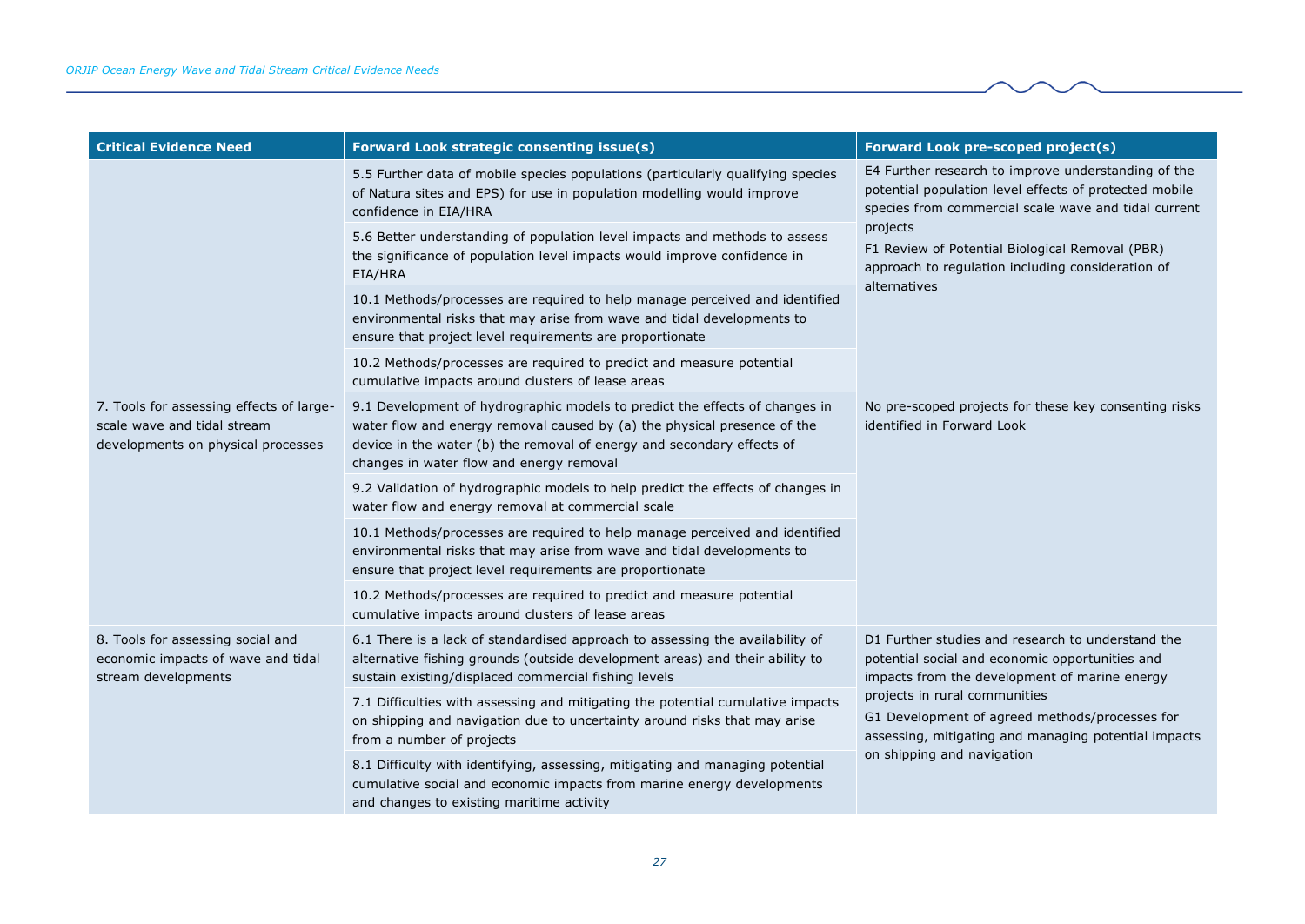| <b>Critical Evidence Need</b>                                                              | <b>Forward Look strategic consenting issue(s)</b>                                                                                                                                                                                                                                                                                                                                                                                                                                                                                                                                                                                              | Forward Look pre-scoped project(s)                                                                                                                                                                                                                                                                                                                                                                                                                                                                                                                                                                                                                                |
|--------------------------------------------------------------------------------------------|------------------------------------------------------------------------------------------------------------------------------------------------------------------------------------------------------------------------------------------------------------------------------------------------------------------------------------------------------------------------------------------------------------------------------------------------------------------------------------------------------------------------------------------------------------------------------------------------------------------------------------------------|-------------------------------------------------------------------------------------------------------------------------------------------------------------------------------------------------------------------------------------------------------------------------------------------------------------------------------------------------------------------------------------------------------------------------------------------------------------------------------------------------------------------------------------------------------------------------------------------------------------------------------------------------------------------|
|                                                                                            | 10.2 Methods/processes are required to predict and measure potential<br>cumulative impacts around clusters of lease areas                                                                                                                                                                                                                                                                                                                                                                                                                                                                                                                      |                                                                                                                                                                                                                                                                                                                                                                                                                                                                                                                                                                                                                                                                   |
| 9. Tools for assessing climate change<br>impacts of wave and tidal stream<br>developments  | No corresponding key consenting issues or pre-scoped projects in the Forward Look. This area of consenting and planning policy has<br>emerged since the release of the 2017 Forward Look                                                                                                                                                                                                                                                                                                                                                                                                                                                       |                                                                                                                                                                                                                                                                                                                                                                                                                                                                                                                                                                                                                                                                   |
| 10. Tools and guidance for managing<br>risk and uncertainty during<br>preparation of PEMPs | 1.5 Further development of suitable instrumentation and methodologies for<br>reducing collision risk, monitoring wildlife behaviour around devices and arrays<br>and for detection of any collision events is required<br>10.1 Methods/processes are required to help manage perceived and identified<br>environmental risks that may arise from wave and tidal developments to<br>ensure that project level requirements are proportionate<br>10.4 Agreement is required on the approach to developing Project<br>Environmental Monitoring Plans, incorporating adaptive management<br>strategies, for commercial scale wave and tidal arrays | A.3 Further development of instrumentation and<br>methodologies for detecting potential collision events<br>around tidal turbines and arrays<br>E.2 Development of mitigation measures for identified<br>and potential impacts of wave and tidal developments<br>F.2 Development of methods/processes for identifying<br>and managing environmental risks associated with<br>wave and tidal energy developments within the<br>consenting process<br>F.4 Development and agreement of<br>methods/processes for developing Project<br>Environmental Management Plans, incorporating<br>mitigation measures and adaptive management<br>strategies, for demonstration |